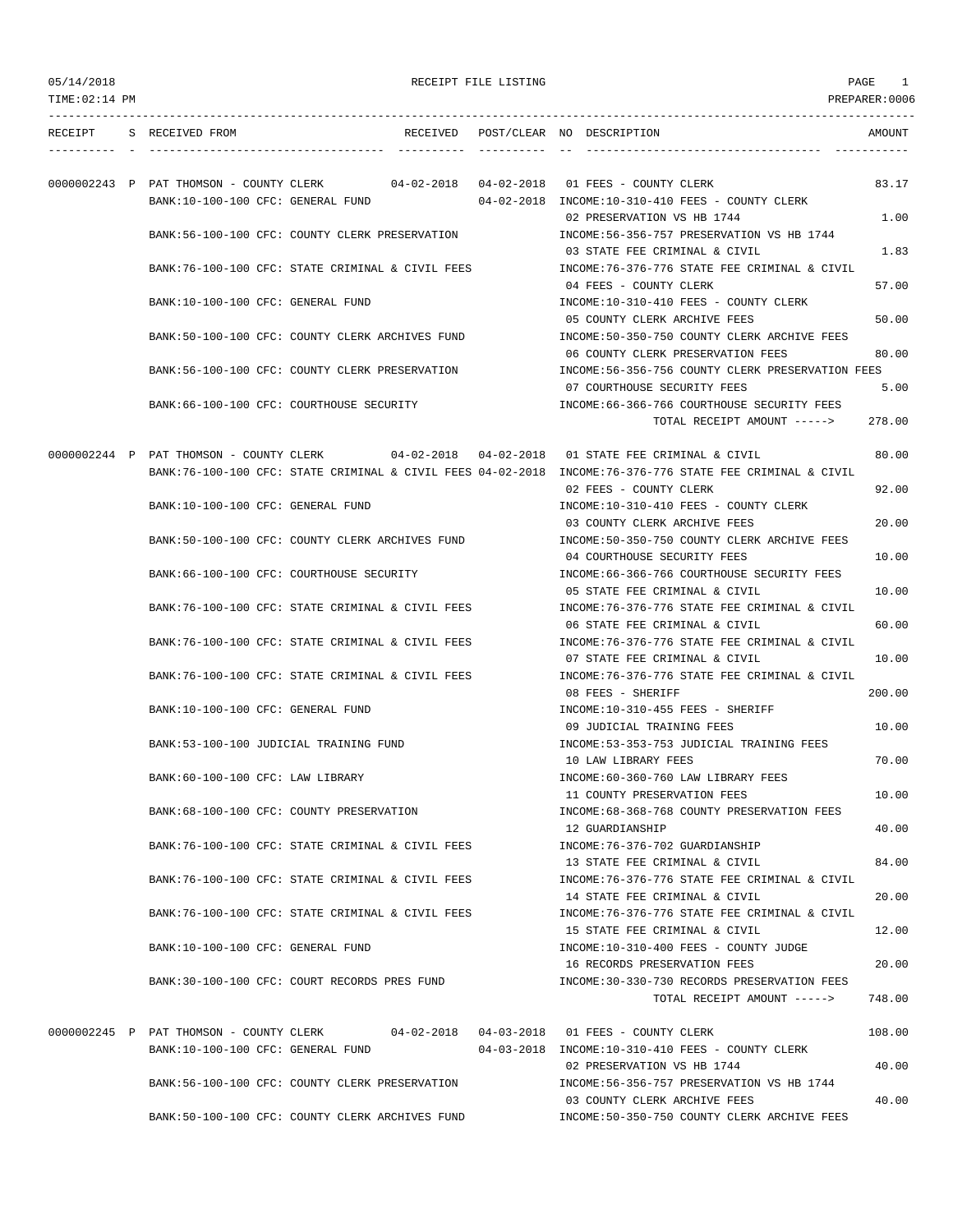|  | 05/14/2018 |  |
|--|------------|--|
|  |            |  |

| 05/14/2018           | RECEIPT FILE LISTING                                                                                                | PAGE                                                                                                                                                           | 2                |
|----------------------|---------------------------------------------------------------------------------------------------------------------|----------------------------------------------------------------------------------------------------------------------------------------------------------------|------------------|
| TIME: 02:14 PM       |                                                                                                                     |                                                                                                                                                                | PREPARER:0006    |
|                      | RECEIPT S RECEIVED FROM                                                                                             | RECEIVED POST/CLEAR NO DESCRIPTION                                                                                                                             | AMOUNT           |
| 0000002245 Continued | BANK:66-100-100 CFC: COURTHOUSE SECURITY                                                                            | 04 COURTHOUSE SECURITY FEES<br>INCOME: 66-366-766 COURTHOUSE SECURITY FEES<br>TOTAL RECEIPT AMOUNT -----> 192.00                                               | 4.00             |
| 0000002246 U         | $04 - 03 - 2018$<br>BANK: 66-100-100 CFC: COURTHOUSE SECURITY                                                       | 01<br>INCOME: 66-366-766 COURTHOUSE SECURITY FEES<br>TOTAL RECEIPT AMOUNT ----->                                                                               | 0.00<br>0.00     |
|                      | 0000002248 P COMMISSARY PROFIT INTEREST<br>BANK:10-100-100 CFC: GENERAL FUND                                        | 04-03-2018  04-03-2018  01 INTEREST EARNED<br>04-03-2018 INCOME:10-300-150 OTHER INCOME                                                                        | 1.77             |
|                      | BANK:10-100-100 CFC: GENERAL FUND                                                                                   | 02 REVENUE COMMISSARY<br>INCOME:10-300-150 OTHER INCOME<br>TOTAL RECEIPT AMOUNT ----->                                                                         | 102.42<br>104.19 |
|                      | 0000002249 P ANGIE PIPPIN - JP                                                                                      | 01 STATE FEE CRIMINAL & CIVIL<br>BANK:76-100-100 CFC: STATE CRIMINAL & CIVIL FEES 04-03-2018 INCOME:76-376-776 STATE FEE CRIMINAL & CIVIL<br>$02$ FEES - JP #1 | 85.32<br>78.14   |
|                      | BANK:10-100-100 CFC: GENERAL FUND<br>REPORT-CODE-MONTH-TITLE:101-04-JP-LINE 1                                       | INCOME:10-310-430 FEES - JP #1                                                                                                                                 |                  |
|                      | BANK: 66-100-100 CFC: COURTHOUSE SECURITY                                                                           | 03 COURTHOUSE SECURITY FEES<br>INCOME: 66-366-766 COURTHOUSE SECURITY FEES                                                                                     | 3.69             |
|                      | BANK:82-100-100 CFC: JUSTICE COURT TECH CHECKING                                                                    | 04 JUSTICE COURT TECH FEES<br>INCOME:82-380-820 JUSTICE COURT TECH FEES<br>TOTAL RECEIPT AMOUNT ----->                                                         | 3.69<br>170.84   |
|                      | 04-02-2018 04-03-2018<br>0000002250 P ANGIE PIPPIN - JP                                                             | 01 STATE FEE CRIMINAL & CIVIL<br>BANK:76-100-100 CFC: STATE CRIMINAL & CIVIL FEES 04-03-2018 INCOME:76-376-776 STATE FEE CRIMINAL & CIVIL<br>$02$ FEES - JP #1 | 290.50<br>278.50 |
|                      | BANK:10-100-100 CFC: GENERAL FUND<br>REPORT-CODE-MONTH-TITLE:101-04-JP-LINE 1                                       | INCOME:10-310-430 FEES - JP #1                                                                                                                                 |                  |
|                      | BANK: 66-100-100 CFC: COURTHOUSE SECURITY                                                                           | 03 COURTHOUSE SECURITY FEES<br>INCOME: 66-366-766 COURTHOUSE SECURITY FEES<br>04 JUSTICE COURT TECH FEES                                                       | 12.00<br>12.00   |
|                      | BANK:82-100-100 CFC: JUSTICE COURT TECH CHECKING                                                                    | INCOME:82-380-820 JUSTICE COURT TECH FEES<br>TOTAL RECEIPT AMOUNT ----->                                                                                       | 593.00           |
|                      | 0000002251 P GINA PASLEY - DISTRICT CLERK<br>$04 - 02 - 2018$ $04 - 03 - 2018$<br>BANK:10-100-100 CFC: GENERAL FUND | 01 FEES - COUNTY & DISTRICT COURT<br>04-03-2018 INCOME:10-310-420 FEES - COUNTY & DISTRICT COURT<br>02 FEES - DISTRICT CLERK                                   | 21.00<br>67.00   |
|                      | BANK:10-100-100 CFC: GENERAL FUND                                                                                   | INCOME:10-310-425 FEES - DISTRICT CLERK<br>03 RECORDS PRESERVATION FEES                                                                                        | 10.00            |
|                      | BANK:30-100-100 CFC: COURT RECORDS PRES FUND                                                                        | INCOME: 30-330-730 RECORDS PRESERVATION FEES<br>04 DIST COURT REC TECH FEES                                                                                    | 10.00            |
|                      | BANK:36-100-100 CFC: DIST COURT RECORDS TECH FUND<br>BANK:63-100-100 CFC: DISTRICT CLERK PRESERVATION               | INCOME: 36-336-736 DIST COURT REC TECH FEES<br>05 DIST CLERK PRESERVATION FEES<br>INCOME: 63-363-763 DIST CLERK PRESERVATION FEES                              | 5.00             |
|                      | BANK: 66-100-100 CFC: COURTHOUSE SECURITY                                                                           | 06 COURTHOUSE SECURITY FEES<br>INCOME: 66-366-766 COURTHOUSE SECURITY FEES                                                                                     | 5.00             |
|                      | BANK: 68-100-100 CFC: COUNTY PRESERVATION                                                                           | 07 COUNTY PRESERVATION FEES<br>INCOME: 68-368-768 COUNTY PRESERVATION FEES                                                                                     | 5.00             |
|                      | BANK:76-100-100 CFC: STATE CRIMINAL & CIVIL FEES                                                                    | 08 STATE FEE CRIMINAL & CIVIL<br>INCOME:76-376-776 STATE FEE CRIMINAL & CIVIL                                                                                  | 5.00             |
|                      | BANK:76-100-100 CFC: STATE CRIMINAL & CIVIL FEES                                                                    | 09 STATE FEE CRIMINAL & CIVIL<br>INCOME: 76-376-776 STATE FEE CRIMINAL & CIVIL<br>10 STATE FEE CRIMINAL & CIVIL                                                | 50.00<br>30.00   |

BANK:76-100-100 CFC: STATE CRIMINAL & CIVIL FEES INCOME:76-376-776 STATE FEE CRIMINAL & CIVIL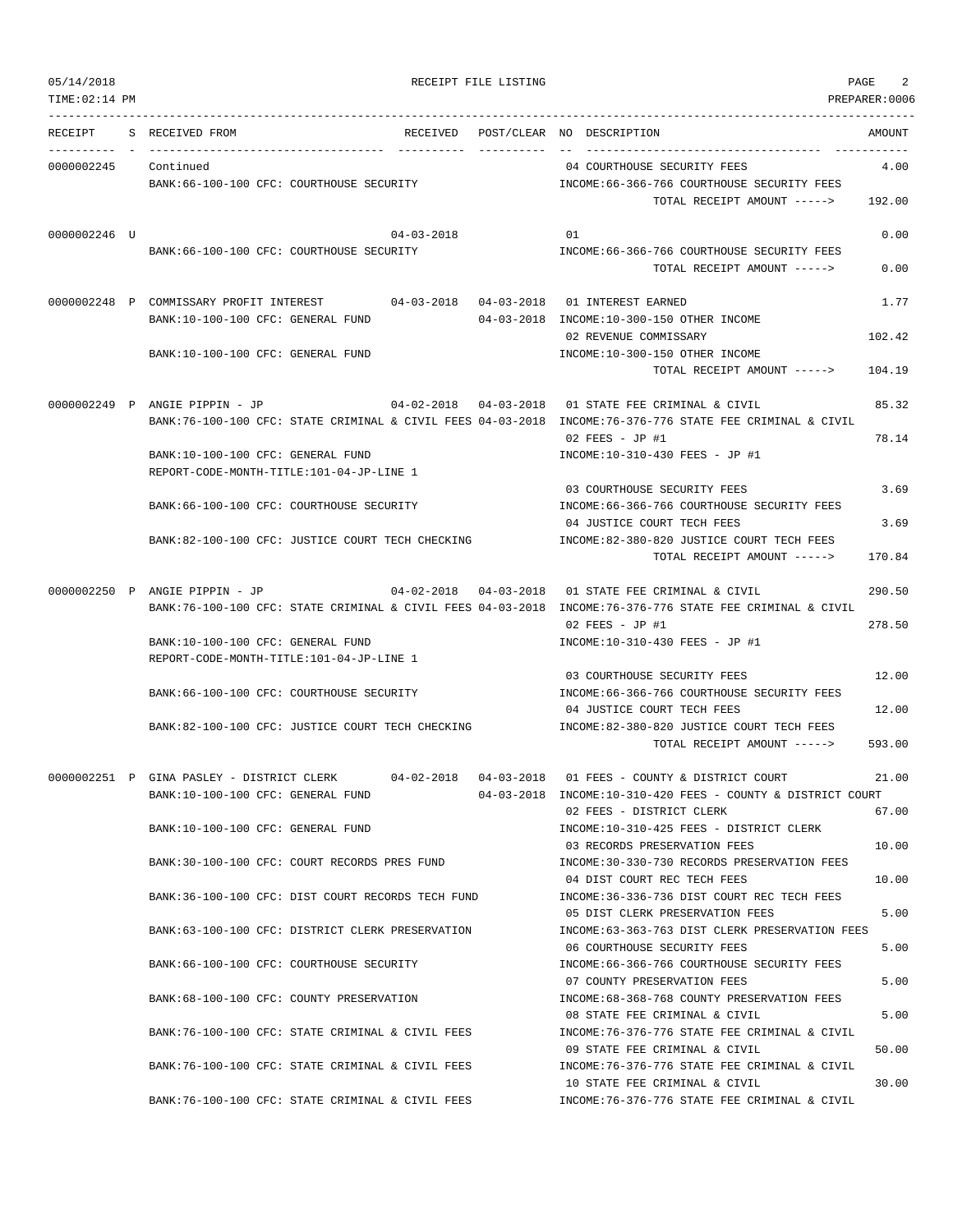| 05/14/2018 |  |
|------------|--|
|------------|--|

RECEIPT FILE LISTING **EXECUTE A SECURE 2** 2

TIME:02:14 PM PREPARER:0006 --------------------------------------------------------------------------------------------------------------------------------- RECEIPT S RECEIVED FROM THE RECEIVED POST/CLEAR NO DESCRIPTION THE RECEIVED AMOUNT ---------- - ----------------------------------- ---------- ---------- -- ----------------------------------- ----------- 0000002251 Continued 11 STATE FEE CRIMINAL & CIVIL 42.00 BANK:76-100-100 CFC: STATE CRIMINAL & CIVIL FEES INCOME:76-376-776 STATE FEE CRIMINAL & CIVIL 12 TAX RESEARCH FEE EXPENSE 138.00 BANK:10-100-100 CFC: GENERAL FUND INCOME:10-420-345 TAX RESEARCH FEE EXPENSE TOTAL RECEIPT AMOUNT -----> 388.00 0000002253 P JONNYE GIBSON - TAX COLLECTOR 04-03-2018 04-03-2018 01 MOTOR VEHICLE REGISTRATION 1,352.81 BANK:11-100-100 CFC: ROAD & BRIDGE PRECINCT 1 04-03-2018 INCOME:11-311-110 MOTOR VEHICLE REGISTRATION 02 MOTOR VEHICLE REGISTRATION 1,352.80 BANK:12-100-100 CFC: ROAD & BRIDGE PRECINCT 2 INCOME:12-312-110 MOTOR VEHICLE REGISTRATION 03 MOTOR VEHICLE REGISTRATION 1,352.80 BANK:13-100-100 CFC: ROAD & BRIDGE PRECINCT 3 INCOME:13-313-110 MOTOR VEHICLE REGISTRATION 04 MOTOR VEHICLE REGISTRATION 1,352.81 BANK:14-100-100 CFC: ROAD & BRIDGE PRECINCT 4 INCOME:14-314-110 MOTOR VEHICLE REGISTRATION 05 FEES - TITLE 290.79 BANK:10-100-100 CFC: GENERAL FUND INCOME:10-310-447 FEES - TITLE 06 FEES - TITLE 25.00 BANK:10-100-100 CFC: GENERAL FUND INCOME:10-310-447 FEES - TITLE 07 FEES - TITLE 30.00 BANK:10-100-100 CFC: GENERAL FUND INCOME:10-310-447 FEES - TITLE 08 INTEREST EARNED 8.84 BANK:10-100-100 CFC: GENERAL FUND INCOME:10-300-180 INTEREST EARNED 09 MOTOR VEHICLE REGISTRATION 3,193.63 BANK:11-100-100 CFC: ROAD & BRIDGE PRECINCT 1 INCOME:11-311-110 MOTOR VEHICLE REGISTRATION 10 MOTOR VEHICLE REGISTRATION 3,193.63 BANK:12-100-100 CFC: ROAD & BRIDGE PRECINCT 2 INCOME:12-312-110 MOTOR VEHICLE REGISTRATION 11 MOTOR VEHICLE REGISTRATION 3.193.63 BANK:13-100-100 CFC: ROAD & BRIDGE PRECINCT 3 INCOME:13-313-110 MOTOR VEHICLE REGISTRATION 12 MOTOR VEHICLE REGISTRATION 3,193.62 BANK:14-100-100 CFC: ROAD & BRIDGE PRECINCT 4 INCOME:14-314-110 MOTOR VEHICLE REGISTRATION 13 FEES - TITLE 35.00 BANK:10-100-100 CFC: GENERAL FUND INCOME:10-310-447 FEES - TITLE TOTAL RECEIPT AMOUNT -----> 18,575.36 0000002254 P EMILIA GARCIA - SENIOR CITIZENS 04-05-2018 04-05-2018 01 FOOD DONATIONS 46.00 BANK:78-100-100 CFC: SENIOR CITIZENS 04-05-2018 INCOME:78-378-712 FOOD DONATIONS 02 FOOD DONATIONS 37.35 BANK:78-100-100 CFC: SENIOR CITIZENS INCOME:78-378-712 FOOD DONATIONS TOTAL RECEIPT AMOUNT -----> 83.35 0000002255 P ANGIE PIPPIN - JP 04-05-2018 04-05-2018 01 STATE FEE CRIMINAL & CIVIL 77.80 BANK:76-100-100 CFC: STATE CRIMINAL & CIVIL FEES 04-05-2018 INCOME:76-376-776 STATE FEE CRIMINAL & CIVIL 02 FEES - JP #1 15.16 BANK:10-100-100 CFC: GENERAL FUND INCOME:10-310-430 FEES - JP #1 REPORT-CODE-MONTH-TITLE:101-04-JP-LINE 1 03 COURTHOUSE SECURITY FEES 3.52 BANK:66-100-100 CFC: COURTHOUSE SECURITY INCOME:66-366-766 COURTHOUSE SECURITY FEES 04 JUSTICE COURT TECH FEES 3.52 BANK:82-100-100 CFC: JUSTICE COURT TECH CHECKING INCOME:82-380-820 JUSTICE COURT TECH FEES TOTAL RECEIPT AMOUNT -----> 100.00 0000002256 P ANGIE PIPPIN - JP 04-05-2018 04-05-2018 01 STATE FEE CRIMINAL & CIVIL 135.47 BANK:76-100-100 CFC: STATE CRIMINAL & CIVIL FEES 04-05-2018 INCOME:76-376-776 STATE FEE CRIMINAL & CIVIL  $0.2$  FEES - JP #1 105.46 BANK:10-100-100 CFC: GENERAL FUND INCOME:10-310-430 FEES - JP #1

REPORT-CODE-MONTH-TITLE:101-04-JP-LINE 1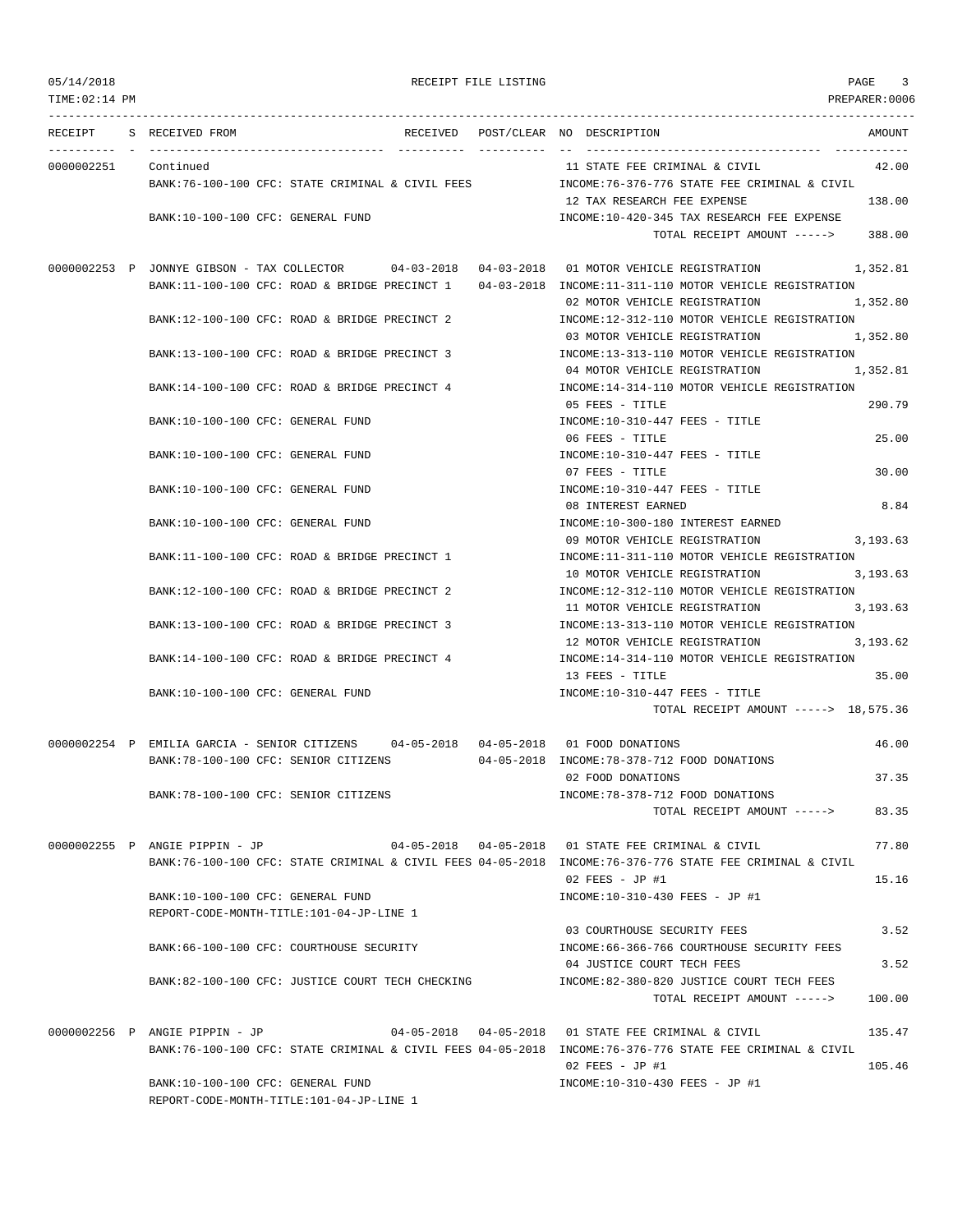| 05/14/2018<br>TIME: 02:14 PM |                                          |                                                                                      | RECEIPT FILE LISTING |                                                                                  | PAGE<br>4<br>PREPARER:0006 |
|------------------------------|------------------------------------------|--------------------------------------------------------------------------------------|----------------------|----------------------------------------------------------------------------------|----------------------------|
| RECEIPT                      | S RECEIVED FROM                          | RECEIVED                                                                             | -----------          | POST/CLEAR NO DESCRIPTION                                                        | AMOUNT<br>------------     |
| 0000002256                   | Continued                                |                                                                                      |                      | 03 COURTHOUSE SECURITY FEES                                                      | 5.53                       |
|                              |                                          | BANK:66-100-100 CFC: COURTHOUSE SECURITY                                             |                      | INCOME:66-366-766 COURTHOUSE SECURITY FEES                                       |                            |
|                              |                                          |                                                                                      |                      | 04 JUSTICE COURT TECH FEES                                                       | 5.54                       |
|                              |                                          | BANK:82-100-100 CFC: JUSTICE COURT TECH CHECKING                                     |                      | INCOME:82-380-820 JUSTICE COURT TECH FEES                                        |                            |
|                              |                                          |                                                                                      |                      | TOTAL RECEIPT AMOUNT ----->                                                      | 252.00                     |
|                              |                                          | 0000002257 P PAT THOMSON - COUNTY CLERK 04-03-2018 04-03-2018 01 FEES - COUNTY CLERK |                      |                                                                                  | 45.40                      |
|                              | BANK:10-100-100 CFC: GENERAL FUND        |                                                                                      |                      | 04-03-2018 INCOME:10-310-410 FEES - COUNTY CLERK                                 |                            |
|                              |                                          |                                                                                      |                      | 02 PRESERVATION VS HB 1744                                                       | 2.00                       |
|                              |                                          | BANK:56-100-100 CFC: COUNTY CLERK PRESERVATION                                       |                      | INCOME: 56-356-757 PRESERVATION VS HB 1744                                       |                            |
|                              |                                          |                                                                                      |                      | 03 STATE FEE CRIMINAL & CIVIL                                                    | 3.60                       |
|                              |                                          | BANK:76-100-100 CFC: STATE CRIMINAL & CIVIL FEES                                     |                      | INCOME: 76-376-776 STATE FEE CRIMINAL & CIVIL                                    |                            |
|                              |                                          |                                                                                      |                      | 04 FEES - COUNTY CLERK                                                           | 100.75                     |
|                              | BANK:10-100-100 CFC: GENERAL FUND        |                                                                                      |                      | INCOME:10-310-410 FEES - COUNTY CLERK                                            |                            |
|                              |                                          |                                                                                      |                      | 05 COUNTY CLERK ARCHIVE FEES                                                     | 80.00                      |
|                              |                                          | BANK:50-100-100 CFC: COUNTY CLERK ARCHIVES FUND                                      |                      | INCOME:50-350-750 COUNTY CLERK ARCHIVE FEES<br>06 COUNTY CLERK PRESERVATION FEES | 80.00                      |
|                              |                                          | BANK:56-100-100 CFC: COUNTY CLERK PRESERVATION                                       |                      | INCOME: 56-356-756 COUNTY CLERK PRESERVATION FEES                                |                            |
|                              |                                          |                                                                                      |                      | 07 COURTHOUSE SECURITY FEES                                                      | 8.00                       |
|                              |                                          | BANK:66-100-100 CFC: COURTHOUSE SECURITY                                             |                      | INCOME: 66-366-766 COURTHOUSE SECURITY FEES                                      |                            |
|                              |                                          |                                                                                      |                      | TOTAL RECEIPT AMOUNT ----->                                                      | 319.75                     |
|                              |                                          | 0000002258 P PAT THOMSON - COUNTY CLERK 04-03-2018 04-05-2018 01 FEES - COUNTY CLERK |                      |                                                                                  | 163.00                     |
|                              | BANK:10-100-100 CFC: GENERAL FUND        |                                                                                      |                      | $04-05-2018$ INCOME:10-310-410 FEES - COUNTY CLERK                               |                            |
|                              |                                          |                                                                                      |                      | TOTAL RECEIPT AMOUNT ----->                                                      | 163.00                     |
| 0000002259 U                 |                                          | $04 - 05 - 2018$                                                                     |                      | 01                                                                               | 0.00                       |
|                              | BANK:10-100-100 CFC: GENERAL FUND        |                                                                                      |                      | INCOME:10-310-410 FEES - COUNTY CLERK                                            |                            |
|                              |                                          |                                                                                      |                      | 02                                                                               | 0.00                       |
|                              | BANK:10-100-100 CFC: GENERAL FUND        |                                                                                      |                      | INCOME:10-310-410 FEES - COUNTY CLERK                                            |                            |
|                              |                                          |                                                                                      |                      | 03                                                                               | 0.00                       |
|                              | BANK:10-100-100 CFC: GENERAL FUND        |                                                                                      |                      | INCOME:10-310-410 FEES - COUNTY CLERK                                            |                            |
|                              |                                          |                                                                                      |                      | TOTAL RECEIPT AMOUNT ----->                                                      | 0.00                       |
|                              | 0000002262 P PAT THOMSON - COUNTY CLERK  |                                                                                      |                      |                                                                                  | 13.00                      |
|                              | BANK:10-100-100 CFC: GENERAL FUND        |                                                                                      |                      | 04-05-2018 INCOME:10-310-410 FEES - COUNTY CLERK                                 |                            |
|                              |                                          |                                                                                      |                      | 02 PRESERVATION VS HB 1744                                                       | 40.00                      |
|                              |                                          | BANK:56-100-100 CFC: COUNTY CLERK PRESERVATION                                       |                      | INCOME: 56-356-757 PRESERVATION VS HB 1744                                       |                            |
|                              |                                          |                                                                                      |                      | 03 FEES - COUNTY CLERK                                                           | 48.00                      |
|                              | BANK:10-100-100 CFC: GENERAL FUND        |                                                                                      |                      | INCOME:10-310-410 FEES - COUNTY CLERK                                            |                            |
|                              |                                          |                                                                                      |                      | 04 COUNTY CLERK ARCHIVE FEES                                                     | 40.00                      |
|                              |                                          | BANK:50-100-100 CFC: COUNTY CLERK ARCHIVES FUND                                      |                      | INCOME:50-350-750 COUNTY CLERK ARCHIVE FEES                                      |                            |
|                              |                                          |                                                                                      |                      | 05 COURTHOUSE SECURITY FEES                                                      | 4.00                       |
|                              | BANK:66-100-100 CFC: COURTHOUSE SECURITY |                                                                                      |                      | INCOME: 66-366-766 COURTHOUSE SECURITY FEES                                      |                            |

0000002263 P PAT THOMSON - COUNTY CLERK 04-04-2018 04-05-2018 01 FEES - COUNTY CLERK 15.00 BANK:10-100-100 CFC: GENERAL FUND 04-05-2018 INCOME:10-310-410 FEES - COUNTY CLERK 02 FEES - COUNTY CLERK 88.00 BANK:10-100-100 CFC: GENERAL FUND INCOME:10-310-410 FEES - COUNTY CLERK 03 COUNTY CLERK ARCHIVE FEES 40.00 BANK:50-100-100 CFC: COUNTY CLERK ARCHIVES FUND INCOME:50-350-750 COUNTY CLERK ARCHIVE FEES 04 COUNTY CLERK PRESERVATION FEES 40.00 BANK:56-100-100 CFC: COUNTY CLERK PRESERVATION INCOME:56-356-756 COUNTY CLERK PRESERVATION FEES 05 COURTHOUSE SECURITY FEES 4.00 BANK:66-100-100 CFC: COURTHOUSE SECURITY INCOME:66-366-766 COURTHOUSE SECURITY FEES TOTAL RECEIPT AMOUNT -----> 187.00

TOTAL RECEIPT AMOUNT -----> 145.00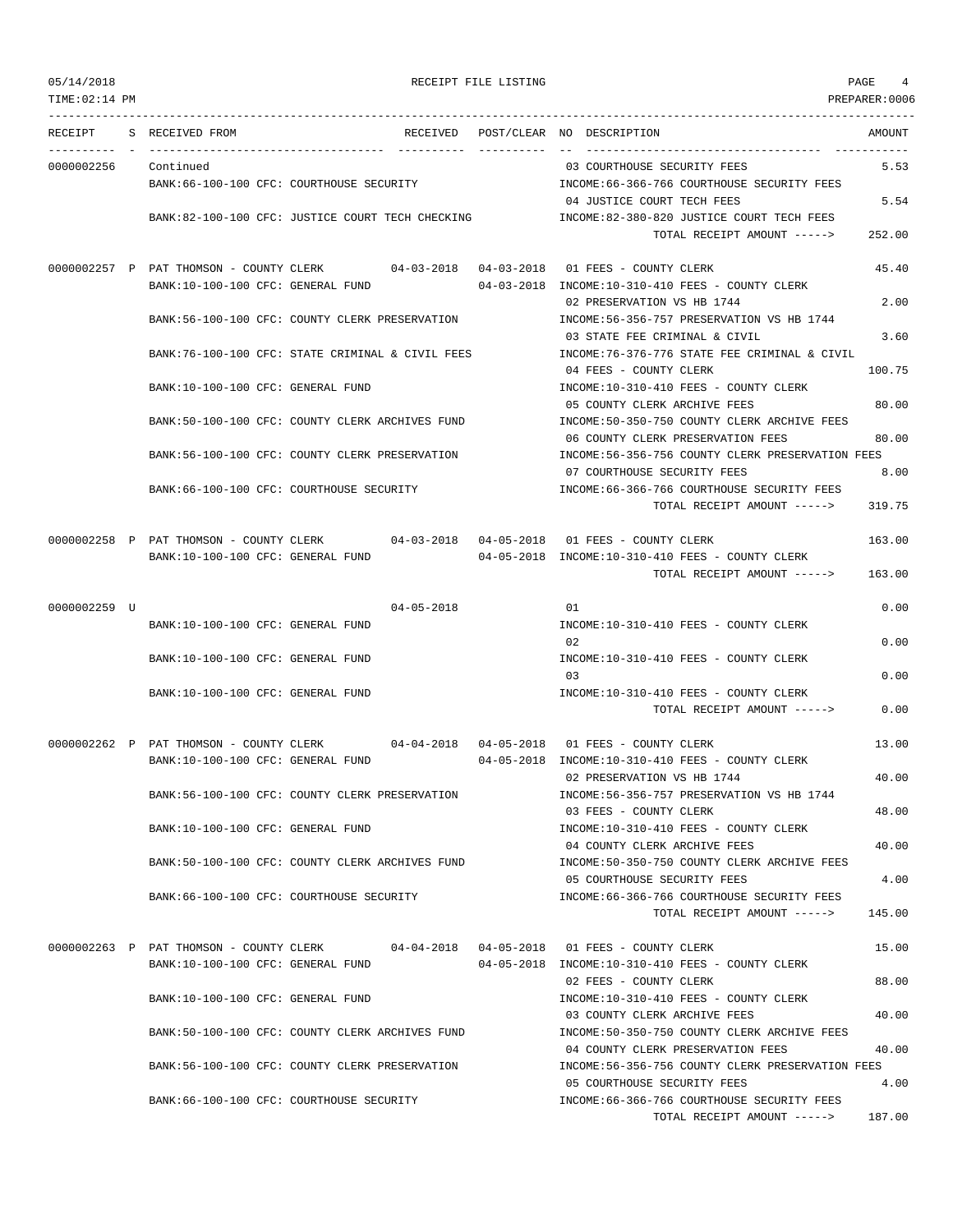| 05/14/2018 |  |
|------------|--|
|            |  |

RECEIPT FILE LISTING **EXECUTE A SECURE 4** SPAGE 5

TOTAL RECEIPT AMOUNT -----> 200.00

TIME:02:14 PM PREPARER:0006 --------------------------------------------------------------------------------------------------------------------------------- RECEIPT S RECEIVED FROM THE RECEIVED POST/CLEAR NO DESCRIPTION THE RECEIVED AMOUNT ---------- - ----------------------------------- ---------- ---------- -- ----------------------------------- ----------- 0000002264 P PAT THOMSON - COUNTY CLERK 04-05-2018 04-05-2018 01 FEES - COUNTY CLERK 25.00 BANK:10-100-100 CFC: GENERAL FUND 04-05-2018 INCOME:10-310-410 FEES - COUNTY CLERK 02 FEES - COUNTY CLERK 166.00 BANK:10-100-100 CFC: GENERAL FUND INCOME:10-310-410 FEES - COUNTY CLERK 03 COUNTY CLERK ARCHIVE FEES 60.00 BANK:50-100-100 CFC: COUNTY CLERK ARCHIVES FUND INCOME:50-350-750 COUNTY CLERK ARCHIVE FEES 04 COUNTY CLERK PRESERVATION FEES 60.00 BANK:56-100-100 CFC: COUNTY CLERK PRESERVATION INCOME:56-356-756 COUNTY CLERK PRESERVATION FEES 05 COURTHOUSE SECURITY FEES 6.00 BANK:66-100-100 CFC: COURTHOUSE SECURITY INCOME:66-366-766 COURTHOUSE SECURITY FEES TOTAL RECEIPT AMOUNT -----> 317.00 0000002265 P APPRAISAL DISTRICT - I&S 04-05-2018 04-05-2018 01 BOND TAXES - I&S 808.99 BANK:20-100-190 I&S ACCOUNT JAIL BOND 04-05-2018 INCOME:20-315-100 BOND TAXES TOTAL RECEIPT AMOUNT -----> 808.99 0000002266 P APPRAISAL DISTRICT - M&O 04-05-2018 04-05-2018 01 ADVALOREM TAXES - M&O 4,667.74 BANK:10-100-100 CFC: GENERAL FUND 04-05-2018 INCOME:10-300-100 ADVALOREM TAXES TOTAL RECEIPT AMOUNT -----> 4,667.74 0000002267 P APPRAISAL DISTRICT R & B 04-05-2018 04-05-2018 01 ADVALOREM TAXES R&B 41.29 BANK:11-100-100 CFC: ROAD & BRIDGE PRECINCT 1 04-05-2018 INCOME:11-311-100 ADVALOREM TAXES 02 ADVALOREM TAXES R&B 41.29 BANK:12-100-100 CFC: ROAD & BRIDGE PRECINCT 2 INCOME:12-312-100 ADVALOREM TAXES 03 ADVALOREM TAXES R&B 41.29 BANK:13-100-100 CFC: ROAD & BRIDGE PRECINCT 3 INCOME:13-313-100 ADVALOREM TAXES 04 ADVALOREM TAXES R&B 41.28 BANK:14-100-100 CFC: ROAD & BRIDGE PRECINCT 4 INCOME:14-314-100 ADVALOREM TAXES TOTAL RECEIPT AMOUNT -----> 165.15 0000002268 P PAT THOMSON - COUNTY CLERK 04-06-2018 04-06-2018 01 FEES - COUNTY CLERK 136.17 BANK:10-100-100 CFC: GENERAL FUND 04-06-2018 INCOME:10-310-410 FEES - COUNTY CLERK 02 PRESERVATION VS HB 1744 2.00 BANK:56-100-100 CFC: COUNTY CLERK PRESERVATION INCOME:56-356-757 PRESERVATION VS HB 1744 03 STATE FEE CRIMINAL & CIVIL 1.83 BANK:76-100-100 CFC: STATE CRIMINAL & CIVIL FEES INCOME:76-376-776 STATE FEE CRIMINAL & CIVIL TOTAL RECEIPT AMOUNT -----> 140.00 0000002269 P EMILIA GARCIA - SENIOR CITIZENS 04-06-2018 04-06-2018 01 FOOD DONATIONS 37.50 BANK:78-100-100 CFC: SENIOR CITIZENS 04-06-2018 INCOME:78-378-712 FOOD DONATIONS TOTAL RECEIPT AMOUNT -----> 37.50 0000002270 P PAT THOMSON - COUNTY CLERK 04-06-2018 04-06-2018 01 FEES - COUNTY CLERK 92.00 BANK:10-100-100 CFC: GENERAL FUND 04-06-2018 INCOME:10-310-410 FEES - COUNTY CLERK 02 PRESERVATION VS HB 1744 14.00 BANK:56-100-100 CFC: COUNTY CLERK PRESERVATION INCOME:56-356-757 PRESERVATION VS HB 1744 03 FEES - COUNTY CLERK 31.00 BANK:10-100-100 CFC: GENERAL FUND SALL RESOLUTIONS:10-310-410 FEES - COUNTY CLERK 04 COUNTY CLERK ARCHIVE FEES 30.00 BANK:50-100-100 CFC: COUNTY CLERK ARCHIVES FUND INCOME:50-350-750 COUNTY CLERK ARCHIVE FEES 05 COUNTY CLERK PRESERVATION FEES 30.00 BANK:56-100-100 CFC: COUNTY CLERK PRESERVATION INCOME:56-356-756 COUNTY CLERK PRESERVATION FEES 06 COURTHOUSE SECURITY FEES 3.00 BANK:66-100-100 CFC: COURTHOUSE SECURITY INCOME:66-366-766 COURTHOUSE SECURITY FEES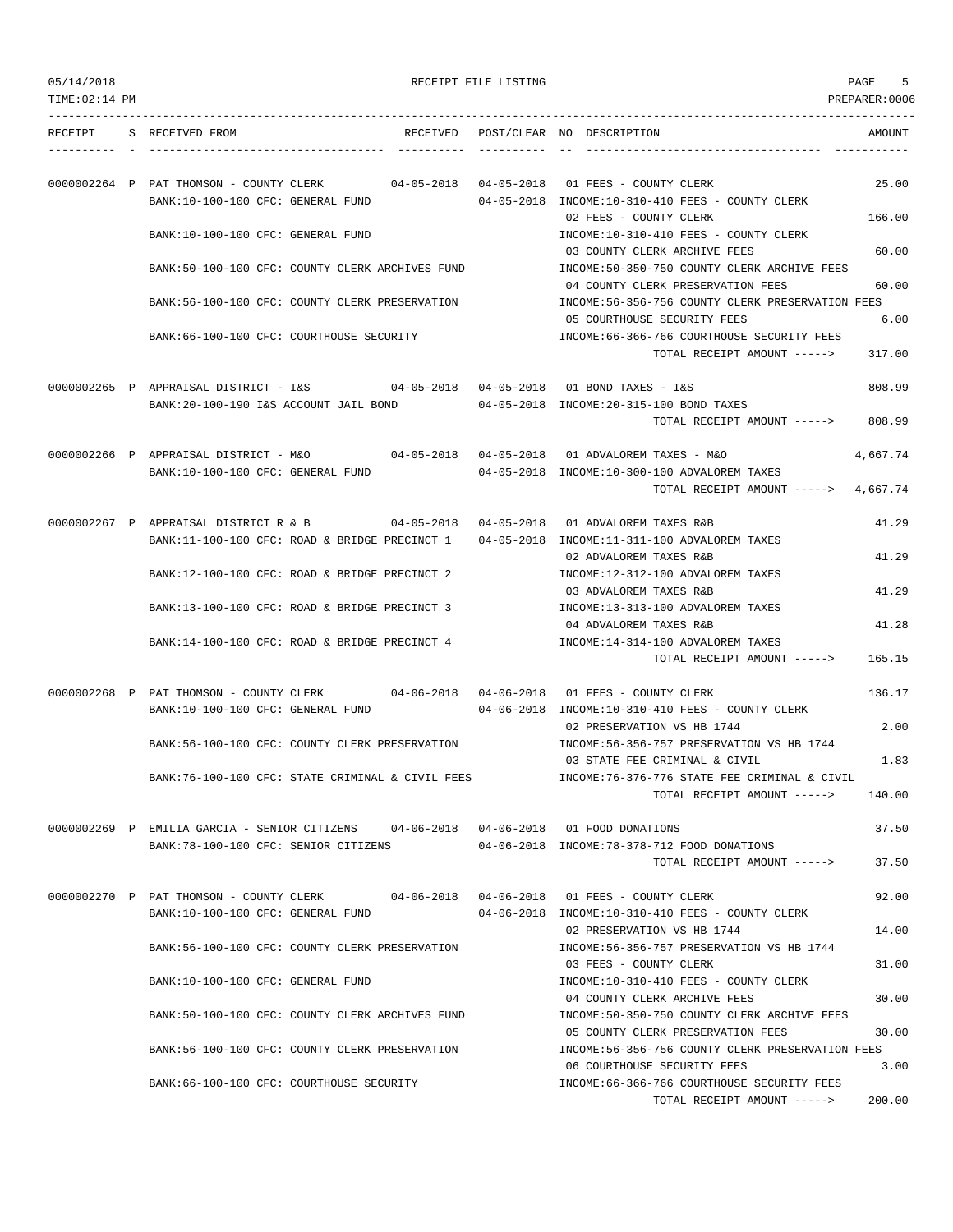| 05/14/2018 | RECEIPT FILE LISTING | PAGE |
|------------|----------------------|------|
|------------|----------------------|------|

TOTAL RECEIPT AMOUNT -----> 170.00

TIME:02:14 PM PREPARER:0006 --------------------------------------------------------------------------------------------------------------------------------- RECEIPT S RECEIVED FROM THE RECEIVED POST/CLEAR NO DESCRIPTION THE RECEIVED AMOUNT ---------- - ----------------------------------- ---------- ---------- -- ----------------------------------- -----------  $0000002271$  U 0.00 BANK:66-100-100 CFC: COURTHOUSE SECURITY INCOME:66-366-766 COURTHOUSE SECURITY FEES 02 0.00 BANK:66-100-100 CFC: COURTHOUSE SECURITY INCOME:66-366-766 COURTHOUSE SECURITY FEES 03 0.00 BANK:66-100-100 CFC: COURTHOUSE SECURITY INCOME:66-366-766 COURTHOUSE SECURITY FEES TOTAL RECEIPT AMOUNT -----> 0.00 0000002272 P JONNYE GIBSON - TAX COLLECTOR 04-06-2018 04-06-2018 01 FEES - LIQUOR LICENSE 60.00 BANK:10-100-100 CFC: GENERAL FUND 04-06-2018 INCOME:10-310-448 FEES - LIQUOR LICENSE TOTAL RECEIPT AMOUNT -----> 60.00 0000002273 P FISHER CO 32ND DISTRICT COURT 04-06-2018 04-06-2018 01 FEES - SHERIFF 200.00 BANK:10-100-100 CFC: GENERAL FUND 04-06-2018 INCOME:10-310-455 FEES - SHERIFF TOTAL RECEIPT AMOUNT -----> 200.00 0000002274 P GINA PASLEY - DISTRICT CLERK 04-05-2018 04-06-2018 01 FEES - DISTRICT CLERK 24.00 BANK:10-100-100 CFC: GENERAL FUND 04-06-2018 INCOME:10-310-425 FEES - DISTRICT CLERK TOTAL RECEIPT AMOUNT -----> 24.00 0000002275 P GINA PASLEY - DISTRICT CLERK 04-05-2018 04-06-2018 01 FEES - DISTRICT CLERK 30.00 BANK:10-100-100 CFC: GENERAL FUND 04-06-2018 INCOME:10-310-425 FEES - DISTRICT CLERK TOTAL RECEIPT AMOUNT -----> 30.00 0000002276 P GINA PASLEY - DISTRICT CLERK 04-05-2018 04-06-2018 01 FEES - DISTRICT CLERK 10.00 BANK:10-100-100 CFC: GENERAL FUND 04-06-2018 INCOME:10-310-425 FEES - DISTRICT CLERK TOTAL RECEIPT AMOUNT -----> 10.00 0000002277 P ANGIE PIPPIN - JP 04-05-2018 04-06-2018 01 STATE FEE CRIMINAL & CIVIL 88.50 BANK:76-100-100 CFC: STATE CRIMINAL & CIVIL FEES 04-06-2018 INCOME:76-376-776 STATE FEE CRIMINAL & CIVIL 02 FEES - JP #1 138.50 BANK:10-100-100 CFC: GENERAL FUND INCOME:10-310-430 FEES - JP #1 REPORT-CODE-MONTH-TITLE:101-04-JP-LINE 1 03 COURTHOUSE SECURITY FEES 4.00 BANK:66-100-100 CFC: COURTHOUSE SECURITY INCOME:66-366-766 COURTHOUSE SECURITY FEES 04 JUSTICE COURT TECH FEES 4.00 BANK:82-100-100 CFC: JUSTICE COURT TECH CHECKING INCOME:82-380-820 JUSTICE COURT TECH FEES TOTAL RECEIPT AMOUNT -----> 235.00 0000002278 P ANGIE PIPPIN - JP 04-05-2018 04-06-2018 01 STATE FEE CRIMINAL & CIVIL 88.50 BANK:76-100-100 CFC: STATE CRIMINAL & CIVIL FEES 04-06-2018 INCOME:76-376-776 STATE FEE CRIMINAL & CIVIL 02 FEES - JP #1 78.50 BANK:10-100-100 CFC: GENERAL FUND INCOME:10-310-430 FEES - JP #1 REPORT-CODE-MONTH-TITLE:101-04-JP-LINE 1 03 COURTHOUSE SECURITY FEES 4.00 BANK:66-100-100 CFC: COURTHOUSE SECURITY INCOME:66-366-766 COURTHOUSE SECURITY FEES 04 JUSTICE COURT TECH FEES 4.00 BANK:82-100-100 CFC: JUSTICE COURT TECH CHECKING INCOME:82-380-820 JUSTICE COURT TECH FEES TOTAL RECEIPT AMOUNT -----> 175.00 0000002279 P JONNYE GIBSON - TAX COLLECTOR 04-06-2018 04-06-2018 01 FEES - LIQUOR LICENSE 60.00 BANK:10-100-100 CFC: GENERAL FUND 04-06-2018 INCOME:10-310-448 FEES - LIQUOR LICENSE TOTAL RECEIPT AMOUNT -----> 60.00 0000002280 P TEXAS ASSOCIATION OF COUNTIES 04-09-2018 04-09-2018 01 TRAVEL & SCHOOL 170.00 BANK:10-100-100 CFC: GENERAL FUND 04-09-2018 INCOME:10-400-300 TRAVEL & SCHOOL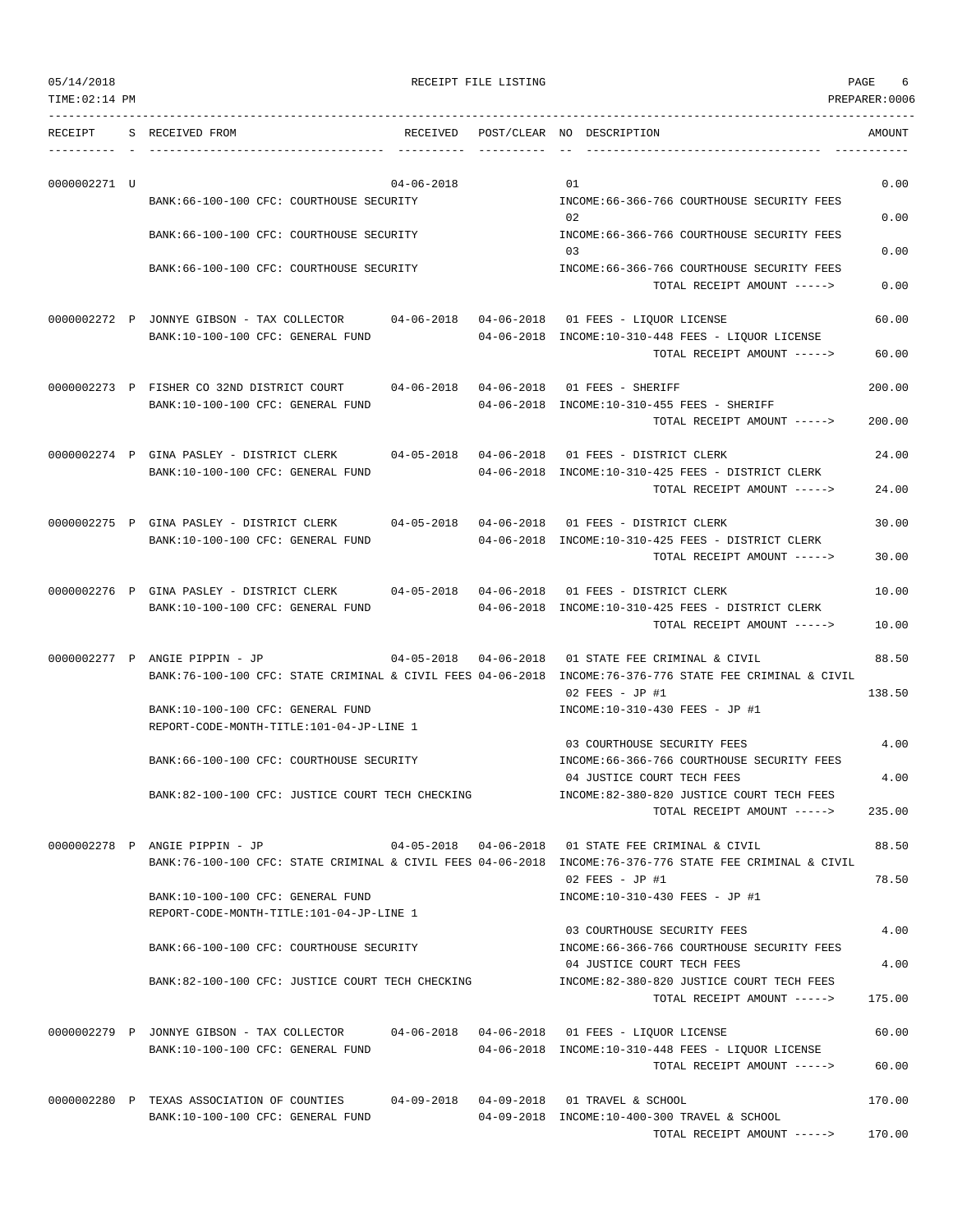| TIME: 02:14 PM |                                                                                        |                       |                                                                                                                               | PREPARER: 0006 |
|----------------|----------------------------------------------------------------------------------------|-----------------------|-------------------------------------------------------------------------------------------------------------------------------|----------------|
|                | RECEIPT S RECEIVED FROM                                                                |                       | RECEIVED POST/CLEAR NO DESCRIPTION                                                                                            | AMOUNT         |
|                | 0000002281 P APPRAISAL DISTRICT R & B<br>BANK:11-100-100 CFC: ROAD & BRIDGE PRECINCT 1 | 04-09-2018 04-09-2018 | 01 ADVALOREM TAXES R&B<br>04-09-2018 INCOME:11-311-100 ADVALOREM TAXES                                                        | 63.48          |
|                | BANK:12-100-100 CFC: ROAD & BRIDGE PRECINCT 2                                          |                       | 02 ADVALOREM TAXES R&B<br>INCOME:12-312-100 ADVALOREM TAXES                                                                   | 63.48          |
|                |                                                                                        |                       | 03 ADVALOREM TAXES R&B                                                                                                        | 63.47          |
|                | BANK:13-100-100 CFC: ROAD & BRIDGE PRECINCT 3                                          |                       | INCOME:13-313-100 ADVALOREM TAXES<br>04 ADVALOREM TAXES R&B                                                                   | 63.48          |
|                | BANK:14-100-100 CFC: ROAD & BRIDGE PRECINCT 4                                          |                       | INCOME:14-314-100 ADVALOREM TAXES<br>TOTAL RECEIPT AMOUNT ----->                                                              | 253.91         |
|                | 0000002282 P APPRAISAL DISTRICT R & B 04-09-2018 04-09-2018 01 ADVALOREM TAXES R&B     |                       |                                                                                                                               | 42.59          |
|                | BANK:11-100-100 CFC: ROAD & BRIDGE PRECINCT 1                                          |                       | 04-09-2018 INCOME:11-311-100 ADVALOREM TAXES<br>02 ADVALOREM TAXES R&B                                                        | 42.58          |
|                | BANK:12-100-100 CFC: ROAD & BRIDGE PRECINCT 2                                          |                       | INCOME:12-312-100 ADVALOREM TAXES<br>03 ADVALOREM TAXES R&B                                                                   | 42.58          |
|                | BANK:13-100-100 CFC: ROAD & BRIDGE PRECINCT 3                                          |                       | INCOME:13-313-100 ADVALOREM TAXES<br>04 ADVALOREM TAXES R&B                                                                   | 42.58          |
|                | BANK:14-100-100 CFC: ROAD & BRIDGE PRECINCT 4                                          |                       | INCOME:14-314-100 ADVALOREM TAXES<br>TOTAL RECEIPT AMOUNT -----> 170.33                                                       |                |
|                | 0000002283 P APPRAISAL DISTRICT - M&O                                                  |                       | 04-09-2018  04-09-2018  01 ADVALOREM TAXES - M&O                                                                              | 5,049.48       |
|                | BANK:10-100-100 CFC: GENERAL FUND                                                      |                       | 04-09-2018 INCOME:10-300-100 ADVALOREM TAXES<br>02 ADVALOREM TAXES - M&O                                                      | 9,711.39       |
|                | BANK:10-100-100 CFC: GENERAL FUND                                                      |                       | INCOME:10-300-100 ADVALOREM TAXES<br>TOTAL RECEIPT AMOUNT -----> 14,760.87                                                    |                |
|                | 0000002284 P APPRAISAL DISTRICT - I&S 04-09-2018 04-09-2018                            |                       | 01 BOND TAXES - I&S                                                                                                           | 839.97         |
|                | BANK:20-100-190 I&S ACCOUNT JAIL BOND                                                  |                       | 04-09-2018 INCOME: 20-315-100 BOND TAXES<br>02 BOND TAXES - I&S                                                               | 1,993.17       |
|                | BANK: 20-100-190 I&S ACCOUNT JAIL BOND                                                 |                       | INCOME: 20-315-100 BOND TAXES<br>TOTAL RECEIPT AMOUNT -----> 2,833.14                                                         |                |
|                | 0000002285 P PAT THOMSON - COUNTY CLERK 04-09-2018 04-09-2018 01 FEES - COUNTY CLERK   |                       |                                                                                                                               | 307.00         |
|                | BANK:10-100-100 CFC: GENERAL FUND                                                      |                       | $04-09-2018$ INCOME: $10-310-410$ FEES - COUNTY CLERK<br>02 PRESERVATION VS HB 1744                                           | 30.00          |
|                | BANK:56-100-100 CFC: COUNTY CLERK PRESERVATION                                         |                       | INCOME: 56-356-757 PRESERVATION VS HB 1744<br>03 FEES - COUNTY CLERK                                                          | 43.00          |
|                | BANK:10-100-100 CFC: GENERAL FUND                                                      |                       | INCOME:10-310-410 FEES - COUNTY CLERK<br>04 COURTHOUSE SECURITY FEES                                                          | 3.00           |
|                | BANK:66-100-100 CFC: COURTHOUSE SECURITY                                               |                       | INCOME: 66-366-766 COURTHOUSE SECURITY FEES<br>05 COUNTY CLERK ARCHIVE FEES                                                   | 30.00          |
|                | BANK:50-100-100 CFC: COUNTY CLERK ARCHIVES FUND                                        |                       | INCOME:50-350-750 COUNTY CLERK ARCHIVE FEES<br>TOTAL RECEIPT AMOUNT ----->                                                    | 413.00         |
|                | 0000002286 P PAT THOMSON - COUNTY CLERK 04-09-2018 04-09-2018 01 FEES - COUNTY CLERK   |                       |                                                                                                                               | 37.00          |
|                | BANK:10-100-100 CFC: GENERAL FUND                                                      |                       | 04-09-2018 INCOME:10-310-410 FEES - COUNTY CLERK<br>02 PRESERVATION VS HB 1744                                                | 2.00           |
|                | BANK:56-100-100 CFC: COUNTY CLERK PRESERVATION                                         |                       | INCOME: 56-356-757 PRESERVATION VS HB 1744<br>TOTAL RECEIPT AMOUNT ----->                                                     | 39.00          |
|                | 0000002287 P ANGIE PIPPIN - JP                                                         |                       | 04-06-2018  04-09-2018  01 STATE FEE CRIMINAL & CIVIL                                                                         | 192.15         |
|                |                                                                                        |                       | BANK:76-100-100 CFC: STATE CRIMINAL & CIVIL FEES 04-09-2018 INCOME:76-376-776 STATE FEE CRIMINAL & CIVIL<br>$02$ FEES - JP #1 | 180.39         |

BANK:10-100-100 CFC: GENERAL FUND INCOME:10-310-430 FEES - JP #1 REPORT-CODE-MONTH-TITLE:101-04-JP-LINE 1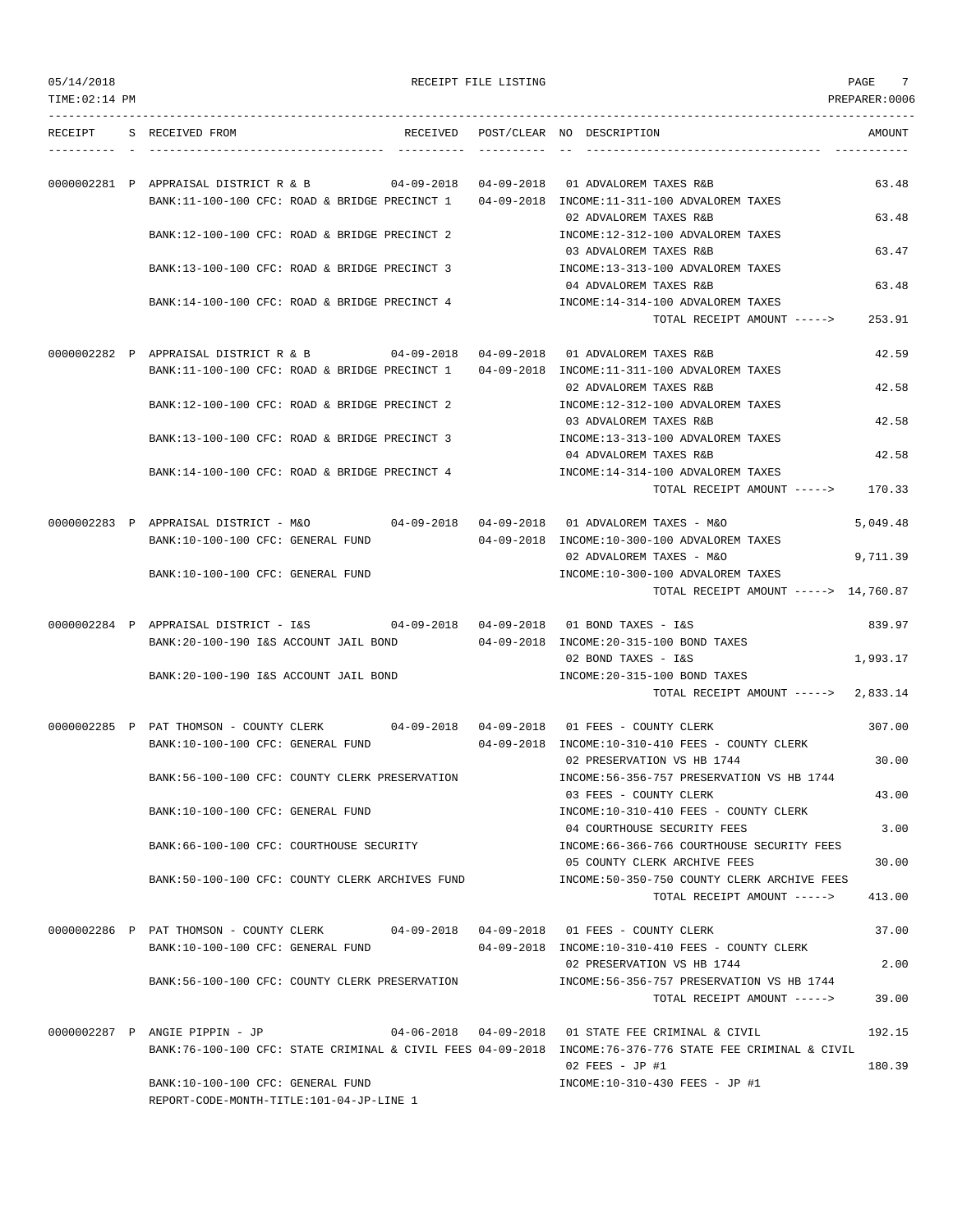TIME:02:14 PM PREPARER:0006 --------------------------------------------------------------------------------------------------------------------------------- RECEIPT S RECEIVED FROM THE RECEIVED POST/CLEAR NO DESCRIPTION THE SECRET AMOUNT ---------- - ----------------------------------- ---------- ---------- -- ----------------------------------- ----------- 0000002287 Continued 03 COURTHOUSE SECURITY FEES 8.73 BANK:66-100-100 CFC: COURTHOUSE SECURITY INCOME:66-366-766 COURTHOUSE SECURITY FEES 04 JUSTICE COURT TECH FEES 8.73 BANK:82-100-100 CFC: JUSTICE COURT TECH CHECKING INCOME:82-380-820 JUSTICE COURT TECH FEES TOTAL RECEIPT AMOUNT -----> 390.00 0000002288 P TOM GREEN COUNRY (PAYABLES) 04-09-2018 04-09-2018 01 INMATE MEDICAL 265.50 BANK:10-100-100 CFC: GENERAL FUND 04-09-2018 INCOME:10-580-614 INMATE MEDICAL TOTAL RECEIPT AMOUNT -----> 265.50 0000002289 P FISHER COUNTY SHERIFF 04-09-2018 04-09-2018 01 FEES - SHERIFF 34.00 BANK:10-100-100 CFC: GENERAL FUND 04-09-2018 INCOME:10-310-455 FEES - SHERIFF TOTAL RECEIPT AMOUNT -----> 34.00 0000002290 P EMILIA GARCIA - SENIOR CITIZENS 04-10-2018 04-10-2018 01 FOOD DONATIONS 47.25 BANK:78-100-100 CFC: SENIOR CITIZENS 04-10-2018 INCOME:78-378-712 FOOD DONATIONS TOTAL RECEIPT AMOUNT -----> 47.25 0000002291 P PAT THOMSON - COUNTY CLERK 04-10-2018 04-10-2018 01 FEES - COUNTY CLERK 82.00 BANK:10-100-100 CFC: GENERAL FUND 04-10-2018 INCOME:10-310-410 FEES - COUNTY CLERK 02 PRESERVATION VS HB 1744 240.00 BANK:56-100-100 CFC: COUNTY CLERK PRESERVATION INCOME:56-356-757 PRESERVATION VS HB 1744 03 FEES - COUNTY CLERK 185.00 BANK:10-100-100 CFC: GENERAL FUND INCOME:10-310-410 FEES - COUNTY CLERK 04 COUNTY CLERK ARCHIVE FEES 240.00 BANK:50-100-100 CFC: COUNTY CLERK ARCHIVES FUND INCOME:50-350-750 COUNTY CLERK ARCHIVE FEES 05 COURTHOUSE SECURITY FEES 24.00 BANK:66-100-100 CFC: COURTHOUSE SECURITY INCOME:66-366-766 COURTHOUSE SECURITY FEES TOTAL RECEIPT AMOUNT -----> 771.00 0000002292 P ANGIE PIPPIN - JP 04-10-2018 04-10-2018 01 STATE FEE CRIMINAL & CIVIL 12.83 BANK:76-100-100 CFC: STATE CRIMINAL & CIVIL FEES 04-10-2018 INCOME:76-376-776 STATE FEE CRIMINAL & CIVIL 02 FEES - JP #1 11.15 BANK:10-100-100 CFC: GENERAL FUND INCOME:10-310-430 FEES - JP #1 REPORT-CODE-MONTH-TITLE:101-04-JP-LINE 1 03 COURTHOUSE SECURITY FEES 0.51 BANK:66-100-100 CFC: COURTHOUSE SECURITY INCOME:66-366-766 COURTHOUSE SECURITY FEES 04 JUSTICE COURT TECH FEES 0.51 BANK:82-100-100 CFC: JUSTICE COURT TECH CHECKING INCOME:82-380-820 JUSTICE COURT TECH FEES TOTAL RECEIPT AMOUNT -----> 25.00 0000002293 P ANGIE PIPPIN - JP 04-09-2018 04-10-2018 01 STATE FEE CRIMINAL & CIVIL 213.59 BANK:76-100-100 CFC: STATE CRIMINAL & CIVIL FEES 04-10-2018 INCOME:76-376-776 STATE FEE CRIMINAL & CIVIL  $02$  FEES - JP #1 184.83 BANK:10-100-100 CFC: GENERAL FUND INCOME:10-310-430 FEES - JP #1 REPORT-CODE-MONTH-TITLE:101-04-JP-LINE 1 03 COURTHOUSE SECURITY FEES 9.45 BANK:66-100-100 CFC: COURTHOUSE SECURITY **INCOME:66-366-766 COURTHOUSE SECURITY FEES** 04 JUSTICE COURT TECH FEES 9.45 BANK:82-100-100 CFC: JUSTICE COURT TECH CHECKING INCOME:82-380-820 JUSTICE COURT TECH FEES 05 FEES - JP #1 32.68 BANK:10-100-100 CFC: GENERAL FUND INCOME:10-310-430 FEES - JP #1 TOTAL RECEIPT AMOUNT -----> 450.00 0000002294 P PAT THOMSON - COUNTY CLERK 04-11-2018 04-11-2018 01 FEES - COUNTY CLERK 26.00 BANK:10-100-100 CFC: GENERAL FUND 04-11-2018 INCOME:10-310-410 FEES - COUNTY CLERK TOTAL RECEIPT AMOUNT -----> 26.00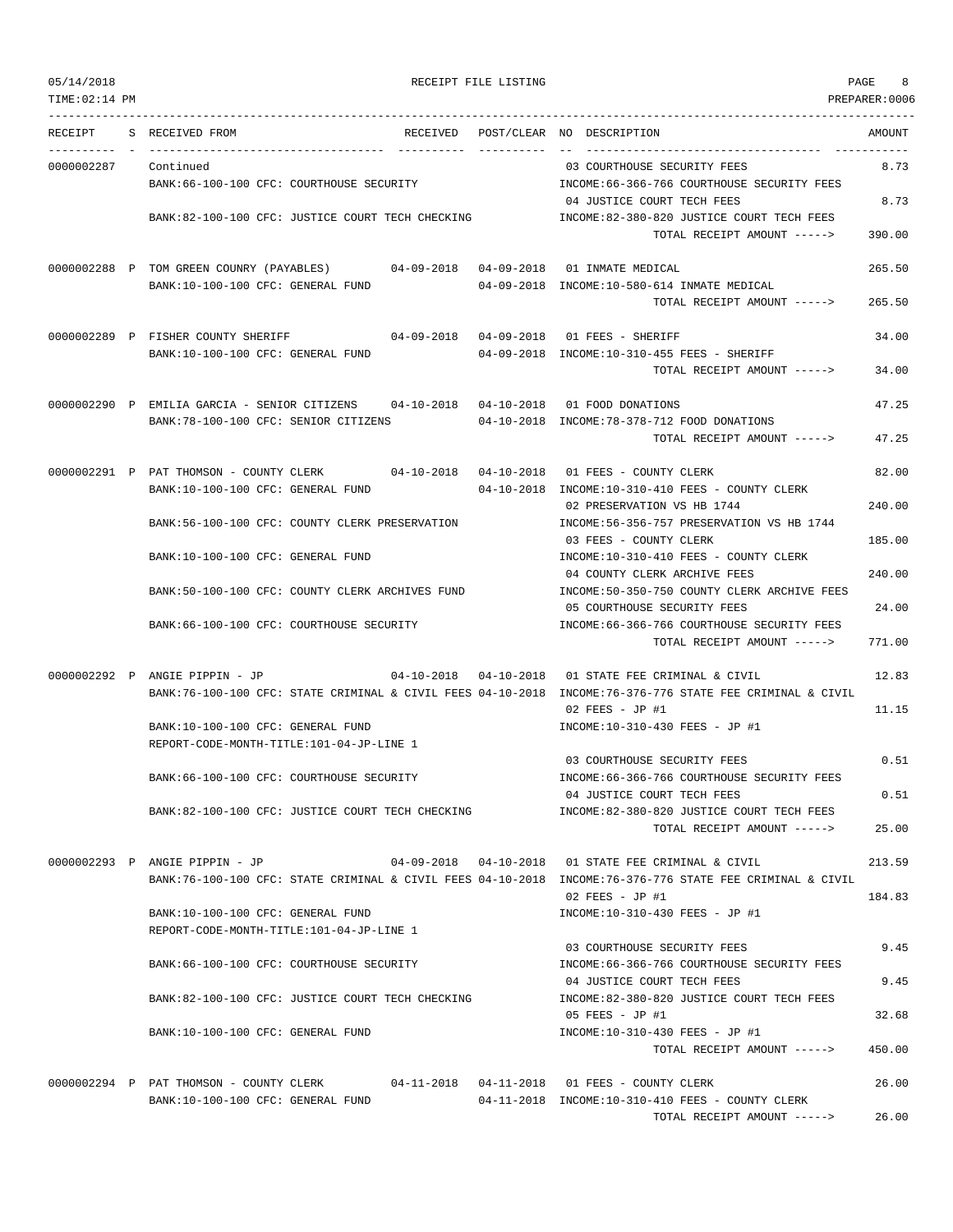TIME:02:14 PM PREPARER:0006 --------------------------------------------------------------------------------------------------------------------------------- RECEIPT S RECEIVED FROM THE RECEIVED POST/CLEAR NO DESCRIPTION THE RECEIVED AMOUNT ---------- - ----------------------------------- ---------- ---------- -- ----------------------------------- ----------- 0000002295 P PAT THOMSON - COUNTY CLERK 04-11-2018 04-11-2018 01 FEES - COUNTY CLERK 230.00 BANK:10-100-100 CFC: GENERAL FUND 04-11-2018 INCOME:10-310-410 FEES - COUNTY CLERK 02 PRESERVATION VS HB 1744 100.00 BANK:56-100-100 CFC: COUNTY CLERK PRESERVATION INCOME:56-356-757 PRESERVATION VS HB 1744 03 COUNTY CLERK ARCHIVE FEES 100.00 BANK:50-100-100 CFC: COUNTY CLERK ARCHIVES FUND INCOME:50-350-750 COUNTY CLERK ARCHIVE FEES 04 COURTHOUSE SECURITY FEES 10.00 BANK:66-100-100 CFC: COURTHOUSE SECURITY INCOME:66-366-766 COURTHOUSE SECURITY FEES TOTAL RECEIPT AMOUNT -----> 440.00 0000002296 P PAT THOMSON - COUNTY CLERK 04-12-2018 04-12-2018 01 FEES - COUNTY CLERK 332.02 BANK:10-100-100 CFC: GENERAL FUND 04-12-2018 INCOME:10-310-410 FEES - COUNTY CLERK 02 STATE FEE CRIMINAL & CIVIL 188.89 BANK:76-100-100 CFC: STATE CRIMINAL & CIVIL FEES INCOME:76-376-776 STATE FEE CRIMINAL & CIVIL 03 FEES - COUNTY CLERK 472.18 BANK:10-100-100 CFC: GENERAL FUND INCOME:10-310-410 FEES - COUNTY CLERK 04 COUNTY CLERK PRESERVATION FEES 5.70 BANK:56-100-100 CFC: COUNTY CLERK PRESERVATION INCOME:56-356-756 COUNTY CLERK PRESERVATION FEES 05 COURTHOUSE SECURITY FEES 6.82 BANK:66-100-100 CFC: COURTHOUSE SECURITY INCOME:66-366-766 COURTHOUSE SECURITY FEES 06 STATE FEE CRIMINAL & CIVIL 11.38 BANK:76-100-100 CFC: STATE CRIMINAL & CIVIL FEES INCOME:76-376-776 STATE FEE CRIMINAL & CIVIL 07 STATE FEE CRIMINAL & CIVIL 50.00 BANK:76-100-100 CFC: STATE CRIMINAL & CIVIL FEES INCOME:76-376-776 STATE FEE CRIMINAL & CIVIL 08 STATE FEE CRIMINAL & CIVIL 4.55 BANK:76-100-100 CFC: STATE CRIMINAL & CIVIL FEES INCOME:76-376-776 STATE FEE CRIMINAL & CIVIL 09 FEES - COUNTY CLERK 56.89 BANK:10-100-100 CFC: GENERAL FUND INCOME:10-310-410 FEES - COUNTY CLERK 10 COUNTY CLERK ARCHIVE FEES 30.00 BANK:50-100-100 CFC: COUNTY CLERK ARCHIVES FUND INCOME:50-350-750 COUNTY CLERK ARCHIVE FEES 11 COUNTY CLERK PRESERVATION FEES 30.00 BANK:56-100-100 CFC: COUNTY CLERK PRESERVATION INCOME:56-356-756 COUNTY CLERK PRESERVATION FEES 12 COURTHOUSE SECURITY FEES 3.00 BANK:66-100-100 CFC: COURTHOUSE SECURITY INCOME:66-366-766 COURTHOUSE SECURITY FEES  $13$  FEES - JP #1  $47.00$ BANK:10-100-100 CFC: GENERAL FUND INCOME:10-310-410 FEES - COUNTY CLERK 14 FEES - SHERIFF 4.15 BANK:10-100-100 CFC: GENERAL FUND INCOME:10-310-455 FEES - SHERIFF 15 C&D COURT TECH FEES 9.10 BANK:33-100-100 CFC: C&D COURT TECHNOLOGY FUND INCOME:33-333-733 C&D COURT TECH FEES 16 COUNTY PRESERVATION FEES 51.21 BANK:68-100-100 CFC: COUNTY PRESERVATION INCOME:68-368-768 COUNTY PRESERVATION FEES 17 STATE FEE CRIMINAL & CIVIL 34.14 BANK:76-100-100 CFC: STATE CRIMINAL & CIVIL FEES INCOME:76-376-776 STATE FEE CRIMINAL & CIVIL 18 STATE FEE CRIMINAL & CIVIL 6 5.10 BANK:76-100-100 CFC: STATE CRIMINAL & CIVIL FEES **INCOME:76-376-776 STATE FEE CRIMINAL & CIVIL** 19 STATE FEE CRIMINAL & CIVIL 12.29 BANK:76-100-100 CFC: STATE CRIMINAL & CIVIL FEES INCOME:76-376-776 STATE FEE CRIMINAL & CIVIL 20 STATE FEE CRIMINAL & CIVIL 0.20 BANK:76-100-100 CFC: STATE CRIMINAL & CIVIL FEES INCOME:76-376-776 STATE FEE CRIMINAL & CIVIL 21 STATE FEE CRIMINAL & CIVIL 1.38 BANK:76-100-100 CFC: STATE CRIMINAL & CIVIL FEES INCOME:76-376-776 STATE FEE CRIMINAL & CIVIL 22 STATE FEE CRIMINAL & CIVIL 60.00 BANK:76-100-100 CFC: STATE CRIMINAL & CIVIL FEES INCOME:76-376-776 STATE FEE CRIMINAL & CIVIL 23 FEES - COUNTY CLERK 10.00 BANK:10-100-100 CFC: GENERAL FUND INCOME:10-310-410 FEES - COUNTY CLERK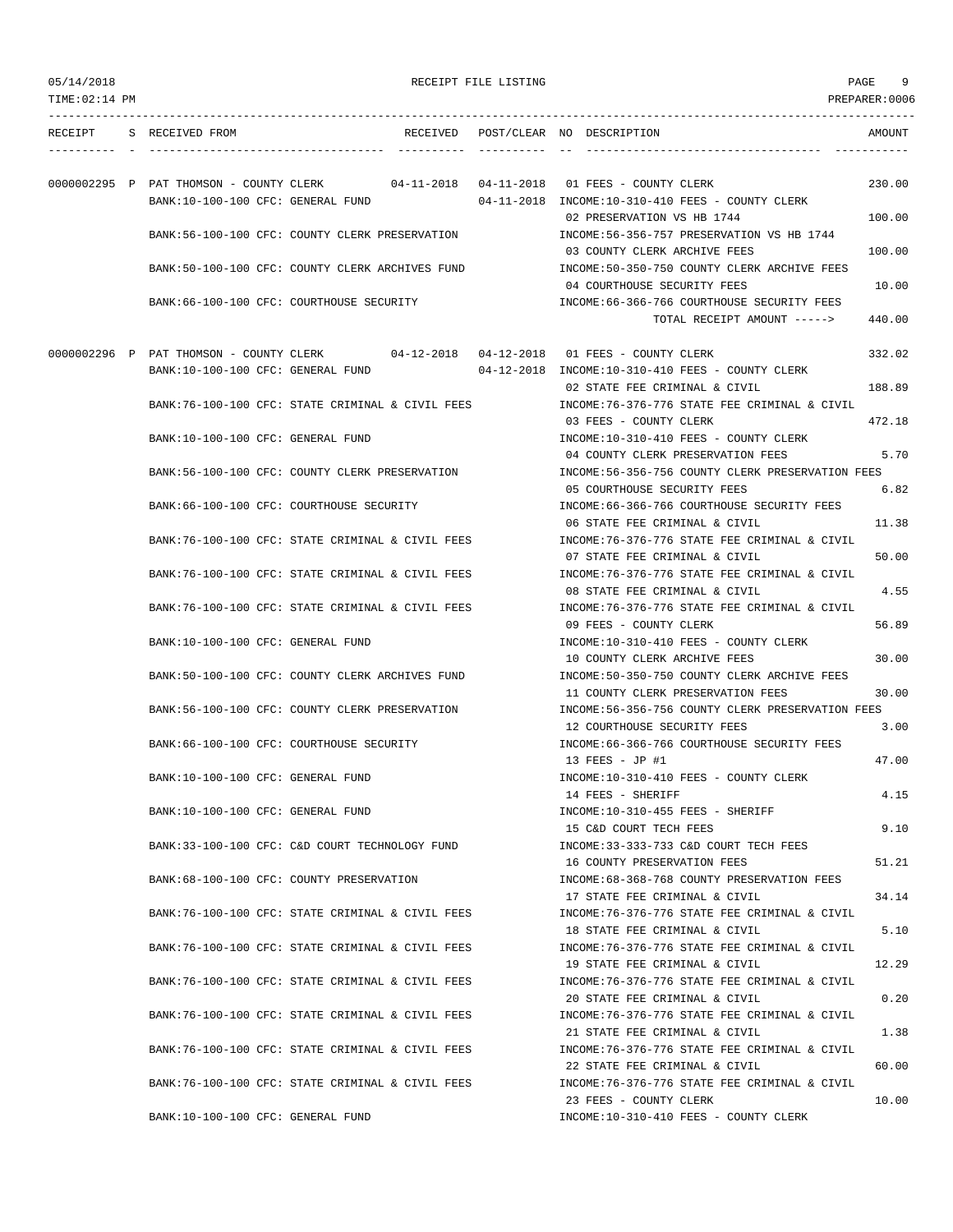TIME:02:14 PM PREPARER:0006 --------------------------------------------------------------------------------------------------------------------------------- RECEIPT S RECEIVED FROM THE RECEIVED POST/CLEAR NO DESCRIPTION THE RECEIVED AMOUNT ---------- - ----------------------------------- ---------- ---------- -- ----------------------------------- ----------- 0000002296 Continued 24 FEES - COUNTY CLERK 31.00 BANK:10-100-100 CFC: GENERAL FUND INCOME:10-310-410 FEES - COUNTY CLERK TOTAL RECEIPT AMOUNT -----> 1,457.00 0000002297 P PAT THOMSON - COUNTY CLERK 04-12-2018 04-12-2018 01 FEES - COUNTY CLERK 57.34 BANK:10-100-100 CFC: GENERAL FUND 04-12-2018 INCOME:10-310-410 FEES - COUNTY CLERK 02 PRESERVATION VS HB 1744 2.00 BANK:56-100-100 CFC: COUNTY CLERK PRESERVATION INCOME:56-356-757 PRESERVATION VS HB 1744 03 STATE FEE CRIMINAL & CIVIL 3.66 BANK:76-100-100 CFC: STATE CRIMINAL & CIVIL FEES INCOME:76-376-776 STATE FEE CRIMINAL & CIVIL TOTAL RECEIPT AMOUNT -----> 63.00 0000002298 P ANGIE PIPPIN - JP 04-10-2018 04-12-2018 01 STATE FEE CRIMINAL & CIVIL 172.00 BANK:76-100-100 CFC: STATE CRIMINAL & CIVIL FEES 04-12-2018 INCOME:76-376-776 STATE FEE CRIMINAL & CIVIL 02 COURTHOUSE SECURITY FEES 6.00 BANK:66-100-100 CFC: COURTHOUSE SECURITY INCOME:66-366-766 COURTHOUSE SECURITY FEES 03 JUSTICE COURT TECH FEES 8.00 BANK:82-100-100 CFC: JUSTICE COURT TECH CHECKING INCOME:82-380-820 JUSTICE COURT TECH FEES 04 STATE FEE CRIMINAL & CIVIL 177.00 BANK:76-100-100 CFC: STATE CRIMINAL & CIVIL FEES INCOME:76-376-776 STATE FEE CRIMINAL & CIVIL REPORT-CODE-MONTH-TITLE:113-04-JURY REIM LINE 12 TOTAL RECEIPT AMOUNT -----> 365.00 0000002299 P ANGIE PIPPIN - JP 04-10-2018 04-12-2018 01 STATE FEE CRIMINAL & CIVIL 10.00 BANK:76-100-100 CFC: STATE CRIMINAL & CIVIL FEES 04-12-2018 INCOME:76-376-776 STATE FEE CRIMINAL & CIVIL 02 JUSTICE COURT TECH FEES 5.00 BANK:82-100-100 CFC: JUSTICE COURT TECH CHECKING INCOME:82-380-820 JUSTICE COURT TECH FEES 03 STATE FEE CRIMINAL & CIVIL 6.00 BANK:76-100-100 CFC: STATE CRIMINAL & CIVIL FEES INCOME:76-376-776 STATE FEE CRIMINAL & CIVIL REPORT-CODE-MONTH-TITLE:113-04-JURY REIM LINE 12 04 STATE FEE CRIMINAL & CIVIL 25.00 BANK:76-100-100 CFC: STATE CRIMINAL & CIVIL FEES INCOME:76-376-776 STATE FEE CRIMINAL & CIVIL TOTAL RECEIPT AMOUNT -----> 46.00 0000002300 P GINA PASLEY - DISTRICT CLERK 04-11-2018 04-12-2018 01 FEES - DISTRICT CLERK 6.00 BANK:10-100-100 CFC: GENERAL FUND 04-12-2018 INCOME:10-310-425 FEES - DISTRICT CLERK 02 FEES - DISTRICT CLERK 8.00 BANK:10-100-100 CFC: GENERAL FUND INCOME:10-310-425 FEES - DISTRICT CLERK TOTAL RECEIPT AMOUNT -----> 14.00 0000002301 P GINA PASLEY - DISTRICT CLERK 04-12-2018 04-12-2018 01 FEES - COUNTY & DISTRICT COURT 74.00 BANK:10-100-100 CFC: GENERAL FUND 04-12-2018 INCOME:10-310-420 FEES - COUNTY & DISTRICT COURT 02 RECORDS PRESERVATION FEES 10.00 BANK:30-100-100 CFC: COURT RECORDS PRES FUND INCOME:30-330-730 RECORDS PRESERVATION FEES 03 DIST COURT REC TECH FEES 10.00 BANK:36-100-100 CFC: DIST COURT RECORDS TECH FUND INCOME:36-336-736 DIST COURT REC TECH FEES 04 DIST CLERK PRESERVATION FEES 5.00 BANK:63-100-100 CFC: DISTRICT CLERK PRESERVATION INCOME:63-363-763 DIST CLERK PRESERVATION FEES 05 COURTHOUSE SECURITY FEES 5.00 BANK:66-100-100 CFC: COURTHOUSE SECURITY INCOME:66-366-766 COURTHOUSE SECURITY FEES 06 COUNTY PRESERVATION FEES 5.00 BANK:68-100-100 CFC: COUNTY PRESERVATION INCOME:68-368-768 COUNTY PRESERVATION FEES 07 STATE FEE CRIMINAL & CIVIL 50.00 BANK:76-100-100 CFC: STATE CRIMINAL & CIVIL FEES INCOME:76-376-776 STATE FEE CRIMINAL & CIVIL 08 STATE FEE CRIMINAL & CIVIL 30.00

BANK:76-100-100 CFC: STATE CRIMINAL & CIVIL FEES INCOME:76-376-776 STATE FEE CRIMINAL & CIVIL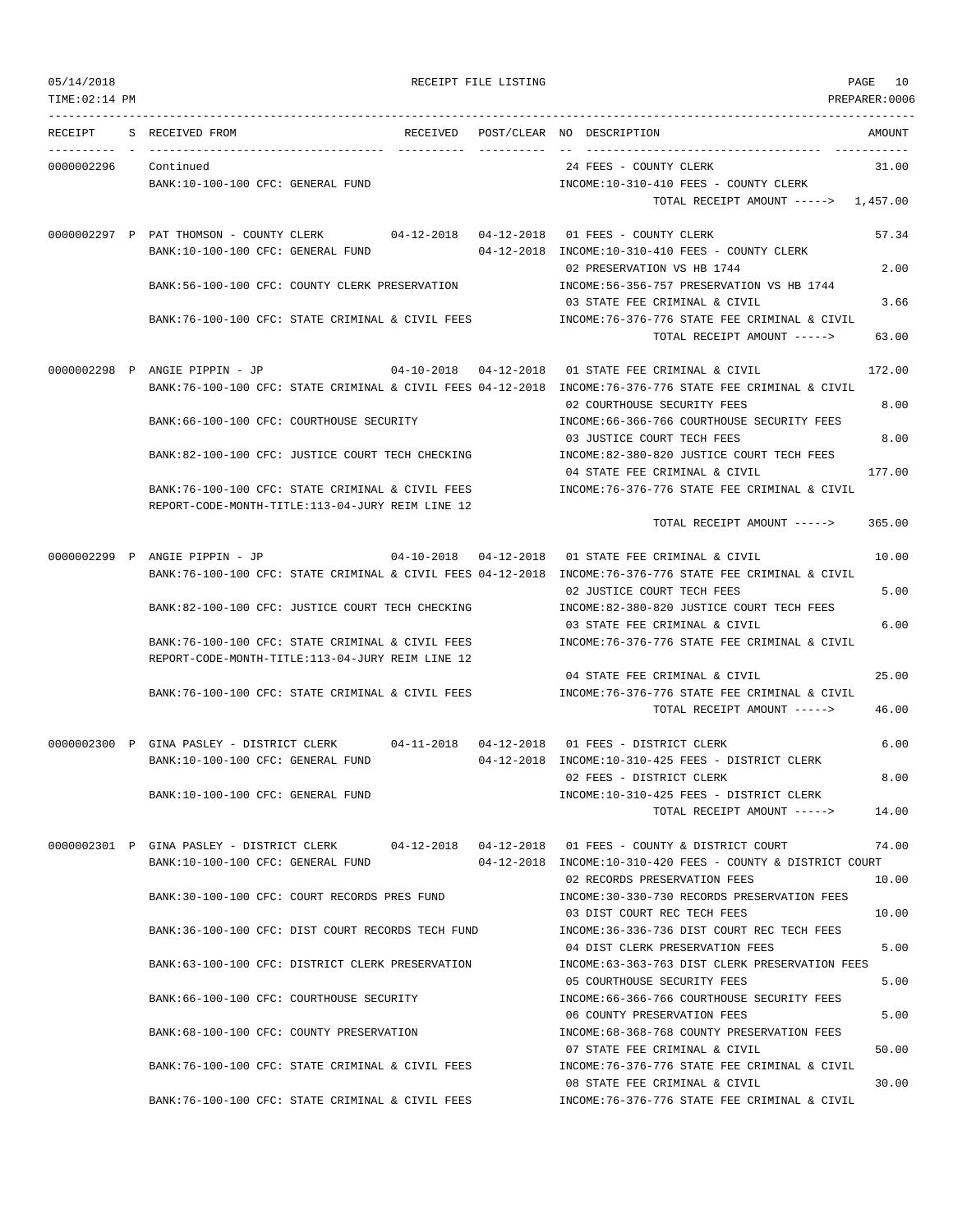| TIME:02:14 PM |                                                                                                                           |            | PREPARER:0006                                                                             |
|---------------|---------------------------------------------------------------------------------------------------------------------------|------------|-------------------------------------------------------------------------------------------|
| RECEIPT       | S RECEIVED FROM<br>RECEIVED<br>________ __________________                                                                | ---------- | AMOUNT<br>POST/CLEAR NO DESCRIPTION                                                       |
| 0000002301    | Continued                                                                                                                 |            | 09 STATE FEE CRIMINAL & CIVIL<br>42.00                                                    |
|               | BANK:76-100-100 CFC: STATE CRIMINAL & CIVIL FEES                                                                          |            | INCOME:76-376-776 STATE FEE CRIMINAL & CIVIL                                              |
|               |                                                                                                                           |            | 500.00<br>10 TAX RESEARCH FEE EXPENSE                                                     |
|               | BANK:10-100-100 CFC: GENERAL FUND                                                                                         |            | INCOME:10-420-345 TAX RESEARCH FEE EXPENSE                                                |
|               |                                                                                                                           |            | 731.00<br>TOTAL RECEIPT AMOUNT ----->                                                     |
|               | 0000002302 P JONNYE GIBSON - TAX COLLECTOR 04-13-2018 04-13-2018 01 FEES - TAX COLLECTOR                                  |            | 1.00                                                                                      |
|               | BANK:10-100-100 CFC: GENERAL FUND                                                                                         |            | $04-13-2018$ INCOME: $10-310-445$ FEES - TAX COLLECTOR                                    |
|               | BANK:11-100-100 CFC: ROAD & BRIDGE PRECINCT 1                                                                             |            | 02 MOTOR VEHICLE REGISTRATION<br>1,438.71<br>INCOME:11-311-110 MOTOR VEHICLE REGISTRATION |
|               |                                                                                                                           |            | 03 MOTOR VEHICLE REGISTRATION<br>1,438.71                                                 |
|               | BANK:12-100-100 CFC: ROAD & BRIDGE PRECINCT 2                                                                             |            | INCOME:12-312-110 MOTOR VEHICLE REGISTRATION                                              |
|               |                                                                                                                           |            | 1,438.70<br>04 MOTOR VEHICLE REGISTRATION                                                 |
|               | BANK:13-100-100 CFC: ROAD & BRIDGE PRECINCT 3                                                                             |            | INCOME:13-313-110 MOTOR VEHICLE REGISTRATION                                              |
|               | BANK:14-100-100 CFC: ROAD & BRIDGE PRECINCT 4                                                                             |            | 05 MOTOR VEHICLE REGISTRATION<br>1,438.71<br>INCOME:14-314-110 MOTOR VEHICLE REGISTRATION |
|               |                                                                                                                           |            | 06 FEES - TITLE<br>30.00                                                                  |
|               | BANK:10-100-100 CFC: GENERAL FUND                                                                                         |            | $INCOME: 10-310-447$ FEES - TITLE                                                         |
|               |                                                                                                                           |            | 07 FEES - TITLE<br>20.00                                                                  |
|               | BANK:10-100-100 CFC: GENERAL FUND                                                                                         |            | INCOME:10-310-447 FEES - TITLE                                                            |
|               |                                                                                                                           |            | TOTAL RECEIPT AMOUNT -----> 5,805.83                                                      |
|               | 0000002303 P H.T. FILLINGIM - SHERIFF 04-13-2018 04-13-2018 01 BAIL BOND FEES                                             |            | 15.00                                                                                     |
|               | BANK:74-100-100 CFC: BAIL BOND FUND                                                                                       |            | 04-13-2018 INCOME: 74-374-774 BAIL BOND FEES                                              |
|               |                                                                                                                           |            | 02 BAIL BOND FEES<br>15.00                                                                |
|               | BANK:74-100-100 CFC: BAIL BOND FUND                                                                                       |            | INCOME: 74-374-774 BAIL BOND FEES<br>TOTAL RECEIPT AMOUNT -----><br>30.00                 |
|               |                                                                                                                           |            |                                                                                           |
|               | 0000002304 P PAT THOMSON - COUNTY CLERK 04-13-2018 04-13-2018 01 FEES - COUNTY CLERK                                      |            | 6.00                                                                                      |
|               | BANK:10-100-100 CFC: GENERAL FUND                                                                                         |            | 04-13-2018 INCOME:10-310-410 FEES - COUNTY CLERK                                          |
|               | BANK:10-100-100 CFC: GENERAL FUND                                                                                         |            | 02 FEES - COUNTY CLERK<br>332.00<br>INCOME:10-310-410 FEES - COUNTY CLERK                 |
|               |                                                                                                                           |            | 70.00<br>03 COUNTY CLERK ARCHIVE FEES                                                     |
|               | BANK:50-100-100 CFC: COUNTY CLERK ARCHIVES FUND                                                                           |            | INCOME:50-350-750 COUNTY CLERK ARCHIVE FEES                                               |
|               |                                                                                                                           |            | 04 COUNTY CLERK PRESERVATION FEES<br>80.00                                                |
|               | BANK: 56-100-100 CFC: COUNTY CLERK PRESERVATION                                                                           |            | INCOME:56-356-756 COUNTY CLERK PRESERVATION FEES                                          |
|               | BANK:66-100-100 CFC: COURTHOUSE SECURITY                                                                                  |            | 8.00<br>05 COURTHOUSE SECURITY FEES<br>INCOME: 66-366-766 COURTHOUSE SECURITY FEES        |
|               |                                                                                                                           |            | 496.00<br>TOTAL RECEIPT AMOUNT ----->                                                     |
|               |                                                                                                                           |            |                                                                                           |
|               | 0000002305 P PAT THOMSON - COUNTY CLERK 04-16-2018 04-17-2018 01 FEES - COUNTY CLERK<br>BANK:10-100-100 CFC: GENERAL FUND |            | 13.00<br>04-17-2018 INCOME:10-310-410 FEES - COUNTY CLERK                                 |
|               |                                                                                                                           |            | 02 PRESERVATION VS HB 1744<br>120.00                                                      |
|               | BANK:56-100-100 CFC: COUNTY CLERK PRESERVATION                                                                            |            | INCOME: 56-356-757 PRESERVATION VS HB 1744                                                |
|               |                                                                                                                           |            | 03 FEES - COUNTY CLERK<br>208.00                                                          |
|               | BANK:10-100-100 CFC: GENERAL FUND                                                                                         |            | INCOME:10-310-410 FEES - COUNTY CLERK<br>04 COUNTY CLERK ARCHIVE FEES<br>120.00           |
|               | BANK:50-100-100 CFC: COUNTY CLERK ARCHIVES FUND                                                                           |            | INCOME:50-350-750 COUNTY CLERK ARCHIVE FEES                                               |
|               |                                                                                                                           |            | 05 COURTHOUSE SECURITY FEES<br>12.00                                                      |
|               | BANK:66-100-100 CFC: COURTHOUSE SECURITY                                                                                  |            | INCOME:66-366-766 COURTHOUSE SECURITY FEES                                                |
|               |                                                                                                                           |            | 473.00<br>TOTAL RECEIPT AMOUNT ----->                                                     |
|               | 0000002306 P PAT THOMSON - COUNTY CLERK 04-17-2018 04-17-2018 01 FEES - COUNTY CLERK                                      |            | 524.00                                                                                    |
|               | BANK:10-100-100 CFC: GENERAL FUND                                                                                         |            | 04-17-2018 INCOME:10-310-410 FEES - COUNTY CLERK                                          |
|               |                                                                                                                           |            | 02 PRESERVATION VS HB 1744<br>90.00                                                       |
|               | BANK:56-100-100 CFC: COUNTY CLERK PRESERVATION                                                                            |            | INCOME: 56-356-757 PRESERVATION VS HB 1744                                                |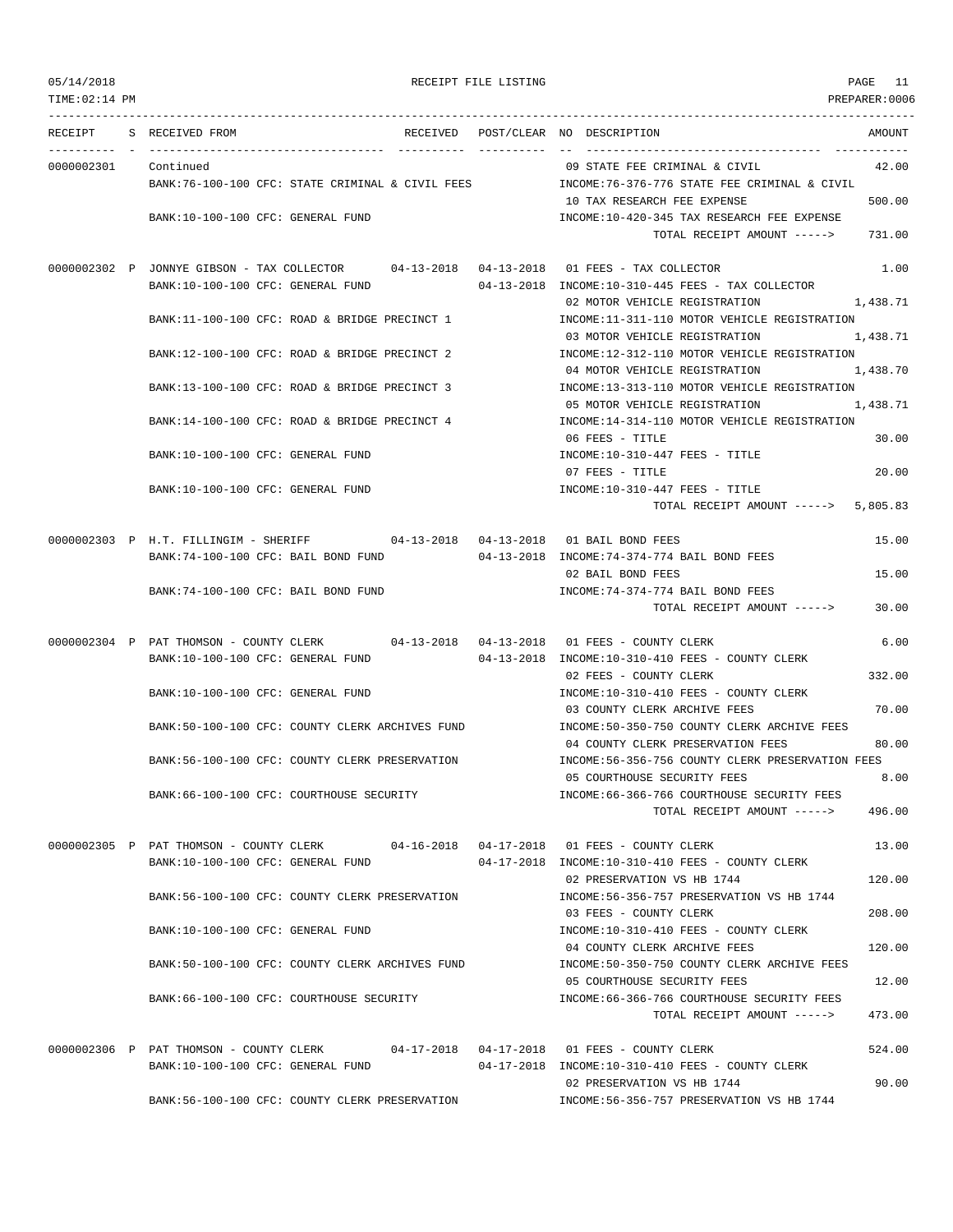TIME:02:14 PM PREPARER:0006

## 05/14/2018 RECEIPT FILE LISTING PAGE 12

---------------------------------------------------------------------------------------------------------------------------------

RECEIPT S RECEIVED FROM THE RECEIVED POST/CLEAR NO DESCRIPTION THE RECEIVED AMOUNT ---------- - ----------------------------------- ---------- ---------- -- ----------------------------------- ----------- 0000002306 Continued 03 FEES - COUNTY CLERK 201.00 BANK:10-100-100 CFC: GENERAL FUND INCOME:10-310-410 FEES - COUNTY CLERK 04 COUNTY CLERK ARCHIVE FEES 90.00 BANK:50-100-100 CFC: COUNTY CLERK ARCHIVES FUND INCOME:50-350-750 COUNTY CLERK ARCHIVE FEES 05 COURTHOUSE SECURITY FEES 9.00 BANK:66-100-100 CFC: COURTHOUSE SECURITY INCOME:66-366-766 COURTHOUSE SECURITY FEES TOTAL RECEIPT AMOUNT -----> 914.00 0000002307 P TEXAS ALCOHOLIC BEVERAGE COMM 04-17-2018 04-17-2018 01 FEES - LIQUOR LICENSE 6.00 BANK:10-100-100 CFC: GENERAL FUND 04-17-2018 INCOME:10-310-448 FEES - LIQUOR LICENSE TOTAL RECEIPT AMOUNT -----> 6.00 0000002308 P PAT THOMSON - COUNTY CLERK 04-17-2018 04-17-2018 01 PRESERVATION VS HB 1744 10.00 BANK:56-100-100 CFC: COUNTY CLERK PRESERVATION 04-17-2018 INCOME:56-356-757 PRESERVATION VS HB 1744 02 FEES - COUNTY CLERK 13.00 BANK:10-100-100 CFC: GENERAL FUND INCOME:10-310-410 FEES - COUNTY CLERK 03 COUNTY CLERK ARCHIVE FEES 10.00 BANK:50-100-100 CFC: COUNTY CLERK ARCHIVES FUND INCOME:50-350-750 COUNTY CLERK ARCHIVE FEES 04 COURTHOUSE SECURITY FEES 1.00 BANK:66-100-100 CFC: COURTHOUSE SECURITY INCOME:66-366-766 COURTHOUSE SECURITY FEES TOTAL RECEIPT AMOUNT -----> 34.00 0000002309 P ANGIE PIPPIN - JP 04-12-2018 04-17-2018 01 STATE FEE CRIMINAL & CIVIL 88.50 BANK:76-100-100 CFC: STATE CRIMINAL & CIVIL FEES 04-17-2018 INCOME:76-376-776 STATE FEE CRIMINAL & CIVIL 02 FEES - JP #1 78.50 BANK:10-100-100 CFC: GENERAL FUND INCOME:10-310-430 FEES - JP #1 REPORT-CODE-MONTH-TITLE:101-04-JP-LINE 1 03 COURTHOUSE SECURITY FEES 4.00 BANK:66-100-100 CFC: COURTHOUSE SECURITY INCOME:66-366-766 COURTHOUSE SECURITY FEES 04 JUSTICE COURT TECH FEES 4.00 BANK:82-100-100 CFC: JUSTICE COURT TECH CHECKING INCOME:82-380-820 JUSTICE COURT TECH FEES TOTAL RECEIPT AMOUNT -----> 175.00 0000002310 P ANGIE PIPPIN - JP 04-13-2018 04-17-2018 01 STATE FEE CRIMINAL & CIVIL 100.54 BANK:76-100-100 CFC: STATE CRIMINAL & CIVIL FEES 04-17-2018 INCOME:76-376-776 STATE FEE CRIMINAL & CIVIL  $02$  FEES - JP #1  $162.62$ BANK:10-100-100 CFC: GENERAL FUND INCOME:10-310-430 FEES - JP #1 REPORT-CODE-MONTH-TITLE:101-04-JP-LINE 1 03 COURTHOUSE SECURITY FEES 5.92 BANK:66-100-100 CFC: COURTHOUSE SECURITY INCOME:66-366-766 COURTHOUSE SECURITY FEES 04 JUSTICE COURT TECH FEES 5.92 BANK:82-100-100 CFC: JUSTICE COURT TECH CHECKING INCOME:82-380-820 JUSTICE COURT TECH FEES TOTAL RECEIPT AMOUNT -----> 275.00 0000002311 P ANGIE PIPPIN - JP 04-16-2018 04-18-2018 01 STATE FEE CRIMINAL & CIVIL 88.50 BANK:76-100-100 CFC: STATE CRIMINAL & CIVIL FEES 04-18-2018 INCOME:76-376-776 STATE FEE CRIMINAL & CIVIL 02 FEES - JP #1 73.50 BANK:10-100-100 CFC: GENERAL FUND INCOME:10-310-430 FEES - JP #1 REPORT-CODE-MONTH-TITLE:101-04-JP-LINE 1 03 COURTHOUSE SECURITY FEES 4.00 BANK:66-100-100 CFC: COURTHOUSE SECURITY INCOME:66-366-766 COURTHOUSE SECURITY FEES 04 JUSTICE COURT TECH FEES 4.00 BANK:82-100-100 CFC: JUSTICE COURT TECH CHECKING INCOME:82-380-820 JUSTICE COURT TECH FEES TOTAL RECEIPT AMOUNT -----> 170.00

0000002312 P ANGIE PIPPIN - JP 04-16-2018 04-18-2018 01 STATE FEE CRIMINAL & CIVIL 255.09 BANK:76-100-100 CFC: STATE CRIMINAL & CIVIL FEES 04-18-2018 INCOME:76-376-776 STATE FEE CRIMINAL & CIVIL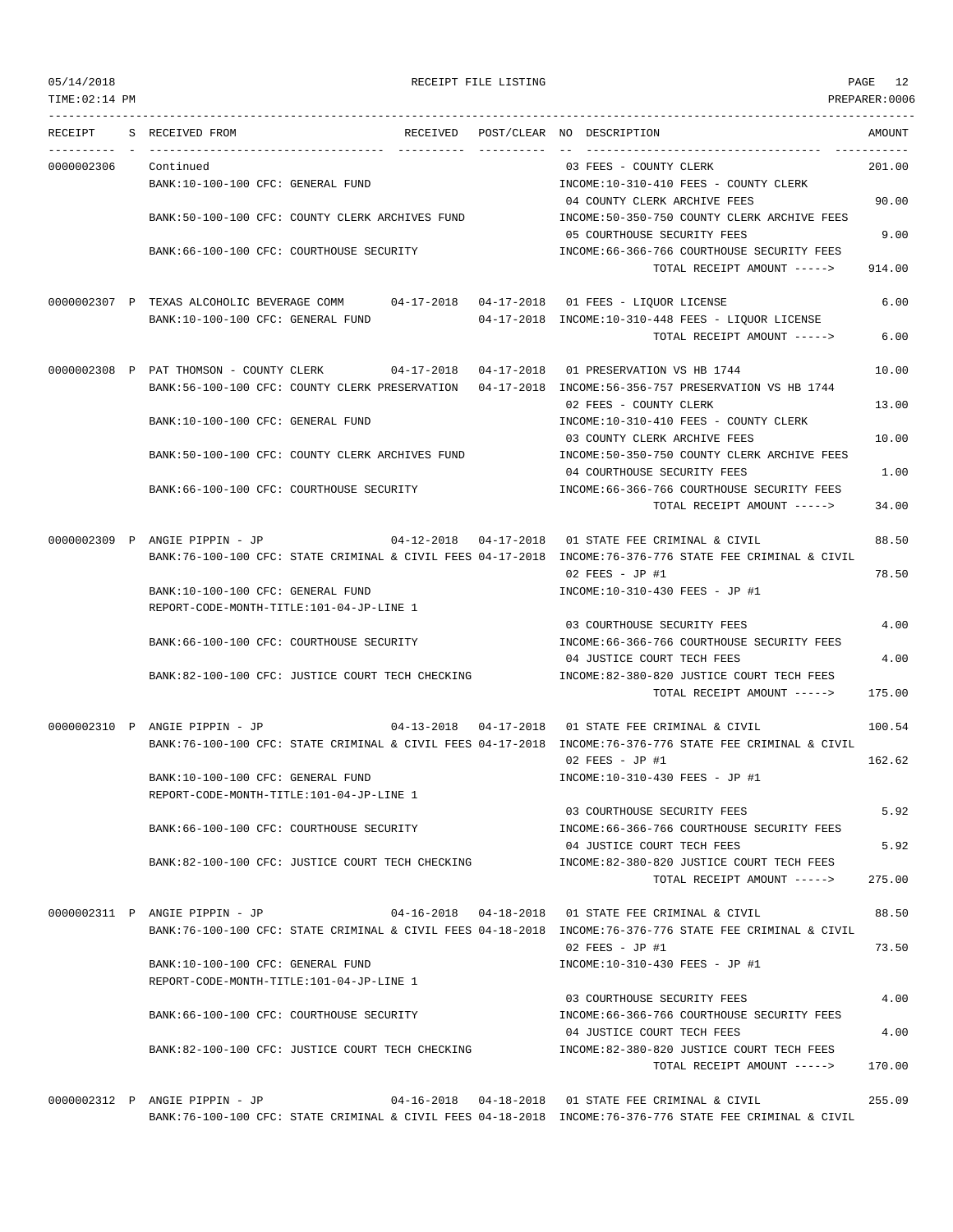TIME:02:14 PM PREPARER:0006 --------------------------------------------------------------------------------------------------------------------------------- RECEIPT S RECEIVED FROM THE RECEIVED POST/CLEAR NO DESCRIPTION THE RECEIVED AMOUNT ---------- - ----------------------------------- ---------- ---------- -- ----------------------------------- ----------- 0000002312 Continued 02 FEES - JP #1 274.01 BANK:10-100-100 CFC: GENERAL FUND INCOME:10-310-430 FEES - JP #1 REPORT-CODE-MONTH-TITLE:101-04-JP-LINE 1 03 COURTHOUSE SECURITY FEES 11.49 BANK:66-100-100 CFC: COURTHOUSE SECURITY INCOME:66-366-766 COURTHOUSE SECURITY FEES 04 JUSTICE COURT TECH FEES 11.91 BANK:82-100-100 CFC: JUSTICE COURT TECH CHECKING INCOME:82-380-820 JUSTICE COURT TECH FEES TOTAL RECEIPT AMOUNT -----> 552.50 0000002313 P GINA PASLEY - DISTRICT CLERK 04-17-2018 04-18-2018 01 FEES - DISTRICT CLERK 2.00 BANK:10-100-100 CFC: GENERAL FUND 04-18-2018 INCOME:10-310-425 FEES - DISTRICT CLERK TOTAL RECEIPT AMOUNT -----> 2.00 0000002314 P GINA PASLEY - DISTRICT CLERK 04-17-2018 04-18-2018 01 FEES - DISTRICT CLERK 58.00 BANK:10-100-100 CFC: GENERAL FUND 04-18-2018 INCOME:10-310-425 FEES - DISTRICT CLERK 02 FEES - DISTRICT CLERK 1,048.64 BANK:10-100-100 CFC: GENERAL FUND INCOME:10-310-425 FEES - DISTRICT CLERK 03 FEES - SHERIFF 41.65 BANK:10-100-100 CFC: GENERAL FUND INCOME:10-310-455 FEES - SHERIFF 04 DIST CLERK PRESERVATION FEES 1.61 BANK:63-100-100 CFC: DISTRICT CLERK PRESERVATION INCOME:63-363-763 DIST CLERK PRESERVATION FEES 05 COURTHOUSE SECURITY FEES 3.20 BANK:66-100-100 CFC: COURTHOUSE SECURITY INCOME:66-366-766 COURTHOUSE SECURITY FEES 06 COUNTY PRESERVATION FEES 14.42 BANK:68-100-100 CFC: COUNTY PRESERVATION INCOME:68-368-768 COUNTY PRESERVATION FEES 07 STATE FEE CRIMINAL & CIVIL 50.00 BANK:76-100-100 CFC: STATE CRIMINAL & CIVIL FEES INCOME:76-376-776 STATE FEE CRIMINAL & CIVIL 08 STATE FEE CRIMINAL & CIVIL 3.84 BANK:76-100-100 CFC: STATE CRIMINAL & CIVIL FEES INCOME:76-376-776 STATE FEE CRIMINAL & CIVIL 09 STATE FEE CRIMINAL & CIVIL 1.29 BANK:76-100-100 CFC: STATE CRIMINAL & CIVIL FEES INCOME:76-376-776 STATE FEE CRIMINAL & CIVIL 10 STATE FEE CRIMINAL & CIVIL 85.23 BANK:76-100-100 CFC: STATE CRIMINAL & CIVIL FEES INCOME:76-376-776 STATE FEE CRIMINAL & CIVIL 11 STATE FEE CRIMINAL & CIVIL 3.20 BANK:76-100-100 CFC: STATE CRIMINAL & CIVIL FEES INCOME:76-376-776 STATE FEE CRIMINAL & CIVIL 12 STATE FEE CRIMINAL & CIVIL 8.01 BANK:76-100-100 CFC: STATE CRIMINAL & CIVIL FEES INCOME:76-376-776 STATE FEE CRIMINAL & CIVIL 13 STATE FEE CRIMINAL & CIVIL 2.56 BANK:76-100-100 CFC: STATE CRIMINAL & CIVIL FEES INCOME:76-376-776 STATE FEE CRIMINAL & CIVIL 14 C&D COURT TECH FEES 2.56 BANK:33-100-100 CFC: C&D COURT TECHNOLOGY FUND INCOME:33-333-733 C&D COURT TECH FEES 15 TAX RESEARCH FEE EXPENSE 250.00 BANK:10-100-100 CFC: GENERAL FUND INCOME:10-420-345 TAX RESEARCH FEE EXPENSE 16 RECORDS PRESERVATION FEES 10.00 BANK:30-100-100 CFC: COURT RECORDS PRES FUND INCOME:30-330-730 RECORDS PRESERVATION FEES 17 DIST COURT REC TECH FEES 10.00 BANK:36-100-100 CFC: DIST COURT RECORDS TECH FUND **INCOME:36-336-736 DIST COURT REC TECH FEES** 18 DIST CLERK PRESERVATION FEES 5.00 BANK:63-100-100 CFC: DISTRICT CLERK PRESERVATION INCOME:63-363-763 DIST CLERK PRESERVATION FEES 19 COURTHOUSE SECURITY FEES 5.00 BANK:66-100-100 CFC: COURTHOUSE SECURITY INCOME:66-366-766 COURTHOUSE SECURITY FEES 20 COUNTY PRESERVATION FEES 600 BANK:68-100-100 CFC: COUNTY PRESERVATION  $\qquad \qquad \qquad \text{INCOME:68-368-768 }$  COUNTY PRESERVATION FEES 21 STATE FEE CRIMINAL & CIVIL 30.00 BANK:76-100-100 CFC: STATE CRIMINAL & CIVIL FEES INCOME:76-376-776 STATE FEE CRIMINAL & CIVIL 22 STATE FEE CRIMINAL & CIVIL 42.00 BANK:76-100-100 CFC: STATE CRIMINAL & CIVIL FEES INCOME:76-376-776 STATE FEE CRIMINAL & CIVIL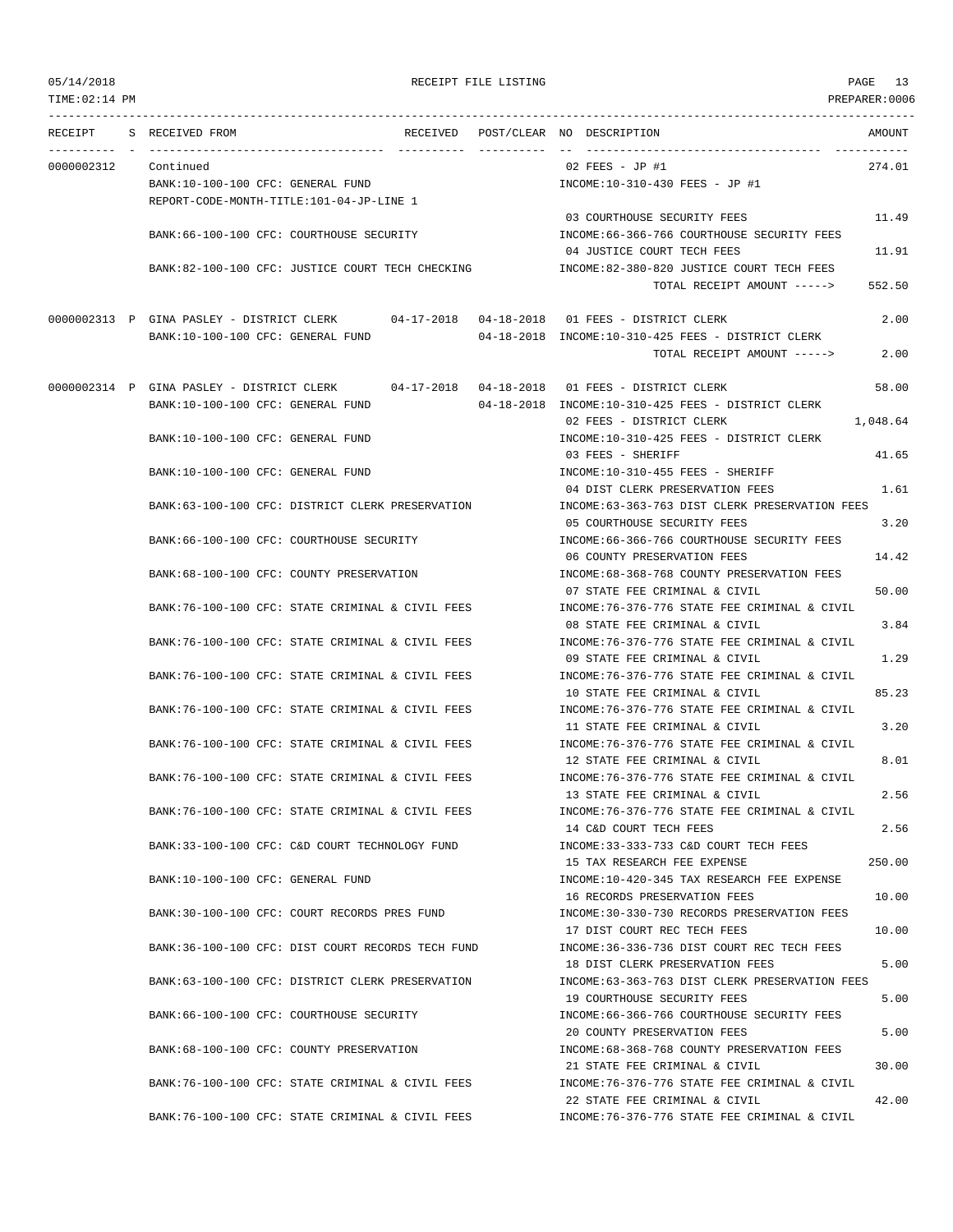| TIME: 02:14 PM       |                                                                                                                           | PREPARER:0006                                                                                                  |
|----------------------|---------------------------------------------------------------------------------------------------------------------------|----------------------------------------------------------------------------------------------------------------|
|                      | RECEIPT S RECEIVED FROM                                                                                                   | RECEIVED POST/CLEAR NO DESCRIPTION<br>AMOUNT                                                                   |
| 0000002314 Continued |                                                                                                                           | 23 STATE FEE CRIMINAL & CIVIL<br>5.00                                                                          |
|                      | BANK:76-100-100 CFC: STATE CRIMINAL & CIVIL FEES                                                                          | INCOME:76-376-776 STATE FEE CRIMINAL & CIVIL<br>24 COURT APPT ATTY - DIST CLERK<br>90.00                       |
|                      | BANK:10-100-100 CFC: GENERAL FUND                                                                                         | INCOME:10-300-214 COURT APPT ATTY - DIST CLERK<br>25 STATE FEE CRIMINAL & CIVIL<br>21.79                       |
|                      | BANK:76-100-100 CFC: STATE CRIMINAL & CIVIL FEES                                                                          | INCOME: 76-376-776 STATE FEE CRIMINAL & CIVIL<br>TOTAL RECEIPT AMOUNT -----> 1,798.00                          |
|                      | 0000002315 P FEMA PCT#4                                                                                                   | 8,853.58                                                                                                       |
|                      | BANK:14-100-100 CFC: ROAD & BRIDGE PRECINCT 4 04-18-2018 INCOME:14-614-700 DIESEL, OIL, AND GASOLINE                      | TOTAL RECEIPT AMOUNT -----><br>8,853.58                                                                        |
|                      | 0000002316 P ANGIE PIPPIN - JP                                                                                            | 04-17-2018  04-18-2018  01 STATE FEE CRIMINAL & CIVIL<br>58.10                                                 |
|                      | BANK:76-100-100 CFC: STATE CRIMINAL & CIVIL FEES 04-18-2018 INCOME:76-376-776 STATE FEE CRIMINAL & CIVIL                  | $02$ FEES - JP #1<br>333.90                                                                                    |
|                      | BANK:10-100-100 CFC: GENERAL FUND<br>REPORT-CODE-MONTH-TITLE:101-04-JP-LINE 1                                             | INCOME:10-310-430 FEES - JP #1                                                                                 |
|                      | BANK:66-100-100 CFC: COURTHOUSE SECURITY                                                                                  | 03 COURTHOUSE SECURITY FEES<br>4.00<br>INCOME: 66-366-766 COURTHOUSE SECURITY FEES                             |
|                      | BANK:82-100-100 CFC: JUSTICE COURT TECH CHECKING                                                                          | 04 JUSTICE COURT TECH FEES<br>4.00<br>INCOME:82-380-820 JUSTICE COURT TECH FEES                                |
|                      |                                                                                                                           | 400.00<br>TOTAL RECEIPT AMOUNT ----->                                                                          |
|                      | 0000002317 P ANGIE PIPPIN - JP 04-17-2018 04-18-2018 01 FEES - JP #1                                                      | 20.00                                                                                                          |
|                      | BANK:10-100-100 CFC: GENERAL FUND<br>REPORT-CODE-MONTH-TITLE:101-04-JP-LINE 1                                             | 04-18-2018 INCOME:10-310-430 FEES - JP #1                                                                      |
|                      |                                                                                                                           | 20.00<br>TOTAL RECEIPT AMOUNT ----->                                                                           |
|                      | 0000002318 P PAT THOMSON - COUNTY CLERK 04-18-2018 04-18-2018 01 FEES - COUNTY CLERK<br>BANK:10-100-100 CFC: GENERAL FUND | 65.20<br>04-18-2018 INCOME:10-310-410 FEES - COUNTY CLERK                                                      |
|                      |                                                                                                                           | 02 PRESERVATION VS HB 1744<br>1.00                                                                             |
|                      | BANK:56-100-100 CFC: COUNTY CLERK PRESERVATION                                                                            | INCOME: 56-356-757 PRESERVATION VS HB 1744<br>03 STATE FEE CRIMINAL & CIVIL<br>1.80                            |
|                      | BANK:76-100-100 CFC: STATE CRIMINAL & CIVIL FEES                                                                          | INCOME:76-376-776 STATE FEE CRIMINAL & CIVIL<br>68.00<br>TOTAL RECEIPT AMOUNT ----->                           |
|                      | 0000002319 P PAT THOMSON - COUNTY CLERK 04-18-2018 04-18-2018 01 FEES - COUNTY CLERK                                      | 248.00                                                                                                         |
|                      | BANK:10-100-100 CFC: GENERAL FUND                                                                                         | 04-18-2018 INCOME:10-310-410 FEES - COUNTY CLERK<br>02 FEES - COUNTY CLERK<br>79.00                            |
|                      | BANK:10-100-100 CFC: GENERAL FUND                                                                                         | INCOME:10-310-410 FEES - COUNTY CLERK<br>03 COUNTY CLERK ARCHIVE FEES<br>30.00                                 |
|                      | BANK:50-100-100 CFC: COUNTY CLERK ARCHIVES FUND                                                                           | INCOME:50-350-750 COUNTY CLERK ARCHIVE FEES<br>04 COUNTY CLERK PRESERVATION FEES<br>30.00                      |
|                      | BANK:56-100-100 CFC: COUNTY CLERK PRESERVATION                                                                            | INCOME:56-356-756 COUNTY CLERK PRESERVATION FEES<br>05 COURTHOUSE SECURITY FEES<br>3.00                        |
|                      | BANK:66-100-100 CFC: COURTHOUSE SECURITY                                                                                  | INCOME: 66-366-766 COURTHOUSE SECURITY FEES                                                                    |
|                      |                                                                                                                           | TOTAL RECEIPT AMOUNT -----><br>390.00                                                                          |
|                      | 0000002320 P GINA PASLEY - DISTRICT CLERK<br>BANK:10-100-100 CFC: GENERAL FUND                                            | 04-18-2018  04-18-2018  01 FEES - DISTRICT CLERK<br>2.00<br>04-18-2018 INCOME:10-310-425 FEES - DISTRICT CLERK |
|                      |                                                                                                                           | 2.00<br>TOTAL RECEIPT AMOUNT ----->                                                                            |
|                      | 0000002321 P PAT THOMSON - COUNTY CLERK<br>BANK:10-100-100 CFC: GENERAL FUND                                              | 04-19-2018  04-19-2018  01 FEES - COUNTY CLERK<br>153.00<br>04-19-2018 INCOME:10-310-410 FEES - COUNTY CLERK   |
|                      |                                                                                                                           | 31.00<br>02 FEES - COUNTY CLERK                                                                                |
|                      | BANK:10-100-100 CFC: GENERAL FUND                                                                                         | INCOME:10-310-410 FEES - COUNTY CLERK                                                                          |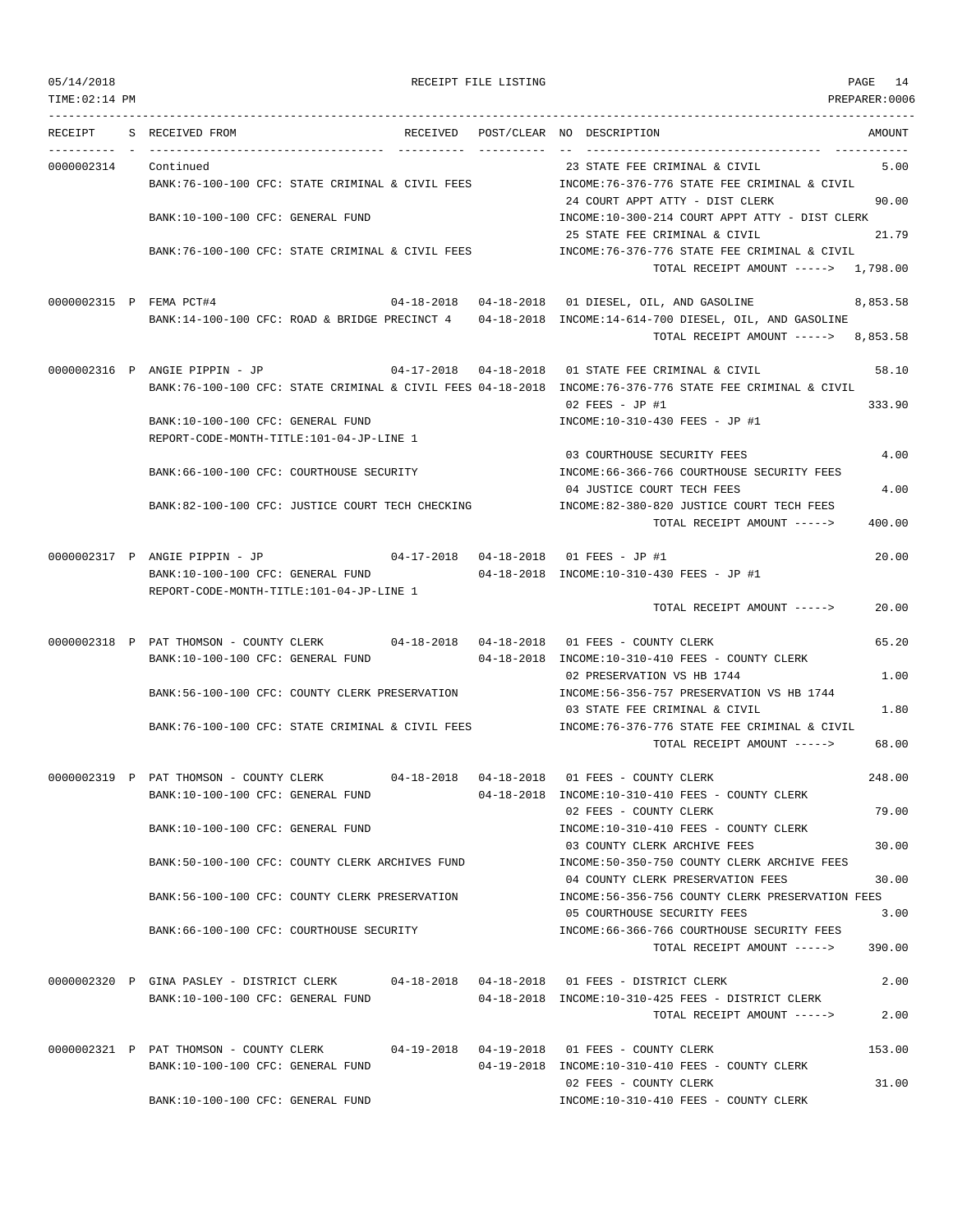TIME:02:14 PM PREPARER:0006 --------------------------------------------------------------------------------------------------------------------------------- RECEIPT S RECEIVED FROM THE RECEIVED POST/CLEAR NO DESCRIPTION THE SECRET AMOUNT ---------- - ----------------------------------- ---------- ---------- -- ----------------------------------- ----------- 0000002321 Continued 03 COUNTY CLERK ARCHIVE FEES 30.00 BANK:50-100-100 CFC: COUNTY CLERK ARCHIVES FUND INCOME:50-350-750 COUNTY CLERK ARCHIVE FEES 04 COUNTY CLERK PRESERVATION FEES 30.00 BANK:56-100-100 CFC: COUNTY CLERK PRESERVATION INCOME:56-356-756 COUNTY CLERK PRESERVATION FEES 05 COURTHOUSE SECURITY FEES 3.00 BANK:66-100-100 CFC: COURTHOUSE SECURITY INCOME:66-366-766 COURTHOUSE SECURITY FEES TOTAL RECEIPT AMOUNT -----> 247.00 0000002322 P PAT THOMSON - COUNTY CLERK 04-19-2018 04-19-2018 01 FEES - COUNTY CLERK 48.40 BANK:10-100-100 CFC: GENERAL FUND 04-19-2018 INCOME:10-310-410 FEES - COUNTY CLERK 02 PRESERVATION VS HB 1744 2.00 BANK:56-100-100 CFC: COUNTY CLERK PRESERVATION INCOME:56-356-757 PRESERVATION VS HB 1744 03 STATE FEE CRIMINAL & CIVIL 3.60 BANK:76-100-100 CFC: STATE CRIMINAL & CIVIL FEES INCOME:76-376-776 STATE FEE CRIMINAL & CIVIL TOTAL RECEIPT AMOUNT -----> 54.00 0000002323 P ANGIE PIPPIN - JP 04-18-2018 04-19-2018 01 STATE FEE CRIMINAL & CIVIL 6.00 BANK:76-100-100 CFC: STATE CRIMINAL & CIVIL FEES 04-19-2018 INCOME:76-376-776 STATE FEE CRIMINAL & CIVIL 02 JUSTICE COURT TECH FEES 5.00 BANK:82-100-100 CFC: JUSTICE COURT TECH CHECKING INCOME:82-380-820 JUSTICE COURT TECH FEES 03 STATE FEE CRIMINAL & CIVIL 25.00 BANK:76-100-100 CFC: STATE CRIMINAL & CIVIL FEES INCOME:76-376-776 STATE FEE CRIMINAL & CIVIL REPORT-CODE-MONTH-TITLE:113-04-JURY REIM LINE 12 04 STATE FEE CRIMINAL & CIVIL 10.00 BANK:76-100-100 CFC: STATE CRIMINAL & CIVIL FEES INCOME:76-376-776 STATE FEE CRIMINAL & CIVIL TOTAL RECEIPT AMOUNT -----> 46.00 0000002324 P EMILIA GARCIA - SENIOR CITIZENS 04-12-2018 04-19-2018 01 FOOD DONATIONS 40.00 BANK:78-100-100 CFC: SENIOR CITIZENS 04-19-2018 INCOME:78-378-712 FOOD DONATIONS TOTAL RECEIPT AMOUNT -----> 40.00 0000002325 P APPRAISAL DISTRICT - I&S 04-20-2018 04-20-2018 01 BOND TAXES - I&S 1,349.39 BANK:20-100-190 I&S ACCOUNT JAIL BOND 04-20-2018 INCOME:20-315-100 BOND TAXES 02 BOND TAXES - I&S 325.89 BANK:20-100-190 I&S ACCOUNT JAIL BOND INCOME:20-315-100 BOND TAXES TOTAL RECEIPT AMOUNT -----> 1,675.28 0000002326 P APPRAISAL DISTRICT - I&S 04-20-2018 04-20-2018 01 BOND TAXES - I&S 920.52 BANK:20-100-190 I&S ACCOUNT JAIL BOND 04-20-2018 INCOME:20-315-100 BOND TAXES TOTAL RECEIPT AMOUNT -----> 920.52 0000002327 P APPRAISAL DISTRICT - M&O 04-20-2018 04-20-2018 01 ADVALOREM TAXES - M&O 8,655.53 BANK:10-100-100 CFC: GENERAL FUND 04-20-2018 INCOME:10-300-100 ADVALOREM TAXES 02 ADVALOREM TAXES - M&O 1,806.02 BANK:10-100-100 CFC: GENERAL FUND INCOME:10-300-100 ADVALOREM TAXES 03 ADVALOREM TAXES - M&O 5,206.65 BANK:10-100-100 CFC: GENERAL FUND INCOME:10-300-100 ADVALOREM TAXES TOTAL RECEIPT AMOUNT -----> 15,668.20 0000002328 P APPRAISAL DISTRICT R & B 04-20-2018 04-20-2018 01 ADVALOREM TAXES R&B 130.89 BANK:11-100-100 CFC: ROAD & BRIDGE PRECINCT 1 04-20-2018 INCOME:11-311-100 ADVALOREM TAXES 02 ADVALOREM TAXES R&B 130.89 BANK:12-100-100 CFC: ROAD & BRIDGE PRECINCT 2 INCOME:12-312-100 ADVALOREM TAXES 03 ADVALOREM TAXES R&B 130.89 BANK:13-100-100 CFC: ROAD & BRIDGE PRECINCT 3 INCOME:13-313-100 ADVALOREM TAXES 04 ADVALOREM TAXES R&B 130.90

BANK:14-100-100 CFC: ROAD & BRIDGE PRECINCT 4 INCOME:14-314-100 ADVALOREM TAXES

TOTAL RECEIPT AMOUNT -----> 523.57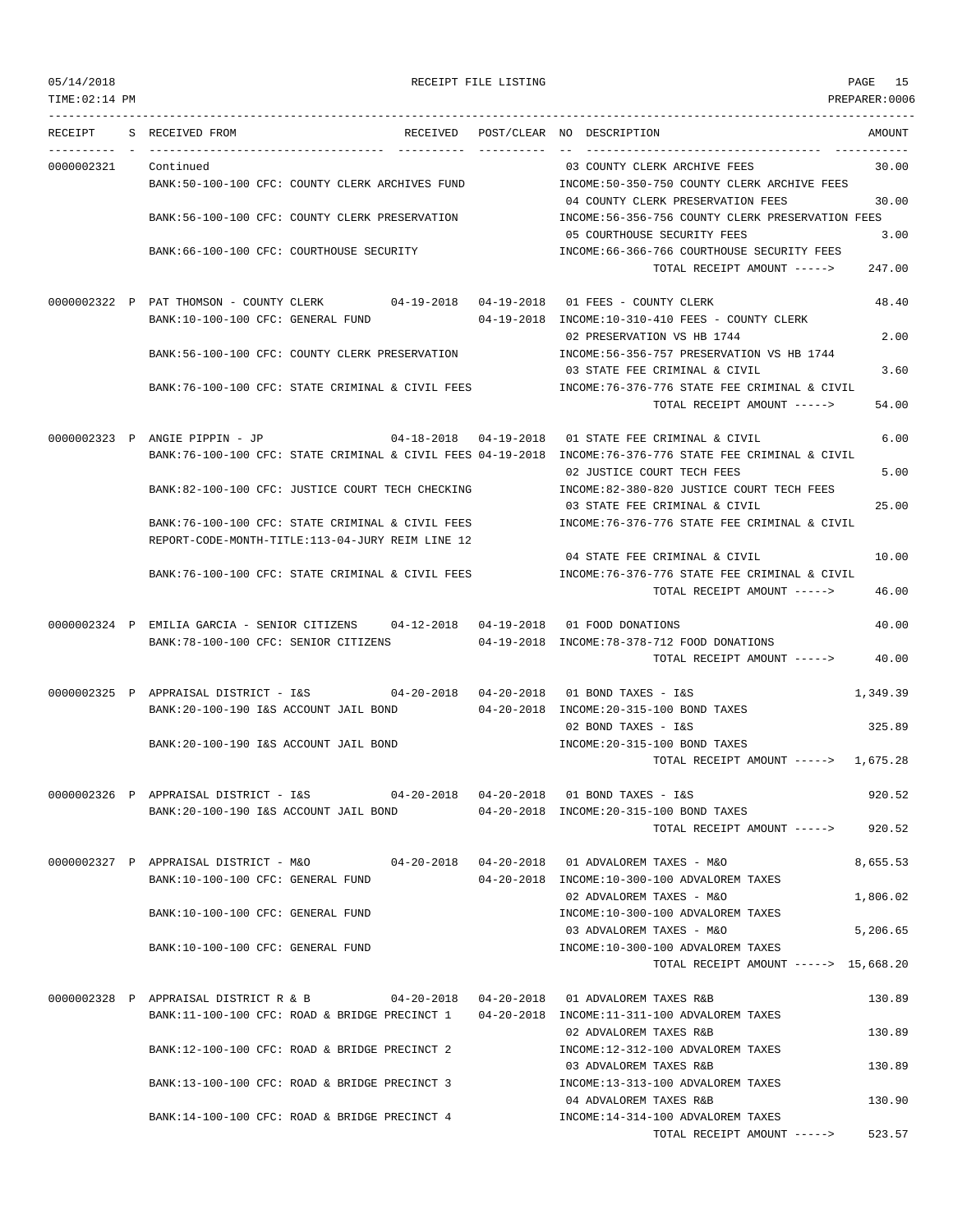| 05/14/2018 |  |
|------------|--|
|------------|--|

RECEIPT FILE LISTING  $PAGE$  16

| TIME: 02:14 PM |                                                                                                                                            | PREPARER:0006                                                                                                             |
|----------------|--------------------------------------------------------------------------------------------------------------------------------------------|---------------------------------------------------------------------------------------------------------------------------|
|                | RECEIPT S RECEIVED FROM                                                                                                                    | RECEIVED POST/CLEAR NO DESCRIPTION<br>AMOUNT                                                                              |
|                | 0000002329 P PAT THOMSON - COUNTY CLERK 04-20-2018 04-20-2018 01 FEES - COUNTY CLERK<br>BANK:10-100-100 CFC: GENERAL FUND                  | 13.00<br>04-20-2018 INCOME:10-310-410 FEES - COUNTY CLERK                                                                 |
|                | BANK:56-100-100 CFC: COUNTY CLERK PRESERVATION                                                                                             | 02 PRESERVATION VS HB 1744<br>10.00<br>INCOME: 56-356-757 PRESERVATION VS HB 1744                                         |
|                | BANK:50-100-100 CFC: COUNTY CLERK ARCHIVES FUND                                                                                            | 03 COUNTY CLERK ARCHIVE FEES<br>10.00<br>INCOME:50-350-750 COUNTY CLERK ARCHIVE FEES                                      |
|                | BANK:66-100-100 CFC: COURTHOUSE SECURITY                                                                                                   | 04 COURTHOUSE SECURITY FEES<br>1.00<br>INCOME: 66-366-766 COURTHOUSE SECURITY FEES                                        |
|                |                                                                                                                                            | 34.00<br>TOTAL RECEIPT AMOUNT ----->                                                                                      |
|                | 0000002330 P PAT THOMSON - COUNTY CLERK 04-20-2018 04-20-2018 01 FEES - COUNTY CLERK<br>BANK:10-100-100 CFC: GENERAL FUND                  | 196.00<br>04-20-2018 INCOME:10-310-410 FEES - COUNTY CLERK                                                                |
|                | BANK:56-100-100 CFC: COUNTY CLERK PRESERVATION                                                                                             | 80.00<br>02 PRESERVATION VS HB 1744<br>INCOME:56-356-757 PRESERVATION VS HB 1744<br>80.00<br>03 COUNTY CLERK ARCHIVE FEES |
|                | BANK:50-100-100 CFC: COUNTY CLERK ARCHIVES FUND                                                                                            | INCOME:50-350-750 COUNTY CLERK ARCHIVE FEES<br>04 COURTHOUSE SECURITY FEES<br>8.00                                        |
|                | BANK:66-100-100 CFC: COURTHOUSE SECURITY                                                                                                   | INCOME: 66-366-766 COURTHOUSE SECURITY FEES<br>364.00<br>TOTAL RECEIPT AMOUNT ----->                                      |
|                | 0000002332 P JONNYE GIBSON - TAX COLLECTOR 04-20-2018 04-20-2018                                                                           | 633.46<br>01 MOTOR VEHICLE REGISTRATION                                                                                   |
|                | BANK:11-100-100 CFC: ROAD & BRIDGE PRECINCT 1 04-20-2018 INCOME:11-311-110 MOTOR VEHICLE REGISTRATION                                      | 633.45<br>02 MOTOR VEHICLE REGISTRATION                                                                                   |
|                | BANK:12-100-100 CFC: ROAD & BRIDGE PRECINCT 2                                                                                              | INCOME:12-312-110 MOTOR VEHICLE REGISTRATION<br>633.45<br>03 MOTOR VEHICLE REGISTRATION                                   |
|                | BANK:13-100-100 CFC: ROAD & BRIDGE PRECINCT 3                                                                                              | INCOME:13-313-110 MOTOR VEHICLE REGISTRATION<br>633.45<br>04 MOTOR VEHICLE REGISTRATION                                   |
|                | BANK:14-100-100 CFC: ROAD & BRIDGE PRECINCT 4                                                                                              | INCOME:14-314-110 MOTOR VEHICLE REGISTRATION<br>05 FEES - TITLE<br>10.00                                                  |
|                | BANK:10-100-100 CFC: GENERAL FUND                                                                                                          | $INCOME: 10-310-447$ FEES - TITLE<br>20.00<br>06 FEES - TITLE                                                             |
|                | BANK:10-100-100 CFC: GENERAL FUND                                                                                                          | $INCOME: 10-310-447$ FEES - TITLE<br>TOTAL RECEIPT AMOUNT $--- 2,563.81$                                                  |
|                | 0000002333 P EMILIA GARCIA - SENIOR CITIZENS 04-20-2018 04-20-2018                                                                         | 40.00<br>01 FOOD DONATIONS                                                                                                |
|                | BANK:78-100-100 CFC: SENIOR CITIZENS                                                                                                       | 04-20-2018 INCOME:78-378-712 FOOD DONATIONS<br>234.60<br>02 FOOD DONATIONS                                                |
|                | BANK: 78-100-100 CFC: SENIOR CITIZENS                                                                                                      | INCOME: 78-378-712 FOOD DONATIONS<br>55.70<br>03 FOOD DONATIONS                                                           |
|                | BANK:78-100-100 CFC: SENIOR CITIZENS                                                                                                       | INCOME: 78-378-712 FOOD DONATIONS<br>330.30<br>TOTAL RECEIPT AMOUNT ----->                                                |
|                | 0000002334 P ANGIE PIPPIN - JP<br>BANK:76-100-100 CFC: STATE CRIMINAL & CIVIL FEES 04-20-2018 INCOME:76-376-776 STATE FEE CRIMINAL & CIVIL | 04-19-2018  04-20-2018  01 STATE FEE CRIMINAL & CIVIL<br>177.00                                                           |
|                | BANK:10-100-100 CFC: GENERAL FUND                                                                                                          | 74.00<br>02 FEES - JP #1<br>INCOME:10-310-430 FEES - JP #1                                                                |
|                | REPORT-CODE-MONTH-TITLE:101-04-JP-LINE 1                                                                                                   |                                                                                                                           |
|                | BANK:66-100-100 CFC: COURTHOUSE SECURITY                                                                                                   | 03 COURTHOUSE SECURITY FEES<br>8.00<br>INCOME:66-366-766 COURTHOUSE SECURITY FEES                                         |
|                | BANK:82-100-100 CFC: JUSTICE COURT TECH CHECKING                                                                                           | 8.00<br>04 JUSTICE COURT TECH FEES<br>INCOME:82-380-820 JUSTICE COURT TECH FEES                                           |
|                |                                                                                                                                            | 267.00<br>TOTAL RECEIPT AMOUNT ----->                                                                                     |
|                | 0000002335 P ANGIE PIPPIN - JP                                                                                                             | 04-20-2018  04-20-2018  01 STATE FEE CRIMINAL & CIVIL<br>62.63                                                            |

BANK:76-100-100 CFC: STATE CRIMINAL & CIVIL FEES 04-20-2018 INCOME:76-376-776 STATE FEE CRIMINAL & CIVIL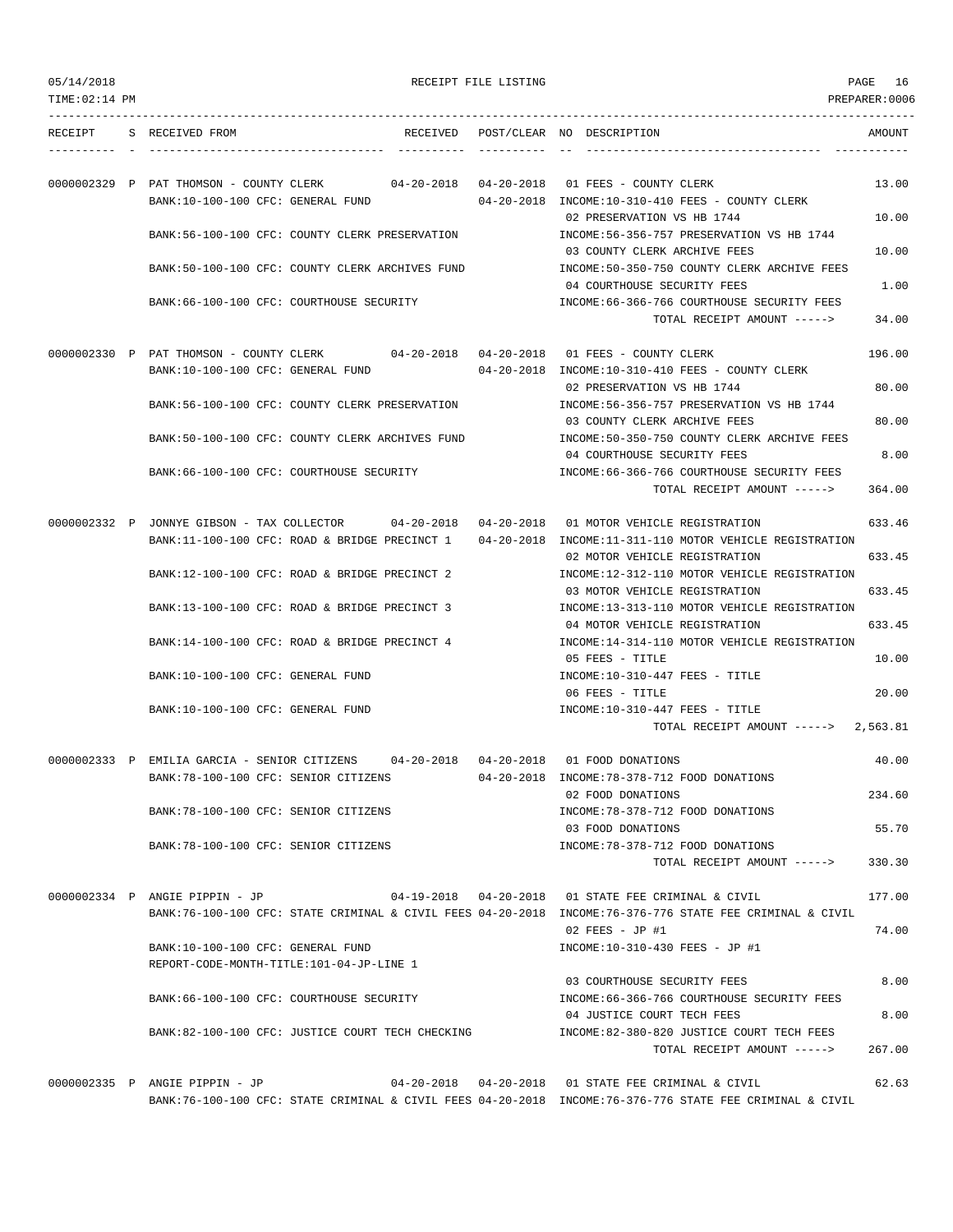| 05/14/2018<br>TIME: 02:14 PM |                                                                               |                                                                                      | RECEIPT FILE LISTING |                                                                                                          | PAGE 17<br>PREPARER: 0006 |
|------------------------------|-------------------------------------------------------------------------------|--------------------------------------------------------------------------------------|----------------------|----------------------------------------------------------------------------------------------------------|---------------------------|
|                              | RECEIPT S RECEIVED FROM                                                       | RECEIVED POST/CLEAR NO DESCRIPTION                                                   |                      |                                                                                                          | AMOUNT                    |
| 0000002335                   | Continued                                                                     |                                                                                      |                      | 02 FEES - JP #1                                                                                          | 33.93                     |
|                              | BANK:10-100-100 CFC: GENERAL FUND                                             |                                                                                      |                      | INCOME:10-310-430 FEES - JP #1                                                                           |                           |
|                              | REPORT-CODE-MONTH-TITLE:101-04-JP-LINE 1                                      |                                                                                      |                      |                                                                                                          |                           |
|                              |                                                                               |                                                                                      |                      | 03 COURTHOUSE SECURITY FEES                                                                              | 1.72                      |
|                              | BANK: 66-100-100 CFC: COURTHOUSE SECURITY                                     |                                                                                      |                      | INCOME: 66-366-766 COURTHOUSE SECURITY FEES                                                              |                           |
|                              |                                                                               |                                                                                      |                      | 04 JUSTICE COURT TECH FEES                                                                               | 1.72                      |
|                              |                                                                               | BANK:82-100-100 CFC: JUSTICE COURT TECH CHECKING                                     |                      | INCOME:82-380-820 JUSTICE COURT TECH FEES                                                                |                           |
|                              |                                                                               |                                                                                      |                      | TOTAL RECEIPT AMOUNT ----->                                                                              | 100.00                    |
|                              |                                                                               |                                                                                      |                      |                                                                                                          |                           |
|                              |                                                                               |                                                                                      |                      |                                                                                                          | 52.63                     |
|                              |                                                                               |                                                                                      |                      | BANK:76-100-100 CFC: STATE CRIMINAL & CIVIL FEES 04-20-2018 INCOME:76-376-776 STATE FEE CRIMINAL & CIVIL |                           |
|                              |                                                                               |                                                                                      |                      | $02$ FEES - JP #1                                                                                        | 3.67                      |
|                              |                                                                               |                                                                                      |                      |                                                                                                          |                           |
|                              | BANK:10-100-100 CFC: GENERAL FUND<br>REPORT-CODE-MONTH-TITLE:101-04-JP-LINE 1 |                                                                                      |                      | INCOME:10-310-430 FEES - JP #1                                                                           |                           |
|                              |                                                                               |                                                                                      |                      |                                                                                                          |                           |
|                              |                                                                               |                                                                                      |                      | 03 COURTHOUSE SECURITY FEES                                                                              | 1.85                      |
|                              | BANK:66-100-100 CFC: COURTHOUSE SECURITY                                      |                                                                                      |                      | INCOME: 66-366-766 COURTHOUSE SECURITY FEES                                                              |                           |
|                              |                                                                               |                                                                                      |                      | 04 JUSTICE COURT TECH FEES                                                                               | 1.85                      |
|                              |                                                                               | BANK:82-100-100 CFC: JUSTICE COURT TECH CHECKING                                     |                      | INCOME:82-380-820 JUSTICE COURT TECH FEES                                                                |                           |
|                              |                                                                               |                                                                                      |                      | TOTAL RECEIPT AMOUNT ----->                                                                              | 60.00                     |
|                              |                                                                               |                                                                                      |                      |                                                                                                          |                           |
|                              |                                                                               |                                                                                      |                      | 0000002337 P ANGIE PIPPIN - JP 04-18-2018 04-18-2018 01 STATE FEE CRIMINAL & CIVIL                       | 254.70                    |
|                              |                                                                               |                                                                                      |                      | BANK:76-100-100 CFC: STATE CRIMINAL & CIVIL FEES 04-18-2018 INCOME:76-376-776 STATE FEE CRIMINAL & CIVIL |                           |
|                              |                                                                               |                                                                                      |                      | $02$ FEES - JP #1                                                                                        | 356.80                    |
|                              | BANK:10-100-100 CFC: GENERAL FUND                                             |                                                                                      |                      | INCOME:10-310-430 FEES - JP #1                                                                           |                           |
|                              | REPORT-CODE-MONTH-TITLE:101-04-JP-LINE 1                                      |                                                                                      |                      |                                                                                                          |                           |
|                              |                                                                               |                                                                                      |                      | 03 COURTHOUSE SECURITY FEES                                                                              | 12.00                     |
|                              | BANK: 66-100-100 CFC: COURTHOUSE SECURITY                                     |                                                                                      |                      | INCOME:66-366-766 COURTHOUSE SECURITY FEES                                                               |                           |
|                              |                                                                               |                                                                                      |                      | 04 JUSTICE COURT TECH FEES                                                                               | 12.00                     |
|                              |                                                                               | BANK:82-100-100 CFC: JUSTICE COURT TECH CHECKING                                     |                      | INCOME:82-380-820 JUSTICE COURT TECH FEES                                                                |                           |
|                              |                                                                               |                                                                                      |                      | TOTAL RECEIPT AMOUNT ----->                                                                              | 635.50                    |
|                              |                                                                               | 0000002338 P H.T. FILLINGIM - SHERIFF 04-23-2018 04-24-2018 01 BAIL BOND FEES        |                      |                                                                                                          |                           |
|                              |                                                                               |                                                                                      |                      |                                                                                                          | 30.00                     |
|                              | BANK:74-100-100 CFC: BAIL BOND FUND                                           |                                                                                      |                      | 04-24-2018 INCOME:74-374-774 BAIL BOND FEES                                                              |                           |
|                              |                                                                               |                                                                                      |                      | 02 BAIL BOND FEES                                                                                        | 15.00                     |
|                              | BANK:74-100-100 CFC: BAIL BOND FUND                                           |                                                                                      |                      | INCOME: 74-374-774 BAIL BOND FEES                                                                        |                           |
|                              |                                                                               |                                                                                      |                      | TOTAL RECEIPT AMOUNT ----->                                                                              | 45.00                     |
|                              |                                                                               |                                                                                      |                      |                                                                                                          |                           |
|                              |                                                                               | 0000002339 P EMILIA GARCIA - SENIOR CITIZENS 04-24-2018 04-24-2018 01 FOOD DONATIONS |                      |                                                                                                          | 208.50                    |
|                              | BANK: 78-100-100 CFC: SENIOR CITIZENS                                         |                                                                                      |                      | 04-24-2018 INCOME:78-378-712 FOOD DONATIONS                                                              | 43.00                     |
|                              | BANK: 78-100-100 CFC: SENIOR CITIZENS                                         |                                                                                      |                      | 02 FOOD DONATIONS<br>INCOME: 78-378-712 FOOD DONATIONS                                                   |                           |
|                              |                                                                               |                                                                                      |                      | TOTAL RECEIPT AMOUNT ----->                                                                              | 251.50                    |
|                              |                                                                               |                                                                                      |                      |                                                                                                          |                           |
|                              |                                                                               | 0000002340 P PAT THOMSON - COUNTY CLERK 04-23-2018 04-24-2018 01 FEES - COUNTY CLERK |                      |                                                                                                          | 6.00                      |
|                              | BANK:10-100-100 CFC: GENERAL FUND                                             |                                                                                      |                      | 04-24-2018 INCOME:10-310-410 FEES - COUNTY CLERK                                                         |                           |
|                              |                                                                               |                                                                                      |                      | 02 PRESERVATION VS HB 1744                                                                               | 1.00                      |
|                              |                                                                               | BANK:56-100-100 CFC: COUNTY CLERK PRESERVATION                                       |                      | INCOME: 56-356-757 PRESERVATION VS HB 1744                                                               |                           |
|                              |                                                                               |                                                                                      |                      | TOTAL RECEIPT AMOUNT ----->                                                                              | 7.00                      |
|                              |                                                                               |                                                                                      |                      |                                                                                                          |                           |
|                              |                                                                               | 0000002341 P PAT THOMSON - COUNTY CLERK 04-23-2018 04-24-2018 01 FEES - COUNTY CLERK |                      |                                                                                                          | 45.37                     |
|                              | BANK:10-100-100 CFC: GENERAL FUND                                             |                                                                                      |                      | 04-24-2018 INCOME:10-310-410 FEES - COUNTY CLERK                                                         |                           |
|                              |                                                                               |                                                                                      |                      | 02 PRESERVATION VS HB 1744                                                                               | 2.00                      |
|                              |                                                                               | BANK:56-100-100 CFC: COUNTY CLERK PRESERVATION                                       |                      | INCOME: 56-356-757 PRESERVATION VS HB 1744                                                               |                           |
|                              |                                                                               |                                                                                      |                      | 03 STATE FEE CRIMINAL & CIVIL                                                                            | 1.80                      |
|                              |                                                                               | BANK:76-100-100 CFC: STATE CRIMINAL & CIVIL FEES                                     |                      | INCOME: 76-376-776 STATE FEE CRIMINAL & CIVIL                                                            |                           |
|                              |                                                                               |                                                                                      |                      | 04 STATE FEE CRIMINAL & CIVIL                                                                            | 1.83                      |
|                              |                                                                               | BANK:76-100-100 CFC: STATE CRIMINAL & CIVIL FEES                                     |                      | INCOME:76-376-776 STATE FEE CRIMINAL & CIVIL                                                             |                           |
|                              |                                                                               |                                                                                      |                      | TOTAL RECEIPT AMOUNT ----->                                                                              | 51.00                     |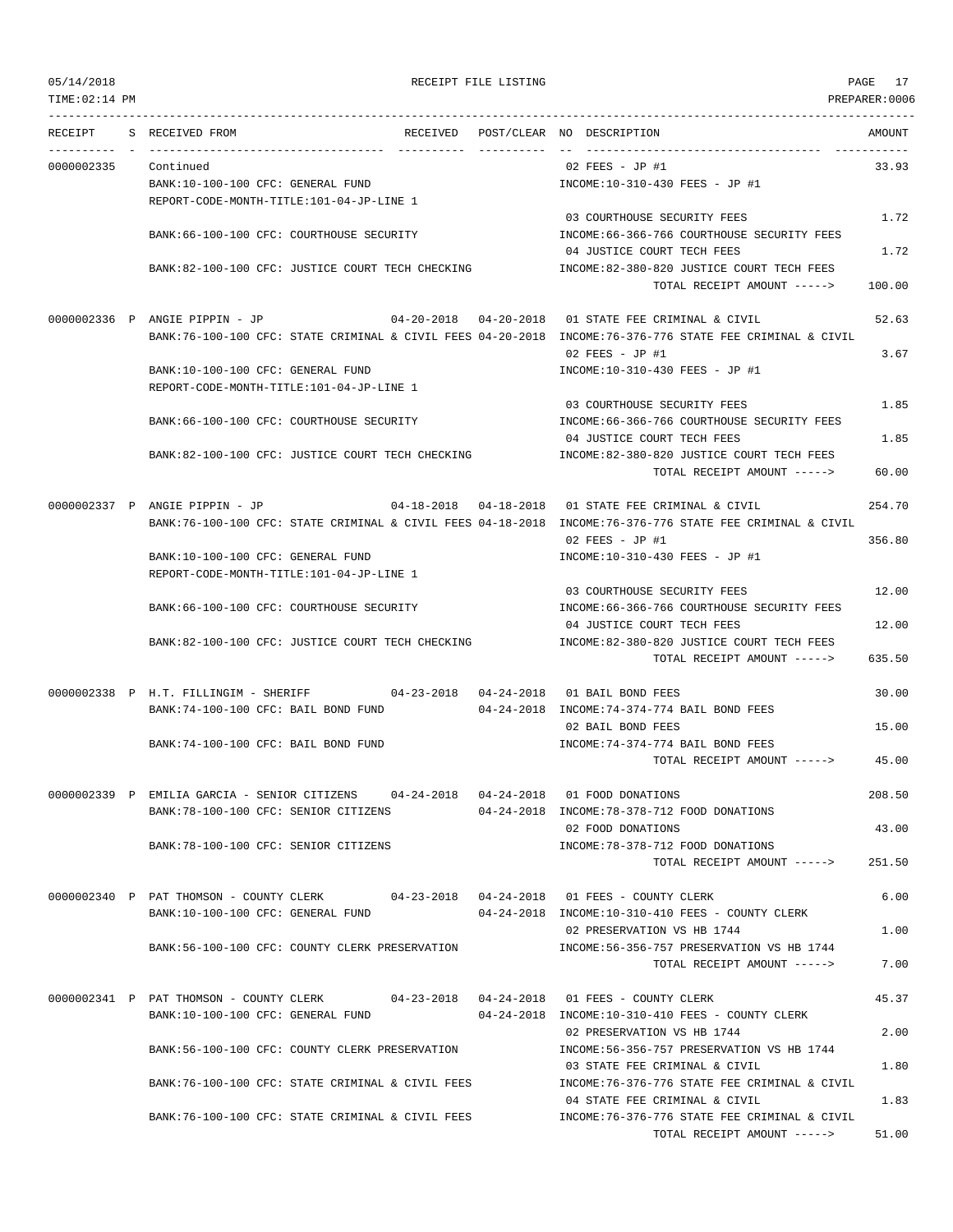| 05/14/2018 |  |
|------------|--|
|------------|--|

RECEIPT FILE LISTING **PAGE** 18

| TIME:02:14 PM |                                                                                      |  |                                                                                                          | PREPARER:0006 |
|---------------|--------------------------------------------------------------------------------------|--|----------------------------------------------------------------------------------------------------------|---------------|
| RECEIPT       | S RECEIVED FROM                                                                      |  | RECEIVED POST/CLEAR NO DESCRIPTION                                                                       | AMOUNT        |
|               |                                                                                      |  |                                                                                                          |               |
|               | 0000002342 P PAT THOMSON - COUNTY CLERK 04-24-2018 04-24-2018 01 FEES - COUNTY CLERK |  |                                                                                                          | 20.17         |
|               | BANK:10-100-100 CFC: GENERAL FUND                                                    |  | 04-24-2018 INCOME:10-310-410 FEES - COUNTY CLERK                                                         |               |
|               | BANK:56-100-100 CFC: COUNTY CLERK PRESERVATION                                       |  | 02 PRESERVATION VS HB 1744<br>INCOME: 56-356-757 PRESERVATION VS HB 1744                                 | 1.00          |
|               |                                                                                      |  | 03 STATE FEE CRIMINAL & CIVIL                                                                            | 1.83          |
|               | BANK:76-100-100 CFC: STATE CRIMINAL & CIVIL FEES                                     |  | INCOME:76-376-776 STATE FEE CRIMINAL & CIVIL                                                             |               |
|               |                                                                                      |  | TOTAL RECEIPT AMOUNT ----->                                                                              | 23.00         |
|               | 0000002343 P PAT THOMSON - COUNTY CLERK 04-24-2018 04-24-2018 01 FEES - COUNTY CLERK |  |                                                                                                          | 62.20         |
|               | BANK:10-100-100 CFC: GENERAL FUND                                                    |  | $04-24-2018$ INCOME:10-310-410 FEES - COUNTY CLERK                                                       |               |
|               |                                                                                      |  | 02 PRESERVATION VS HB 1744                                                                               | 4.00          |
|               | BANK:56-100-100 CFC: COUNTY CLERK PRESERVATION                                       |  | INCOME: 56-356-757 PRESERVATION VS HB 1744                                                               |               |
|               |                                                                                      |  | 03 STATE FEE CRIMINAL & CIVIL                                                                            | 1.80          |
|               | BANK:76-100-100 CFC: STATE CRIMINAL & CIVIL FEES                                     |  | INCOME:76-376-776 STATE FEE CRIMINAL & CIVIL                                                             |               |
|               | BANK:10-100-100 CFC: GENERAL FUND                                                    |  | 04 FEES - COUNTY CLERK<br>INCOME:10-310-410 FEES - COUNTY CLERK                                          | 292.00        |
|               |                                                                                      |  | 05 COUNTY CLERK ARCHIVE FEES                                                                             | 20.00         |
|               | BANK:50-100-100 CFC: COUNTY CLERK ARCHIVES FUND                                      |  | INCOME:50-350-750 COUNTY CLERK ARCHIVE FEES                                                              |               |
|               |                                                                                      |  | 06 COUNTY CLERK PRESERVATION FEES                                                                        | 20.00         |
|               | BANK:56-100-100 CFC: COUNTY CLERK PRESERVATION                                       |  | INCOME:56-356-756 COUNTY CLERK PRESERVATION FEES                                                         |               |
|               |                                                                                      |  | 07 COURTHOUSE SECURITY FEES                                                                              | 16.00         |
|               | BANK:66-100-100 CFC: COURTHOUSE SECURITY                                             |  | INCOME:66-366-766 COURTHOUSE SECURITY FEES                                                               |               |
|               |                                                                                      |  | 08 STATE FEE CRIMINAL & CIVIL                                                                            | 30.00         |
|               | BANK:76-100-100 CFC: STATE CRIMINAL & CIVIL FEES                                     |  | INCOME: 76-376-776 STATE FEE CRIMINAL & CIVIL<br>09 COUNTY CLERK ARCHIVE FEES                            | 160.00        |
|               | BANK:50-100-100 CFC: COUNTY CLERK ARCHIVES FUND                                      |  | INCOME:50-350-750 COUNTY CLERK ARCHIVE FEES                                                              |               |
|               |                                                                                      |  | 10 COUNTY CLERK PRESERVATION FEES                                                                        | 160.00        |
|               | BANK:56-100-100 CFC: COUNTY CLERK PRESERVATION                                       |  | INCOME:56-356-756 COUNTY CLERK PRESERVATION FEES                                                         |               |
|               |                                                                                      |  | 11 COURTHOUSE SECURITY FEES                                                                              | 2.00          |
|               | BANK:66-100-100 CFC: COURTHOUSE SECURITY                                             |  | INCOME: 66-366-766 COURTHOUSE SECURITY FEES<br>TOTAL RECEIPT AMOUNT ----->                               | 768.00        |
|               | 0000002344 P ANGIE PIPPIN - JP                                                       |  | $04-23-2018$ $04-24-2018$ 01 STATE FEE CRIMINAL & CIVIL                                                  | 88.50         |
|               |                                                                                      |  | BANK:76-100-100 CFC: STATE CRIMINAL & CIVIL FEES 04-24-2018 INCOME:76-376-776 STATE FEE CRIMINAL & CIVIL |               |
|               |                                                                                      |  | $02$ FEES - JP #1                                                                                        | 78.50         |
|               | BANK:10-100-100 CFC: GENERAL FUND                                                    |  | INCOME:10-310-430 FEES - JP #1                                                                           |               |
|               | REPORT-CODE-MONTH-TITLE:101-04-JP-LINE 1                                             |  |                                                                                                          |               |
|               |                                                                                      |  | 03 COURTHOUSE SECURITY FEES                                                                              | 4.00          |
|               | BANK:66-100-100 CFC: COURTHOUSE SECURITY                                             |  | INCOME: 66-366-766 COURTHOUSE SECURITY FEES                                                              |               |
|               | BANK:82-100-100 CFC: JUSTICE COURT TECH CHECKING                                     |  | 04 JUSTICE COURT TECH FEES<br>INCOME:82-380-820 JUSTICE COURT TECH FEES                                  | 4.00          |
|               |                                                                                      |  | TOTAL RECEIPT AMOUNT ----->                                                                              | 175.00        |
|               |                                                                                      |  |                                                                                                          |               |
|               | 0000002345 P ANGIE PIPPIN - JP                                                       |  | 04-23-2018  04-24-2018  01 STATE FEE CRIMINAL & CIVIL                                                    | 113.64        |
|               |                                                                                      |  | BANK:76-100-100 CFC: STATE CRIMINAL & CIVIL FEES 04-24-2018 INCOME:76-376-776 STATE FEE CRIMINAL & CIVIL |               |
|               |                                                                                      |  | $02$ FEES - JP #1                                                                                        | 99.89         |
|               | BANK:10-100-100 CFC: GENERAL FUND                                                    |  | INCOME:10-310-430 FEES - JP #1                                                                           |               |
|               | REPORT-CODE-MONTH-TITLE:101-04-JP-LINE 1                                             |  | 03 COURTHOUSE SECURITY FEES                                                                              | 5.74          |
|               | BANK:66-100-100 CFC: COURTHOUSE SECURITY                                             |  | INCOME: 66-366-766 COURTHOUSE SECURITY FEES                                                              |               |
|               |                                                                                      |  | 04 JUSTICE COURT TECH FEES                                                                               | 5.73          |
|               | BANK:82-100-100 CFC: JUSTICE COURT TECH CHECKING                                     |  | INCOME:82-380-820 JUSTICE COURT TECH FEES                                                                |               |
|               |                                                                                      |  | TOTAL RECEIPT AMOUNT ----->                                                                              | 225.00        |
|               |                                                                                      |  |                                                                                                          |               |
|               | 0000002346 P JOHNNY ROBERTSON                                                        |  | 04-25-2018  04-25-2018  01 AIRPORT REVENUES                                                              | 300.00        |
|               | BANK:88-100-100 CFC - AIRPORT FUND                                                   |  | 04-25-2018 INCOME:88-380-810 AIRPORT REVENUES<br>TOTAL RECEIPT AMOUNT ----->                             | 300.00        |
|               |                                                                                      |  |                                                                                                          |               |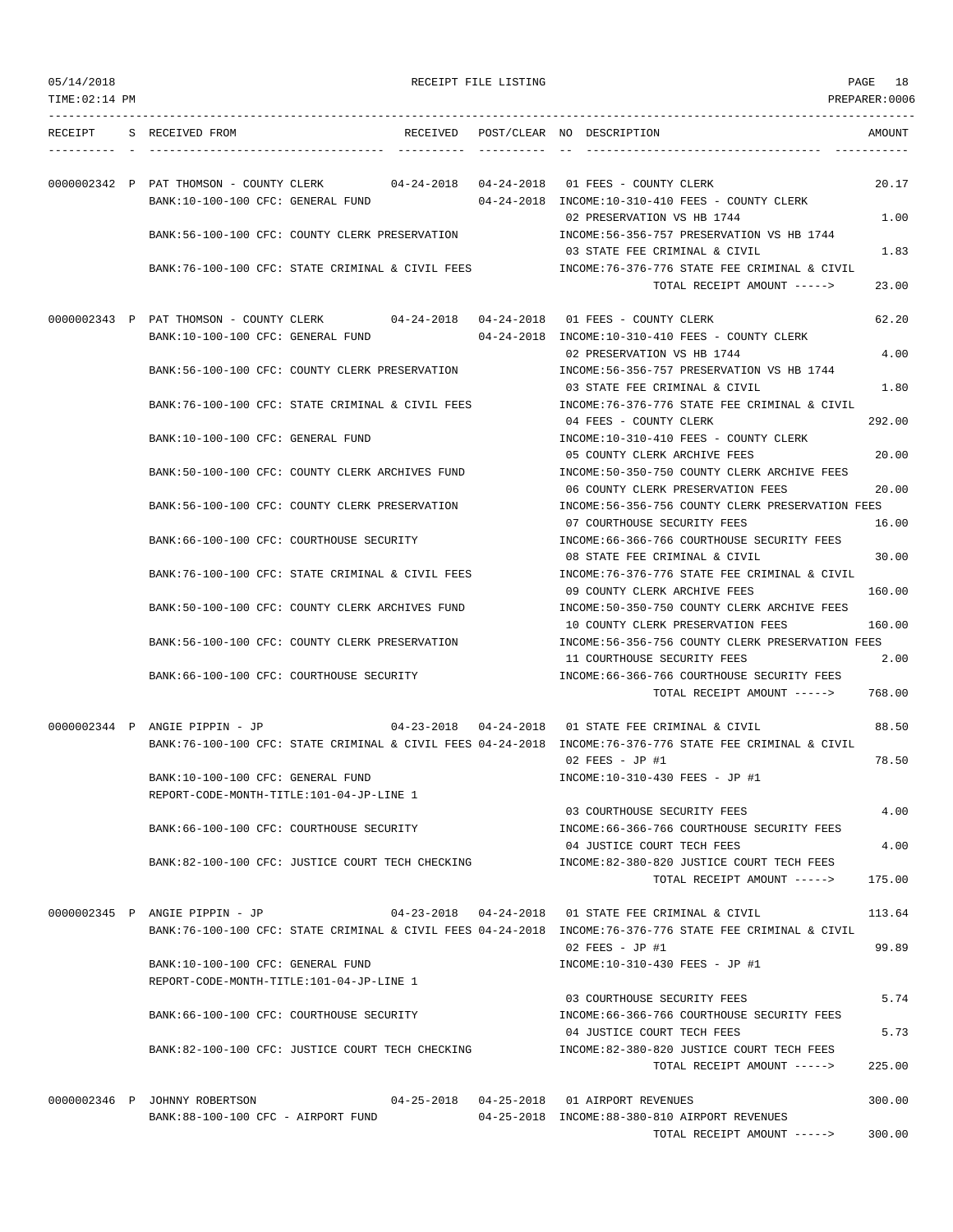| 05/14/2018<br>$TIME: 02:14$ PM |                                                                                                                              |                         | RECEIPT FILE LISTING |                                                                                                                                                                                                  | PAGE<br>19<br>PREPARER: 0006 |
|--------------------------------|------------------------------------------------------------------------------------------------------------------------------|-------------------------|----------------------|--------------------------------------------------------------------------------------------------------------------------------------------------------------------------------------------------|------------------------------|
|                                | RECEIPT S RECEIVED FROM                                                                                                      |                         |                      | RECEIVED POST/CLEAR NO DESCRIPTION                                                                                                                                                               | AMOUNT                       |
|                                | 0000002347 P PAT THOMSON - COUNTY CLERK<br>BANK:10-100-100 CFC: GENERAL FUND                                                 |                         |                      | 04-25-2018  04-25-2018  01  FEES - COUNTY CLERK<br>04-25-2018 INCOME:10-310-410 FEES - COUNTY CLERK<br>TOTAL RECEIPT AMOUNT ----->                                                               | 10.00<br>10.00               |
|                                | 0000002348 P PAT THOMSON - COUNTY CLERK<br>BANK:10-100-100 CFC: GENERAL FUND                                                 | $04-25-2018$ 04-25-2018 |                      | 01 FEES - COUNTY CLERK<br>04-25-2018 INCOME:10-310-410 FEES - COUNTY CLERK                                                                                                                       | 9.00                         |
|                                | BANK:50-100-100 CFC: COUNTY CLERK ARCHIVES FUND                                                                              |                         |                      | 02 COUNTY CLERK ARCHIVE FEES<br>INCOME: 50-350-750 COUNTY CLERK ARCHIVE FEES                                                                                                                     | 10.00                        |
|                                | BANK:56-100-100 CFC: COUNTY CLERK PRESERVATION                                                                               |                         |                      | 03 COUNTY CLERK PRESERVATION FEES<br>INCOME:56-356-756 COUNTY CLERK PRESERVATION FEES                                                                                                            | 10.00                        |
|                                | BANK:66-100-100 CFC: COURTHOUSE SECURITY                                                                                     |                         |                      | 04 COURTHOUSE SECURITY FEES<br>INCOME:66-366-766 COURTHOUSE SECURITY FEES<br>TOTAL RECEIPT AMOUNT ----->                                                                                         | 1.00<br>30.00                |
|                                | 0000002349 P EMILIA GARCIA - SENIOR CITIZENS 04-25-2018 04-25-2018 01 FOOD DONATIONS<br>BANK:78-100-100 CFC: SENIOR CITIZENS |                         |                      | 04-25-2018 INCOME:78-378-712 FOOD DONATIONS<br>TOTAL RECEIPT AMOUNT ----->                                                                                                                       | 102.25<br>102.25             |
|                                | 0000002350 P APPRAISAL DISTRICT - I&S<br>BANK: 20-100-190 I&S ACCOUNT JAIL BOND                                              |                         |                      | $04-25-2018$ $04-25-2018$ 01 BOND TAXES - I&S<br>04-25-2018 INCOME: 20-315-100 BOND TAXES<br>TOTAL RECEIPT AMOUNT ----->                                                                         | 942.42<br>942.42             |
|                                | 0000002351 P APPRAISAL DISTRICT - M&O<br>BANK:10-100-100 CFC: GENERAL FUND                                                   |                         |                      | 04-25-2018 INCOME:10-300-100 ADVALOREM TAXES<br>TOTAL RECEIPT AMOUNT ----->                                                                                                                      | 5,270.27<br>5,270.27         |
|                                | 0000002352 P APPRAISAL DISTRICT R & B<br>BANK:11-100-100 CFC: ROAD & BRIDGE PRECINCT 1                                       | $04 - 25 - 2018$        | $04 - 25 - 2018$     | 01 ADVALOREM TAXES R&B<br>04-25-2018 INCOME:11-311-100 ADVALOREM TAXES<br>02 ADVALOREM TAXES R&B                                                                                                 | 41.28<br>41.26               |
|                                | BANK:12-100-100 CFC: ROAD & BRIDGE PRECINCT 2                                                                                |                         |                      | INCOME:12-312-100 ADVALOREM TAXES<br>03 ADVALOREM TAXES R&B                                                                                                                                      | 41.28                        |
|                                | BANK:13-100-100 CFC: ROAD & BRIDGE PRECINCT 3                                                                                |                         |                      | INCOME:13-313-100 ADVALOREM TAXES<br>04 ADVALOREM TAXES R&B                                                                                                                                      | 41.28                        |
|                                | BANK:14-100-100 CFC: ROAD & BRIDGE PRECINCT 4                                                                                |                         |                      | INCOME:14-314-100 ADVALOREM TAXES<br>TOTAL RECEIPT AMOUNT ----->                                                                                                                                 | 165.10                       |
|                                | 0000002353 P ANGIE PIPPIN - JP<br>BANK:10-100-100 CFC: GENERAL FUND<br>REPORT-CODE-MONTH-TITLE:101-04-JP-LINE 1              |                         |                      | 04-24-2018  04-25-2018  01 FEES - JP #1<br>04-25-2018 INCOME:10-310-430 FEES - JP #1                                                                                                             | 10.00                        |
|                                |                                                                                                                              |                         |                      | TOTAL RECEIPT AMOUNT ----->                                                                                                                                                                      | 10.00                        |
|                                | 0000002354 P ANGIE PIPPIN - JP                                                                                               |                         |                      | 04-24-2018  04-25-2018  01 STATE FEE CRIMINAL & CIVIL<br>BANK:76-100-100 CFC: STATE CRIMINAL & CIVIL FEES 04-25-2018 INCOME:76-376-776 STATE FEE CRIMINAL & CIVIL<br>02 COURTHOUSE SECURITY FEES | 229.70<br>12.00              |
|                                | BANK:66-100-100 CFC: COURTHOUSE SECURITY                                                                                     |                         |                      | INCOME:66-366-766 COURTHOUSE SECURITY FEES<br>03 JUSTICE COURT TECH FEES                                                                                                                         | 12.00                        |
|                                | BANK:82-100-100 CFC: JUSTICE COURT TECH CHECKING                                                                             |                         |                      | INCOME:82-380-820 JUSTICE COURT TECH FEES<br>04 FEES - JP #1                                                                                                                                     | 291.30                       |
|                                | BANK:10-100-100 CFC: GENERAL FUND                                                                                            |                         |                      | INCOME:10-310-430 FEES - JP #1<br>TOTAL RECEIPT AMOUNT ----->                                                                                                                                    | 545.00                       |
|                                | 0000002355 P GINA PASLEY - DISTRICT CLERK<br>BANK:10-100-100 CFC: GENERAL FUND                                               |                         |                      | 04-26-2018  04-26-2018  01  FEES - DISTRICT CLERK<br>04-26-2018 INCOME:10-310-425 FEES - DISTRICT CLERK<br>02 FEES - COUNTY & DISTRICT COURT                                                     | 340.00<br>85.00              |
|                                | BANK:10-100-100 CFC: GENERAL FUND                                                                                            |                         |                      | INCOME:10-310-420 FEES - COUNTY & DISTRICT COURT                                                                                                                                                 |                              |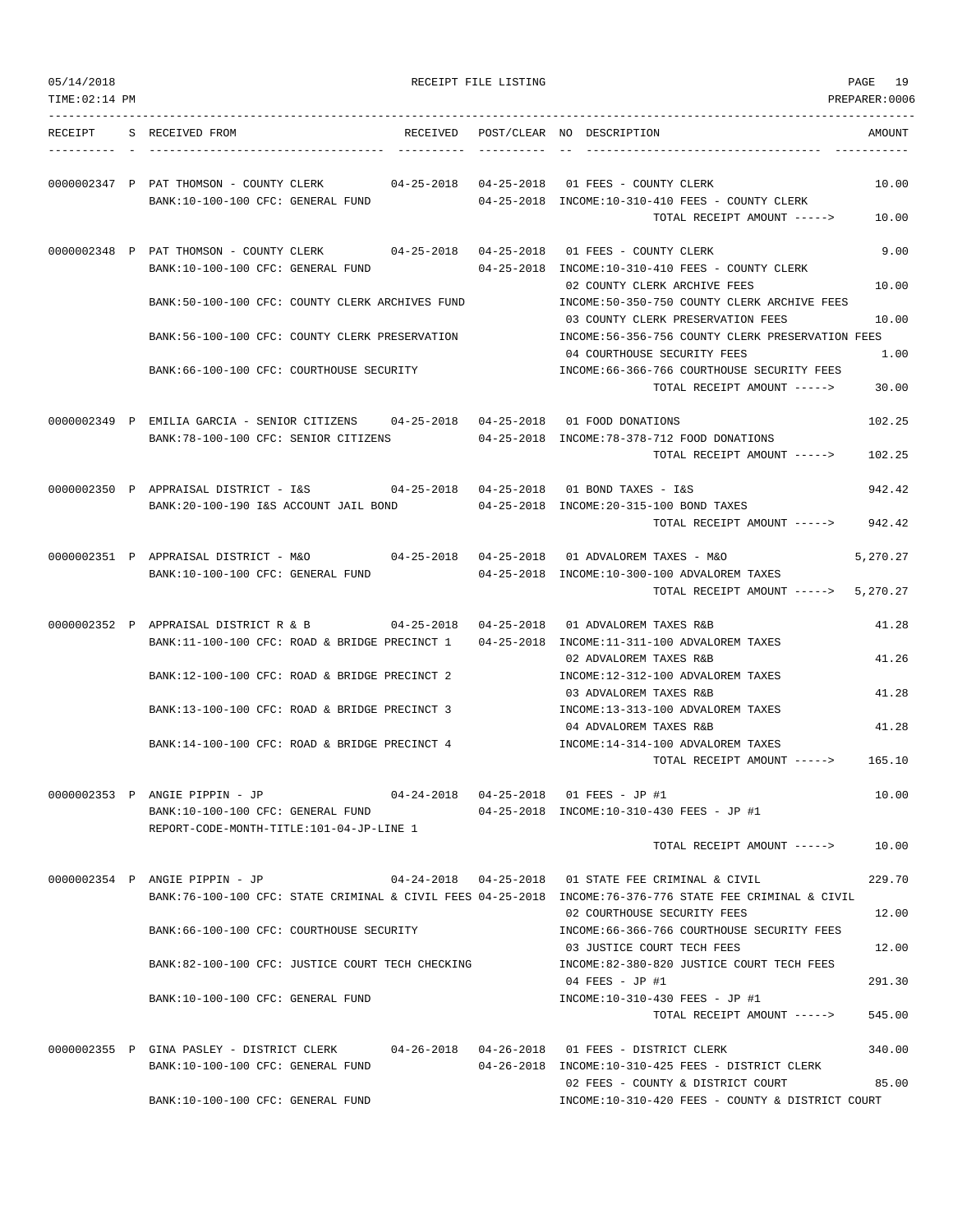TIME:02:14 PM PREPARER:0006

# 05/14/2018 RECEIPT FILE LISTING PAGE 20

| RECEIPT    | S RECEIVED FROM                                                                      |  | RECEIVED POST/CLEAR NO DESCRIPTION<br>AMOUNT                                                             |       |
|------------|--------------------------------------------------------------------------------------|--|----------------------------------------------------------------------------------------------------------|-------|
| 0000002355 | Continued                                                                            |  | 175.00<br>03 FEES - SHERIFF                                                                              |       |
|            | BANK:10-100-100 CFC: GENERAL FUND                                                    |  | INCOME:10-310-455 FEES - SHERIFF                                                                         |       |
|            |                                                                                      |  | 04 RECORDS PRESERVATION FEES                                                                             | 50.00 |
|            | BANK:30-100-100 CFC: COURT RECORDS PRES FUND                                         |  | INCOME:30-330-730 RECORDS PRESERVATION FEES                                                              |       |
|            |                                                                                      |  |                                                                                                          |       |
|            |                                                                                      |  | 05 DIST COURT REC TECH FEES                                                                              | 60.00 |
|            | BANK:36-100-100 CFC: DIST COURT RECORDS TECH FUND                                    |  | INCOME:36-336-736 DIST COURT REC TECH FEES                                                               |       |
|            |                                                                                      |  | 175.00<br>06 LAW LIBRARY FEES                                                                            |       |
|            | BANK:60-100-100 CFC: LAW LIBRARY                                                     |  | INCOME:60-360-760 LAW LIBRARY FEES                                                                       |       |
|            |                                                                                      |  | 07 DIST CLERK PRESERVATION FEES                                                                          | 25.00 |
|            | BANK:63-100-100 CFC: DISTRICT CLERK PRESERVATION                                     |  | INCOME:63-363-763 DIST CLERK PRESERVATION FEES                                                           |       |
|            |                                                                                      |  | 08 COURTHOUSE SECURITY FEES                                                                              | 25.00 |
|            | BANK:66-100-100 CFC: COURTHOUSE SECURITY                                             |  | INCOME: 66-366-766 COURTHOUSE SECURITY FEES                                                              |       |
|            |                                                                                      |  | 09 COUNTY PRESERVATION FEES                                                                              | 25.00 |
|            | BANK:68-100-100 CFC: COUNTY PRESERVATION                                             |  | INCOME:68-368-768 COUNTY PRESERVATION FEES                                                               |       |
|            |                                                                                      |  | 10 STATE FEE CRIMINAL & CIVIL                                                                            | 45.00 |
|            | BANK:76-100-100 CFC: STATE CRIMINAL & CIVIL FEES                                     |  | INCOME:76-376-776 STATE FEE CRIMINAL & CIVIL                                                             |       |
|            |                                                                                      |  | 11 STATE FEE CRIMINAL & CIVIL                                                                            | 25.00 |
|            | BANK:76-100-100 CFC: STATE CRIMINAL & CIVIL FEES                                     |  | INCOME:76-376-776 STATE FEE CRIMINAL & CIVIL                                                             |       |
|            |                                                                                      |  | 12 STATE FEE CRIMINAL & CIVIL<br>150.00                                                                  |       |
|            | BANK:76-100-100 CFC: STATE CRIMINAL & CIVIL FEES                                     |  | INCOME:76-376-776 STATE FEE CRIMINAL & CIVIL                                                             |       |
|            |                                                                                      |  | 13 STATE FEE CRIMINAL & CIVIL                                                                            | 15.00 |
|            | BANK:76-100-100 CFC: STATE CRIMINAL & CIVIL FEES                                     |  | INCOME:76-376-776 STATE FEE CRIMINAL & CIVIL                                                             |       |
|            |                                                                                      |  |                                                                                                          |       |
|            |                                                                                      |  | 14 STATE FEE CRIMINAL & CIVIL                                                                            | 40.00 |
|            | BANK:76-100-100 CFC: STATE CRIMINAL & CIVIL FEES                                     |  | INCOME:76-376-776 STATE FEE CRIMINAL & CIVIL                                                             |       |
|            |                                                                                      |  | 15 STATE FEE CRIMINAL & CIVIL                                                                            | 10.00 |
|            | BANK:76-100-100 CFC: STATE CRIMINAL & CIVIL FEES                                     |  | INCOME:76-376-776 STATE FEE CRIMINAL & CIVIL                                                             |       |
|            |                                                                                      |  | 16 STATE FEE CRIMINAL & CIVIL<br>210.00                                                                  |       |
|            | BANK:76-100-100 CFC: STATE CRIMINAL & CIVIL FEES                                     |  | INCOME:76-376-776 STATE FEE CRIMINAL & CIVIL                                                             |       |
|            |                                                                                      |  | 17 STATE FEE CRIMINAL & CIVIL                                                                            | 30.00 |
|            | BANK:76-100-100 CFC: STATE CRIMINAL & CIVIL FEES                                     |  | INCOME: 76-376-776 STATE FEE CRIMINAL & CIVIL                                                            |       |
|            |                                                                                      |  | 200.00<br>18 COUNTY PRESERVATION FEES                                                                    |       |
|            | BANK:68-100-100 CFC: COUNTY PRESERVATION                                             |  | INCOME: 68-368-768 COUNTY PRESERVATION FEES                                                              |       |
|            |                                                                                      |  | TOTAL RECEIPT AMOUNT -----> 1,685.00                                                                     |       |
|            |                                                                                      |  |                                                                                                          |       |
|            | 0000002356 P PAT THOMSON - COUNTY CLERK 04-26-2018 04-26-2018 01 FEES - COUNTY CLERK |  |                                                                                                          | 54.00 |
|            | BANK:10-100-100 CFC: GENERAL FUND                                                    |  | $04-26-2018$ INCOME:10-310-410 FEES - COUNTY CLERK                                                       |       |
|            |                                                                                      |  | TOTAL RECEIPT AMOUNT ----->                                                                              | 54.00 |
|            |                                                                                      |  |                                                                                                          |       |
|            | 0000002357 P PAT THOMSON - COUNTY CLERK                                              |  | 140.00                                                                                                   |       |
|            | BANK:10-100-100 CFC: GENERAL FUND                                                    |  | 04-26-2018 INCOME:10-310-410 FEES - COUNTY CLERK                                                         |       |
|            |                                                                                      |  | 02 PRESERVATION VS HB 1744                                                                               | 40.00 |
|            | BANK:56-100-100 CFC: COUNTY CLERK PRESERVATION                                       |  | INCOME: 56-356-757 PRESERVATION VS HB 1744                                                               |       |
|            |                                                                                      |  | 03 COUNTY CLERK ARCHIVE FEES                                                                             | 40.00 |
|            | BANK:50-100-100 CFC: COUNTY CLERK ARCHIVES FUND                                      |  | INCOME: 50-350-750 COUNTY CLERK ARCHIVE FEES                                                             |       |
|            |                                                                                      |  | 04 COURTHOUSE SECURITY FEES                                                                              | 4.00  |
|            | BANK:66-100-100 CFC: COURTHOUSE SECURITY                                             |  | INCOME: 66-366-766 COURTHOUSE SECURITY FEES                                                              |       |
|            |                                                                                      |  | TOTAL RECEIPT AMOUNT -----><br>224.00                                                                    |       |
|            |                                                                                      |  |                                                                                                          |       |
|            | 0000002358 P ANGIE PIPPIN - JP                                                       |  | 04-25-2018  04-26-2018  01 FEES - JP #1                                                                  | 80.00 |
|            | BANK:10-100-100 CFC: GENERAL FUND                                                    |  | 04-26-2018 INCOME:10-310-430 FEES - JP #1                                                                |       |
|            | REPORT-CODE-MONTH-TITLE:101-04-JP-LINE 1                                             |  |                                                                                                          |       |
|            |                                                                                      |  | TOTAL RECEIPT AMOUNT ----->                                                                              | 80.00 |
|            |                                                                                      |  |                                                                                                          |       |
|            | 0000002359 P ANGIE PIPPIN - JP                                                       |  | 04-25-2018  04-26-2018  01 STATE FEE CRIMINAL & CIVIL                                                    | 58.10 |
|            |                                                                                      |  | BANK:76-100-100 CFC: STATE CRIMINAL & CIVIL FEES 04-26-2018 INCOME:76-376-776 STATE FEE CRIMINAL & CIVIL |       |
|            |                                                                                      |  | 02 COURTHOUSE SECURITY FEES                                                                              | 4.00  |
|            | BANK:66-100-100 CFC: COURTHOUSE SECURITY                                             |  | INCOME:66-366-766 COURTHOUSE SECURITY FEES                                                               |       |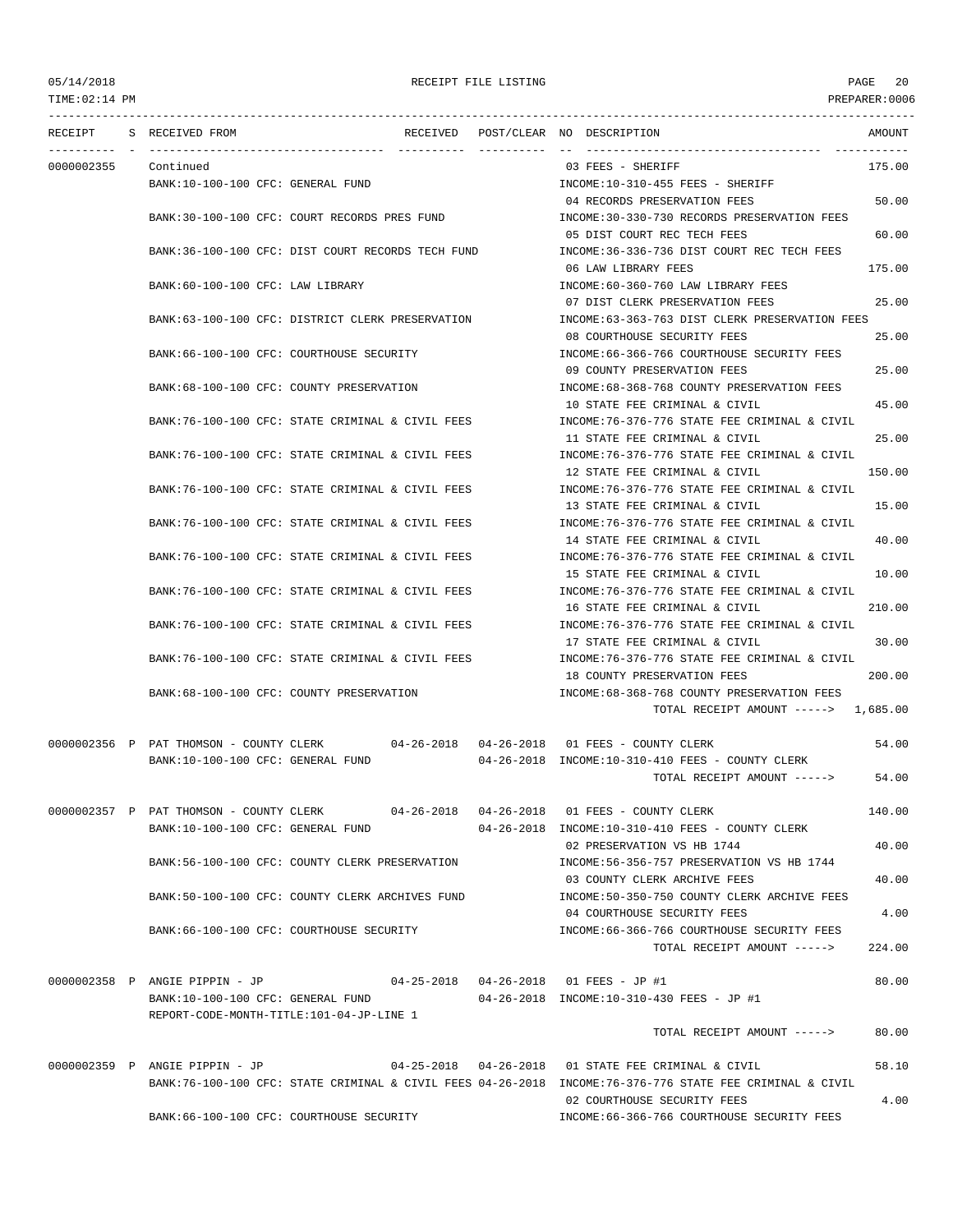| 05/14/2018<br>TIME: 02:14 PM |                                                                                                                                            | RECEIPT FILE LISTING |                                                                               | PAGE 21<br>PREPARER: 0006 |
|------------------------------|--------------------------------------------------------------------------------------------------------------------------------------------|----------------------|-------------------------------------------------------------------------------|---------------------------|
|                              |                                                                                                                                            |                      |                                                                               |                           |
|                              | RECEIPT S RECEIVED FROM                                                                                                                    |                      | RECEIVED POST/CLEAR NO DESCRIPTION                                            | AMOUNT                    |
| 0000002359                   | Continued                                                                                                                                  |                      | 03 JUSTICE COURT TECH FEES                                                    | 4.00                      |
|                              | BANK:82-100-100 CFC: JUSTICE COURT TECH CHECKING                                                                                           |                      | INCOME:82-380-820 JUSTICE COURT TECH FEES                                     |                           |
|                              |                                                                                                                                            |                      | 04 STATE FEE CRIMINAL & CIVIL                                                 | 233.90                    |
|                              | BANK:76-100-100 CFC: STATE CRIMINAL & CIVIL FEES                                                                                           |                      | INCOME:76-376-776 STATE FEE CRIMINAL & CIVIL                                  |                           |
|                              | REPORT-CODE-MONTH-TITLE:113-04-JURY REIM LINE 12                                                                                           |                      | TOTAL RECEIPT AMOUNT ----->                                                   | 300.00                    |
|                              |                                                                                                                                            |                      |                                                                               |                           |
|                              | 0000002360 P ANGIE PIPPIN - JP<br>BANK:76-100-100 CFC: STATE CRIMINAL & CIVIL FEES 04-27-2018 INCOME:76-376-776 STATE FEE CRIMINAL & CIVIL |                      | 04-26-2018  04-27-2018  01 STATE FEE CRIMINAL & CIVIL                         | 103.90                    |
|                              |                                                                                                                                            |                      | $02$ FEES - JP #1                                                             | 79.77                     |
|                              | BANK:10-100-100 CFC: GENERAL FUND                                                                                                          |                      | INCOME:10-310-430 FEES - JP #1                                                |                           |
|                              | REPORT-CODE-MONTH-TITLE:101-04-JP-LINE 1                                                                                                   |                      |                                                                               |                           |
|                              |                                                                                                                                            |                      | 03 COURTHOUSE SECURITY FEES                                                   | 4.66                      |
|                              | BANK:66-100-100 CFC: COURTHOUSE SECURITY                                                                                                   |                      | INCOME: 66-366-766 COURTHOUSE SECURITY FEES                                   |                           |
|                              |                                                                                                                                            |                      | 04 JUSTICE COURT TECH FEES                                                    | 4.68                      |
|                              | BANK:82-100-100 CFC: JUSTICE COURT TECH CHECKING                                                                                           |                      | INCOME:82-380-820 JUSTICE COURT TECH FEES                                     |                           |
|                              |                                                                                                                                            |                      | 05 FEES - JP #1                                                               | 1.33                      |
|                              | BANK:10-100-100 CFC: GENERAL FUND                                                                                                          |                      | INCOME:10-310-430 FEES - JP #1                                                |                           |
|                              | BANK:10-100-100 CFC: GENERAL FUND                                                                                                          |                      | 06 FEES - JP #1<br>INCOME:10-310-430 FEES - JP #1                             | 0.66                      |
|                              |                                                                                                                                            |                      | TOTAL RECEIPT AMOUNT ----->                                                   | 195.00                    |
|                              | 0000002361 P ANGIE PIPPIN - JP 04-26-2018 04-27-2018 01 STATE FEE CRIMINAL & CIVIL                                                         |                      |                                                                               | 113.50                    |
|                              | BANK:76-100-100 CFC: STATE CRIMINAL & CIVIL FEES 04-27-2018 INCOME:76-376-776 STATE FEE CRIMINAL & CIVIL                                   |                      |                                                                               |                           |
|                              |                                                                                                                                            |                      | $02$ FEES - JP #1                                                             | 138.50                    |
|                              | BANK:10-100-100 CFC: GENERAL FUND                                                                                                          |                      | INCOME:10-310-430 FEES - JP #1                                                |                           |
|                              | REPORT-CODE-MONTH-TITLE:101-04-JP-LINE 1                                                                                                   |                      |                                                                               |                           |
|                              |                                                                                                                                            |                      | 03 COURTHOUSE SECURITY FEES                                                   | 4.00                      |
|                              | BANK:66-100-100 CFC: COURTHOUSE SECURITY                                                                                                   |                      | INCOME: 66-366-766 COURTHOUSE SECURITY FEES                                   |                           |
|                              |                                                                                                                                            |                      | 04 JUSTICE COURT TECH FEES                                                    | 4.00                      |
|                              | BANK:82-100-100 CFC: JUSTICE COURT TECH CHECKING                                                                                           |                      | INCOME:82-380-820 JUSTICE COURT TECH FEES<br>TOTAL RECEIPT AMOUNT ----->      | 260.00                    |
|                              |                                                                                                                                            |                      |                                                                               |                           |
|                              | 0000002362 P JONNYE GIBSON - TAX COLLECTOR 04-27-2018 04-27-2018 01 MOTOR VEHICLE REGISTRATION                                             |                      |                                                                               | 1,500.88                  |
|                              | BANK:11-100-100 CFC: ROAD & BRIDGE PRECINCT 1 04-27-2018 INCOME:11-311-110 MOTOR VEHICLE REGISTRATION                                      |                      |                                                                               |                           |
|                              |                                                                                                                                            |                      | 02 MOTOR VEHICLE REGISTRATION                                                 | 1,500.88                  |
|                              | BANK:12-100-100 CFC: ROAD & BRIDGE PRECINCT 2                                                                                              |                      | INCOME:12-312-110 MOTOR VEHICLE REGISTRATION                                  |                           |
|                              |                                                                                                                                            |                      | 03 MOTOR VEHICLE REGISTRATION                                                 | 1,500.88                  |
|                              | BANK:13-100-100 CFC: ROAD & BRIDGE PRECINCT 3                                                                                              |                      | INCOME:13-313-110 MOTOR VEHICLE REGISTRATION                                  |                           |
|                              |                                                                                                                                            |                      | 04 MOTOR VEHICLE REGISTRATION<br>INCOME:14-314-110 MOTOR VEHICLE REGISTRATION | 1,500.88                  |
|                              | BANK:14-100-100 CFC: ROAD & BRIDGE PRECINCT 4                                                                                              |                      | 05 FEES - TITLE                                                               | 25.00                     |
|                              | BANK:10-100-100 CFC: GENERAL FUND                                                                                                          |                      | $INCOME: 10-310-447$ FEES - TITLE                                             |                           |
|                              |                                                                                                                                            |                      | 06 FEES - TITLE                                                               | 10.00                     |
|                              | BANK:10-100-100 CFC: GENERAL FUND                                                                                                          |                      | INCOME:10-310-447 FEES - TITLE                                                |                           |
|                              |                                                                                                                                            |                      | TOTAL RECEIPT AMOUNT $---> 6.038.52$                                          |                           |
|                              | 0000002363 P TEXAS ASSOCIATOIN OF COUNTIES                                                                                                 |                      | 04-27-2018  04-27-2018  01 CATC REIMBURSEMENT                                 | 566.50                    |
|                              | BANK:10-100-100 CFC: GENERAL FUND                                                                                                          |                      | 04-27-2018 INCOME:10-400-300 TRAVEL & SCHOOL                                  |                           |
|                              |                                                                                                                                            |                      | TOTAL RECEIPT AMOUNT ----->                                                   | 566.50                    |
|                              | 0000002364 P GINA PASLEY - DISTRICT CLERK                                                                                                  |                      |                                                                               | 10.00                     |
|                              | BANK:10-100-100 CFC: GENERAL FUND                                                                                                          |                      | 04-30-2018 INCOME:10-300-200 RESTITUTION INCOME                               |                           |
|                              |                                                                                                                                            |                      | TOTAL RECEIPT AMOUNT ----->                                                   | 10.00                     |
|                              |                                                                                                                                            |                      |                                                                               |                           |

0000002365 P GINA PASLEY - DISTRICT CLERK 04-26-2018 04-30-2018 01 FEES - DISTRICT CLERK 60.00

BANK:10-100-100 CFC: GENERAL FUND 04-30-2018 INCOME:10-310-425 FEES - DISTRICT CLERK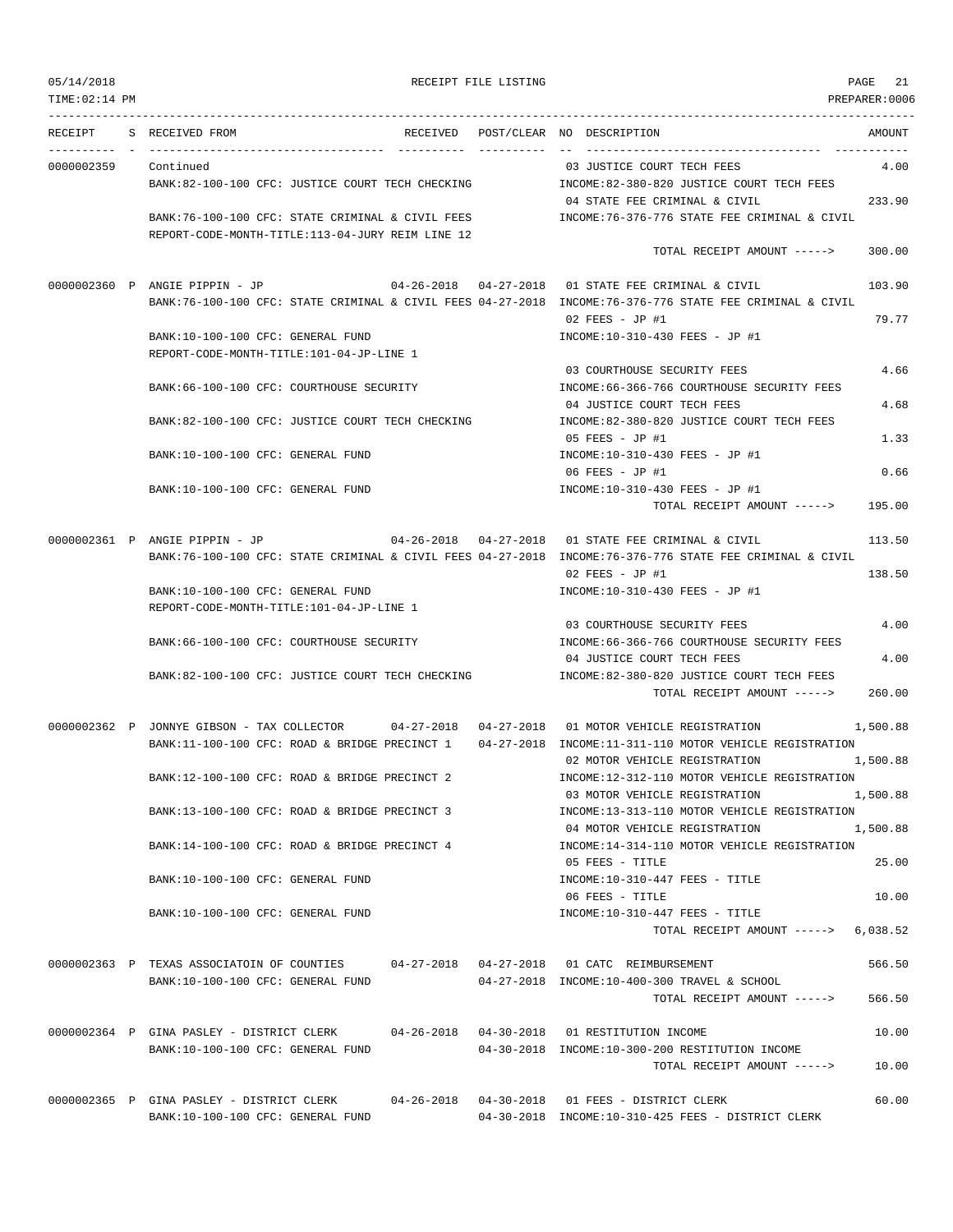TIME:02:14 PM PREPARER:0006

|            | RECEIPT S RECEIVED FROM                        |                                                                                      | RECEIVED POST/CLEAR NO DESCRIPTION                                                                       | AMOUNT |
|------------|------------------------------------------------|--------------------------------------------------------------------------------------|----------------------------------------------------------------------------------------------------------|--------|
|            |                                                |                                                                                      |                                                                                                          |        |
| 0000002365 | Continued<br>BANK:10-100-100 CFC: GENERAL FUND |                                                                                      | 02 FEES - COUNTY & DISTRICT COURT<br>INCOME:10-310-420 FEES - COUNTY & DISTRICT COURT                    | 15.00  |
|            |                                                |                                                                                      | 03 FEES - SHERIFF                                                                                        | 15.00  |
|            | BANK:10-100-100 CFC: GENERAL FUND              |                                                                                      | INCOME:10-310-455 FEES - SHERIFF                                                                         |        |
|            |                                                |                                                                                      | 04 RECORDS PRESERVATION FEES                                                                             | 10.00  |
|            |                                                | BANK:30-100-100 CFC: COURT RECORDS PRES FUND                                         | INCOME: 30-330-730 RECORDS PRESERVATION FEES<br>05 DIST COURT REC TECH FEES                              | 10.00  |
|            |                                                | BANK:36-100-100 CFC: DIST COURT RECORDS TECH FUND                                    | INCOME: 36-336-736 DIST COURT REC TECH FEES                                                              |        |
|            |                                                |                                                                                      | 06 LAW LIBRARY FEES                                                                                      | 35.00  |
|            | BANK:60-100-100 CFC: LAW LIBRARY               |                                                                                      | INCOME:60-360-760 LAW LIBRARY FEES                                                                       |        |
|            |                                                | BANK:63-100-100 CFC: DISTRICT CLERK PRESERVATION                                     | 07 DIST CLERK PRESERVATION FEES<br>INCOME: 63-363-763 DIST CLERK PRESERVATION FEES                       | 5.00   |
|            |                                                |                                                                                      | 08 COURTHOUSE SECURITY FEES                                                                              | 5.00   |
|            | BANK:66-100-100 CFC: COURTHOUSE SECURITY       |                                                                                      | INCOME:66-366-766 COURTHOUSE SECURITY FEES                                                               |        |
|            |                                                |                                                                                      | 09 COUNTY PRESERVATION FEES                                                                              | 5.00   |
|            | BANK: 68-100-100 CFC: COUNTY PRESERVATION      |                                                                                      | INCOME: 68-368-768 COUNTY PRESERVATION FEES                                                              |        |
|            |                                                | BANK:76-100-100 CFC: STATE CRIMINAL & CIVIL FEES                                     | 10 STATE FEE CRIMINAL & CIVIL<br>INCOME: 76-376-776 STATE FEE CRIMINAL & CIVIL                           | 55.00  |
|            |                                                |                                                                                      | 11 STATE FEE CRIMINAL & CIVIL                                                                            | 30.00  |
|            |                                                | BANK:76-100-100 CFC: STATE CRIMINAL & CIVIL FEES                                     | INCOME: 76-376-776 STATE FEE CRIMINAL & CIVIL                                                            |        |
|            |                                                |                                                                                      | 12 STATE FEE CRIMINAL & CIVIL                                                                            | 10.00  |
|            |                                                | BANK:76-100-100 CFC: STATE CRIMINAL & CIVIL FEES                                     | INCOME: 76-376-776 STATE FEE CRIMINAL & CIVIL<br>13 STATE FEE CRIMINAL & CIVIL                           | 42.00  |
|            |                                                | BANK:76-100-100 CFC: STATE CRIMINAL & CIVIL FEES                                     | INCOME: 76-376-776 STATE FEE CRIMINAL & CIVIL                                                            |        |
|            |                                                |                                                                                      | 14 STATE FEE CRIMINAL & CIVIL                                                                            | 5.00   |
|            |                                                | BANK:76-100-100 CFC: STATE CRIMINAL & CIVIL FEES                                     | INCOME:76-376-776 STATE FEE CRIMINAL & CIVIL                                                             |        |
|            |                                                |                                                                                      | TOTAL RECEIPT AMOUNT ----->                                                                              | 302.00 |
|            | 0000002366 P SHERIFF- ALAN ARWINE              | 04-30-2018  04-30-2018  01 BAIL BOND FEES                                            |                                                                                                          | 30.00  |
|            |                                                |                                                                                      | BANK:74-100-100 CFC: BAIL BOND FUND 04-30-2018 INCOME:74-374-774 BAIL BOND FEES                          |        |
|            |                                                |                                                                                      | TOTAL RECEIPT AMOUNT ----->                                                                              | 30.00  |
|            |                                                | 0000002367 P PAT THOMSON - COUNTY CLERK 04-30-2018 04-30-2018 01 FEES - COUNTY CLERK |                                                                                                          | 158.00 |
|            | BANK:10-100-100 CFC: GENERAL FUND              |                                                                                      | 04-30-2018 INCOME:10-310-410 FEES - COUNTY CLERK                                                         |        |
|            |                                                |                                                                                      | 02 COUNTY CLERK ARCHIVE FEES                                                                             | 10.00  |
|            |                                                | BANK:50-100-100 CFC: COUNTY CLERK ARCHIVES FUND                                      | INCOME:50-350-750 COUNTY CLERK ARCHIVE FEES                                                              |        |
|            |                                                | BANK:56-100-100 CFC: COUNTY CLERK PRESERVATION                                       | 03 COUNTY CLERK PRESERVATION FEES<br>INCOME:56-356-756 COUNTY CLERK PRESERVATION FEES                    | 10.00  |
|            |                                                |                                                                                      | 04 COURTHOUSE SECURITY FEES                                                                              | 1.00   |
|            | BANK:66-100-100 CFC: COURTHOUSE SECURITY       |                                                                                      | INCOME:66-366-766 COURTHOUSE SECURITY FEES                                                               |        |
|            |                                                |                                                                                      | 05 FEES - COUNTY CLERK                                                                                   | 65.00  |
|            | BANK:10-100-100 CFC: GENERAL FUND              |                                                                                      | INCOME:10-310-410 FEES - COUNTY CLERK                                                                    |        |
|            |                                                | BANK:50-100-100 CFC: COUNTY CLERK ARCHIVES FUND                                      | 06 COUNTY CLERK ARCHIVE FEES<br>INCOME:50-350-750 COUNTY CLERK ARCHIVE FEES                              | 50.00  |
|            |                                                |                                                                                      | 07 COUNTY CLERK PRESERVATION FEES                                                                        | 50.00  |
|            |                                                | BANK:56-100-100 CFC: COUNTY CLERK PRESERVATION                                       | INCOME: 56-356-756 COUNTY CLERK PRESERVATION FEES                                                        |        |
|            |                                                |                                                                                      | 08 COURTHOUSE SECURITY FEES                                                                              | 5.00   |
|            | BANK:66-100-100 CFC: COURTHOUSE SECURITY       |                                                                                      | INCOME:66-366-766 COURTHOUSE SECURITY FEES<br>TOTAL RECEIPT AMOUNT ----->                                | 349.00 |
|            |                                                |                                                                                      |                                                                                                          |        |
|            | 0000002368 P ANGIE PIPPIN - JP                 |                                                                                      | 04-27-2018  04-30-2018  01 STATE FEE CRIMINAL & CIVIL                                                    | 248.96 |
|            |                                                |                                                                                      | BANK:76-100-100 CFC: STATE CRIMINAL & CIVIL FEES 04-30-2018 INCOME:76-376-776 STATE FEE CRIMINAL & CIVIL |        |
|            | BANK:10-100-100 CFC: GENERAL FUND              |                                                                                      | $02$ FEES - JP #1<br>INCOME:10-310-430 FEES - JP #1                                                      | 270.98 |
|            | REPORT-CODE-MONTH-TITLE:101-04-JP-LINE 1       |                                                                                      |                                                                                                          |        |
|            |                                                |                                                                                      | 03 COURTHOUSE SECURITY FEES                                                                              | 12.53  |

BANK:66-100-100 CFC: COURTHOUSE SECURITY INCOME:66-366-766 COURTHOUSE SECURITY FEES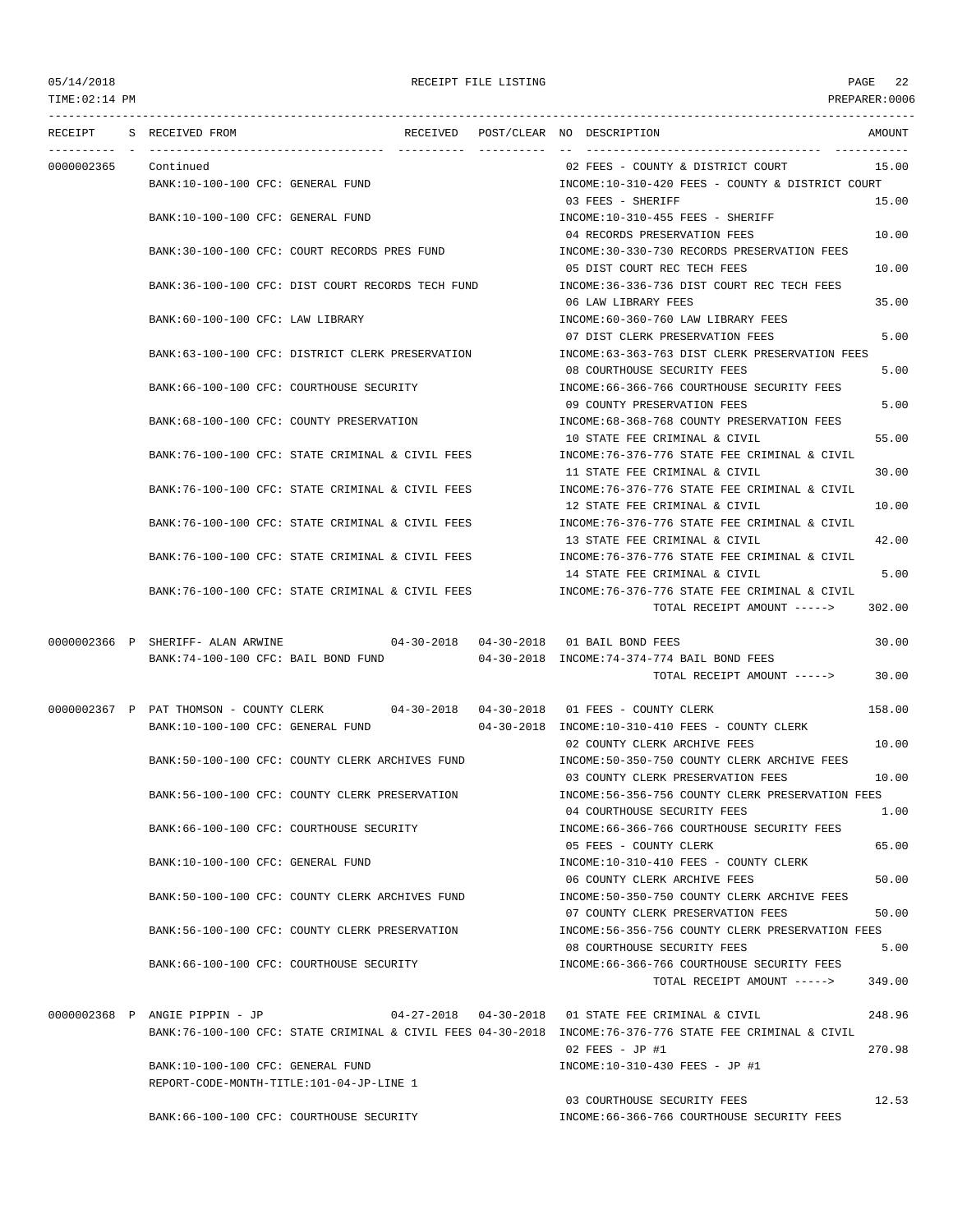TIME:02:14 PM PREPARER:0006 --------------------------------------------------------------------------------------------------------------------------------- RECEIPT S RECEIVED FROM THE RECEIVED POST/CLEAR NO DESCRIPTION THE SECRET AMOUNT ---------- - ----------------------------------- ---------- ---------- -- ----------------------------------- ----------- 0000002368 Continued 04 JUSTICE COURT TECH FEES 12.53 BANK:82-100-100 CFC: JUSTICE COURT TECH CHECKING INCOME:82-380-820 JUSTICE COURT TECH FEES TOTAL RECEIPT AMOUNT -----> 545.00 0000002369 P ANGIE PIPPIN - JP 04-27-2018 04-30-2018 01 STATE FEE CRIMINAL & CIVIL 88.50 BANK:76-100-100 CFC: STATE CRIMINAL & CIVIL FEES 04-30-2018 INCOME:76-376-776 STATE FEE CRIMINAL & CIVIL  $0.2$  FEES - JP #1 63.50 BANK:10-100-100 CFC: GENERAL FUND INCOME:10-310-430 FEES - JP #1 REPORT-CODE-MONTH-TITLE:101-04-JP-LINE 1 03 COURTHOUSE SECURITY FEES 4.00 BANK:66-100-100 CFC: COURTHOUSE SECURITY **INCOME:66-366-766 COURTHOUSE SECURITY FEES** 04 JUSTICE COURT TECH FEES 4.00 BANK:82-100-100 CFC: JUSTICE COURT TECH CHECKING INCOME:82-380-820 JUSTICE COURT TECH FEES TOTAL RECEIPT AMOUNT -----> 160.00 0000002370 P SUNOCO 04-30-2018 05-01-2018 01 OIL & GAS INCOME 10.42 BANK:10-100-100 CFC: GENERAL FUND 05-01-2018 INCOME:10-300-204 OIL & GAS INCOME TOTAL RECEIPT AMOUNT -----> 10.42 0000002371 P WHITLEY MAY AUCTIONEERS 04-30-2018 05-01-2018 01 DIESEL, OIL, AND GASOLINE 45.00 BANK:13-100-100 CFC: ROAD & BRIDGE PRECINCT 3 05-01-2018 INCOME:13-613-700 DIESEL, OIL, AND GASOLINE TOTAL RECEIPT AMOUNT -----> 45.00 0000002372 P TEXAS COMPTROLLER OF PUBLIC ACCT 04-30-2018 05-01-2018 01 VOTER REGISTRAR 210.00 BANK:10-100-100 CFC: GENERAL FUND 05-01-2018 INCOME:10-500-115 VOTER REGISTRAR TOTAL RECEIPT AMOUNT -----> 210.00 0000002373 P HEALTH & HUMAN SERVICES 04-17-2018 04-30-2018 01 DEPT OF AGING & DISABILITY 108.90 BANK:78-100-100 CFC: SENIOR CITIZENS 04-30-2018 INCOME:78-378-714 DEPT OF AGING & DISABILITY TOTAL RECEIPT AMOUNT -----> 108.90 0000002374 P HEALTH & HUMAN SERVICES 04-06-2018 04-30-2018 01 DEPT OF AGING & DISABILITY 1,499.85 BANK:78-100-100 CFC: SENIOR CITIZENS 04-30-2018 INCOME:78-378-714 DEPT OF AGING & DISABILITY TOTAL RECEIPT AMOUNT -----> 1,499.85 0000002375 P BANK INTEREST 04-30-2018 04-30-2018 01 GENERAL FUND 3,145.85 BANK:10-100-100 CFC: GENERAL FUND 04-30-2018 INCOME:10-300-180 INTEREST EARNED 02 COURT RECORDS PRESERVATION 1.23 BANK:30-100-100 CFC: COURT RECORDS PRES FUND INCOME:30-330-180 INTEREST EARNED 03 DISTRICT COURT TECH FUND 0.51 BANK:36-100-100 CFC: DIST COURT RECORDS TECH FUND INCOME:36-336-180 INTEREST EARNED 04 COUNTY CLERK ARCHIVES FUND 14.17 BANK:50-100-100 CFC: COUNTY CLERK ARCHIVES FUND INCOME:50-350-180 INTEREST EARNED 05 COUNTY CLERK PRESERVATION 44.04 BANK:56-100-100 CFC: COUNTY CLERK PRESERVATION INCOME:56-356-180 INTEREST EARNED 06 DISTRICT CLERK PRESERVATION 15.49 BANK:63-100-100 CFC: DISTRICT CLERK PRESERVATION INCOME:63-363-180 INTEREST EARNED 07 COUNTY PRESERVATION 1.91 BANK:68-100-100 CFC: COUNTY PRESERVATION INCOME:68-368-180 INTEREST EARNED 08 HOT CHECK 6.56 BANK:72-100-100 CFC: HOT CHECK FUND INCOME:72-372-180 INTEREST EARNED 09 JP COURT TECH FUND 2.03 BANK:82-100-100 CFC: JUSTICE COURT TECH CHECKING INCOME:82-380-180 INTEREST EARNED TOTAL RECEIPT AMOUNT -----> 3,231.79 0000002376 P FEMA INTEREST 04-30-2018 04-30-2018 01 FEMA INTEREST EARNED 66.63

BANK:38-100-160 FEMA CHECKING 04-30-2018 INCOME:38-300-150 FEMA INTEREST EARNED

TOTAL RECEIPT AMOUNT -----> 66.63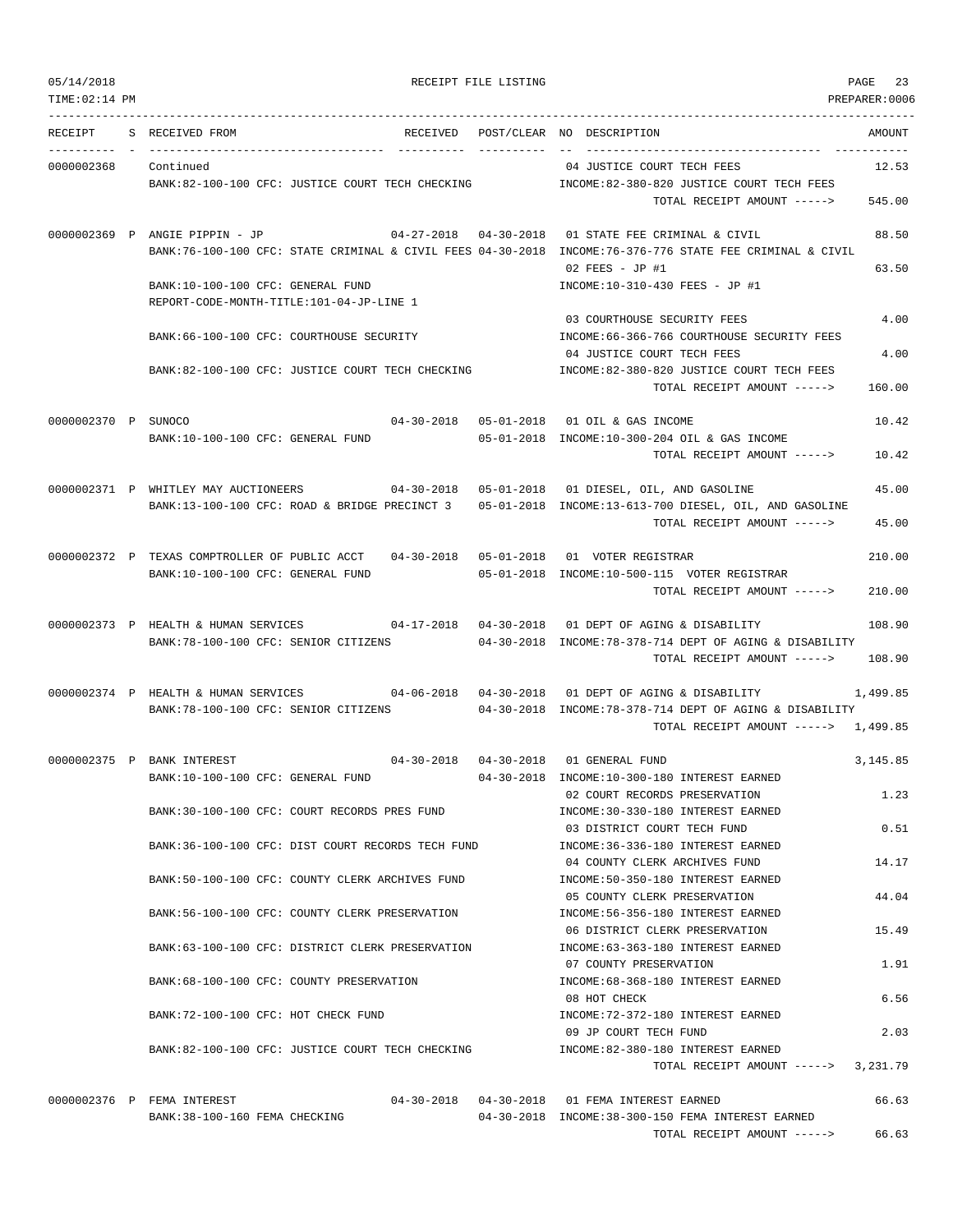| 05/14/2018<br>TIME: 02:14 PM |                                                                                                                                        |                  | RECEIPT FILE LISTING |                                                                                                                                       | PAGE<br>24<br>PREPARER:0006 |
|------------------------------|----------------------------------------------------------------------------------------------------------------------------------------|------------------|----------------------|---------------------------------------------------------------------------------------------------------------------------------------|-----------------------------|
| RECEIPT                      | S RECEIVED FROM<br>------------------------------------                                                                                | RECEIVED         |                      | POST/CLEAR NO DESCRIPTION<br>------------------------------------                                                                     | AMOUNT                      |
|                              | 0000002377 P DRUG FORFEITURE INTEREST<br>BANK:84-100-150 CFC: FC DRUG FORFEITURE CHECKING 04-30-2018 INCOME:84-384-180 INTEREST EARNED |                  |                      | 04-30-2018  04-30-2018  01 INTEREST EARNED<br>TOTAL RECEIPT AMOUNT ----->                                                             | 58.10<br>58.10              |
|                              | 0000002378 P INMATE PHONE<br>BANK: 70-100-110 INMATE PHONE CHECKING                                                                    |                  |                      | 04-30-2018  04-30-2018  01 INMATE PHONE REVENUES<br>04-30-2018 INCOME:70-370-770 INMATE PHONE REVENUES<br>TOTAL RECEIPT AMOUNT -----> | 626.00<br>626.00            |
|                              | 0000002379 P MMA - BANK INTEREST<br>BANK:10-100-130 MONEY MARKET CHECKING                                                              |                  |                      | 04-30-2018  04-30-2018  01 MONEY MARKET CHECKING<br>04-30-2018 INCOME:10-300-180 INTEREST EARNED<br>TOTAL RECEIPT AMOUNT ----->       | 263.93<br>263.93            |
|                              | 0000002380 P COMMISSARY PROFIT INTEREST<br>BANK: 39-100-170 COMMISSARY CHECKING                                                        |                  |                      | 04-30-2018  04-30-2018  01 INTEREST EARNED<br>04-30-2018 INCOME:39-300-120 INTEREST EARNED<br>TOTAL RECEIPT AMOUNT ----->             | 1.49<br>1.49                |
|                              | 0000002381 P E-FLE THAT HIT THE BANK<br>BANK:10-100-100 CFC: GENERAL FUND                                                              |                  |                      | 04-30-2018  04-30-2018  01 FEES - DISTRICT CLERK<br>04-30-2018 INCOME:10-310-425 FEES - DISTRICT CLERK<br>TOTAL RECEIPT AMOUNT -----> | 2.00<br>2.00                |
| 0000002383 U                 | BANK:10-100-100 CFC: GENERAL FUND                                                                                                      | $04 - 30 - 2018$ |                      | 01<br>INCOME:10-310-425 FEES - DISTRICT CLERK                                                                                         | 0.00                        |
|                              | BANK:10-100-100 CFC: GENERAL FUND                                                                                                      |                  |                      | 02<br>INCOME:10-310-425 FEES - DISTRICT CLERK<br>03                                                                                   | 0.00<br>0.00                |
|                              | BANK:10-100-100 CFC: GENERAL FUND                                                                                                      |                  |                      | INCOME:10-310-425 FEES - DISTRICT CLERK<br>TOTAL RECEIPT AMOUNT ----->                                                                | 0.00                        |
| 0000002384 U                 | BANK:10-100-100 CFC: GENERAL FUND                                                                                                      | $04 - 30 - 2018$ |                      | 01<br>INCOME:10-310-425 FEES - DISTRICT CLERK                                                                                         | 0.00                        |
|                              | BANK:10-100-100 CFC: GENERAL FUND                                                                                                      |                  |                      | 02<br>INCOME:10-310-425 FEES - DISTRICT CLERK<br>03                                                                                   | 0.00<br>0.00                |
|                              | BANK:10-100-100 CFC: GENERAL FUND                                                                                                      |                  |                      | INCOME:10-310-425 FEES - DISTRICT CLERK<br>TOTAL RECEIPT AMOUNT ----->                                                                | 0.00                        |
| 0000002385 U                 | BANK:10-100-100 CFC: GENERAL FUND                                                                                                      | $04 - 30 - 2018$ |                      | 01<br>INCOME:10-310-425 FEES - DISTRICT CLERK<br>02                                                                                   | 0.00<br>0.00                |
|                              | BANK:10-100-100 CFC: GENERAL FUND<br>BANK:10-100-100 CFC: GENERAL FUND                                                                 |                  |                      | INCOME:10-310-425 FEES - DISTRICT CLERK<br>0.3<br>INCOME:10-310-425 FEES - DISTRICT CLERK                                             | 0.00                        |
|                              |                                                                                                                                        |                  |                      | TOTAL RECEIPT AMOUNT ----->                                                                                                           | 0.00                        |
| 0000002386 U                 | BANK:10-100-100 CFC: GENERAL FUND                                                                                                      | $04 - 30 - 2018$ |                      | 01<br>INCOME:10-310-425 FEES - DISTRICT CLERK<br>02                                                                                   | 0.00<br>0.00                |
|                              | BANK:10-100-100 CFC: GENERAL FUND<br>BANK:10-100-100 CFC: GENERAL FUND                                                                 |                  |                      | INCOME:10-310-425 FEES - DISTRICT CLERK<br>03<br>INCOME:10-310-425 FEES - DISTRICT CLERK                                              | 0.00                        |
| 0000002387 U                 |                                                                                                                                        | $04 - 30 - 2018$ |                      | TOTAL RECEIPT AMOUNT -----><br>01                                                                                                     | 0.00<br>0.00                |
|                              | BANK:10-100-100 CFC: GENERAL FUND                                                                                                      |                  |                      | INCOME:10-310-425 FEES - DISTRICT CLERK<br>02                                                                                         | 0.00                        |
|                              | BANK:10-100-100 CFC: GENERAL FUND                                                                                                      |                  |                      | INCOME:10-310-425 FEES - DISTRICT CLERK                                                                                               |                             |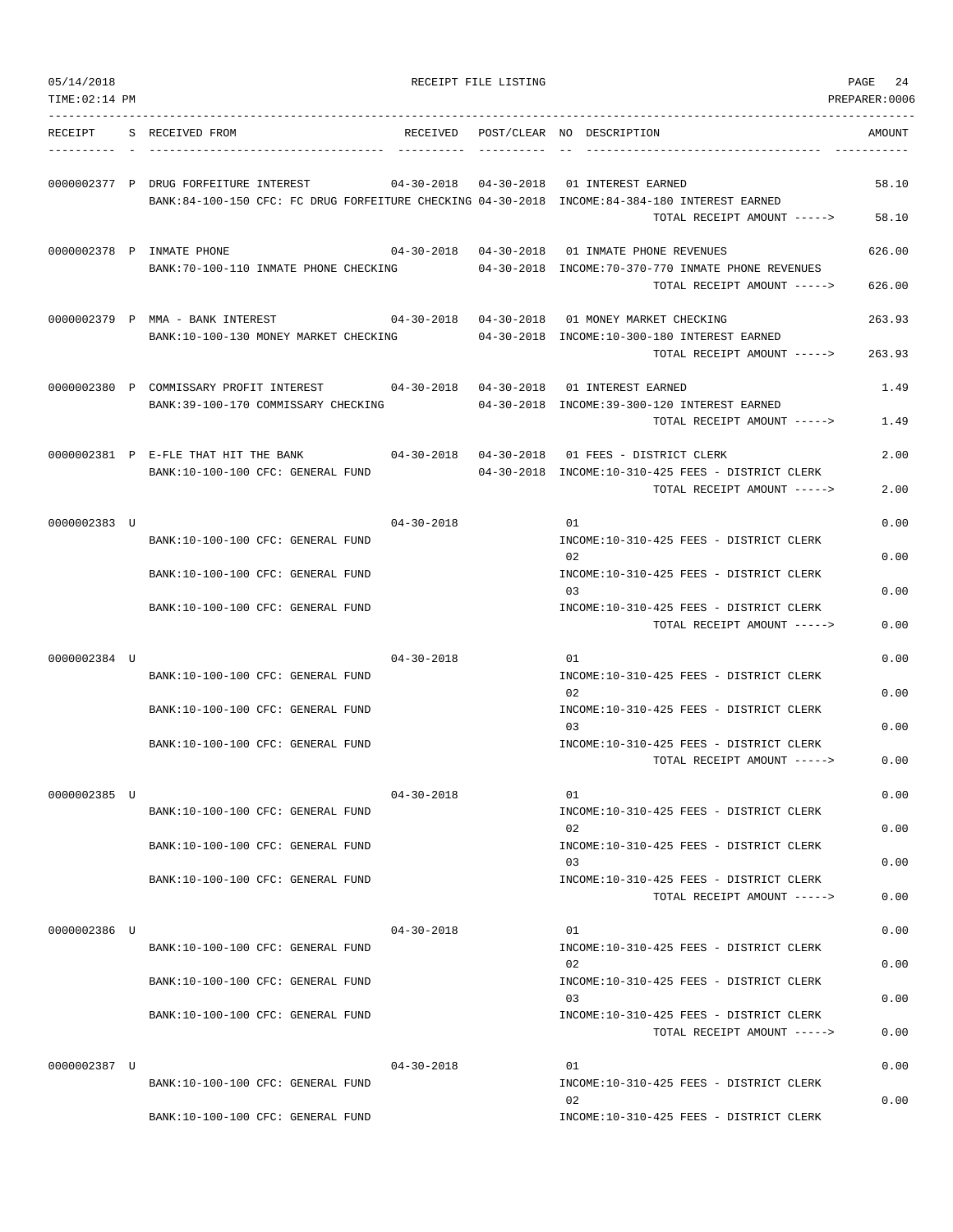| RECEIPT      | S RECEIVED FROM                   |                  | RECEIVED POST/CLEAR NO DESCRIPTION                                     | AMOUNT |
|--------------|-----------------------------------|------------------|------------------------------------------------------------------------|--------|
| 0000002387   | Continued                         |                  | 03                                                                     | 0.00   |
|              | BANK:10-100-100 CFC: GENERAL FUND |                  | INCOME:10-310-425 FEES - DISTRICT CLERK<br>TOTAL RECEIPT AMOUNT -----> | 0.00   |
| 0000002388 U |                                   | 04-30-2018       | 01                                                                     | 0.00   |
|              | BANK:10-100-100 CFC: GENERAL FUND |                  | INCOME:10-310-425 FEES - DISTRICT CLERK<br>02                          | 0.00   |
|              | BANK:10-100-100 CFC: GENERAL FUND |                  | INCOME:10-310-425 FEES - DISTRICT CLERK<br>03                          | 0.00   |
|              | BANK:10-100-100 CFC: GENERAL FUND |                  | INCOME:10-310-425 FEES - DISTRICT CLERK                                |        |
|              |                                   |                  | TOTAL RECEIPT AMOUNT ----->                                            | 0.00   |
| 0000002389 U |                                   | $04 - 30 - 2018$ | 01                                                                     | 0.00   |
|              | BANK:10-100-100 CFC: GENERAL FUND |                  | INCOME:10-310-425 FEES - DISTRICT CLERK<br>02                          | 0.00   |
|              | BANK:10-100-100 CFC: GENERAL FUND |                  | INCOME:10-310-425 FEES - DISTRICT CLERK<br>03                          | 0.00   |
|              | BANK:10-100-100 CFC: GENERAL FUND |                  | INCOME:10-310-425 FEES - DISTRICT CLERK                                |        |
|              |                                   |                  | TOTAL RECEIPT AMOUNT ----->                                            | 0.00   |
| 0000002390 U |                                   | $04 - 30 - 2018$ | 01                                                                     | 0.00   |
|              | BANK:10-100-100 CFC: GENERAL FUND |                  | INCOME:10-310-425 FEES - DISTRICT CLERK<br>02                          | 0.00   |
|              | BANK:10-100-100 CFC: GENERAL FUND |                  | INCOME:10-310-425 FEES - DISTRICT CLERK<br>03                          | 0.00   |
|              | BANK:10-100-100 CFC: GENERAL FUND |                  | INCOME:10-310-425 FEES - DISTRICT CLERK                                |        |
|              |                                   |                  | TOTAL RECEIPT AMOUNT ----->                                            | 0.00   |
| 0000002391 U | BANK:10-100-100 CFC: GENERAL FUND | $04 - 30 - 2018$ | 01<br>INCOME:10-310-425 FEES - DISTRICT CLERK                          | 0.00   |
|              |                                   |                  | 02                                                                     | 0.00   |
|              | BANK:10-100-100 CFC: GENERAL FUND |                  | INCOME:10-310-425 FEES - DISTRICT CLERK<br>03                          | 0.00   |
|              | BANK:10-100-100 CFC: GENERAL FUND |                  | INCOME:10-310-425 FEES - DISTRICT CLERK                                |        |
|              |                                   |                  | TOTAL RECEIPT AMOUNT ----->                                            | 0.00   |
| 0000002392 U | BANK:10-100-100 CFC: GENERAL FUND | $04 - 30 - 2018$ | 01<br>INCOME:10-310-425 FEES - DISTRICT CLERK                          | 0.00   |
|              |                                   |                  |                                                                        | 0.00   |
|              | BANK:10-100-100 CFC: GENERAL FUND |                  | INCOME:10-310-425 FEES - DISTRICT CLERK<br>03                          | 0.00   |
|              | BANK:10-100-100 CFC: GENERAL FUND |                  | INCOME:10-310-425 FEES - DISTRICT CLERK<br>TOTAL RECEIPT AMOUNT -----> | 0.00   |
|              |                                   |                  |                                                                        |        |
| 0000002393 U | BANK:10-100-100 CFC: GENERAL FUND | $04 - 30 - 2018$ | 01<br>INCOME:10-310-425 FEES - DISTRICT CLERK                          | 0.00   |
|              |                                   |                  | 02                                                                     | 0.00   |
|              | BANK:10-100-100 CFC: GENERAL FUND |                  | INCOME:10-310-425 FEES - DISTRICT CLERK<br>03                          | 0.00   |
|              | BANK:10-100-100 CFC: GENERAL FUND |                  | INCOME:10-310-425 FEES - DISTRICT CLERK<br>TOTAL RECEIPT AMOUNT -----> | 0.00   |
|              |                                   |                  |                                                                        |        |
| 0000002394 U | BANK:10-100-100 CFC: GENERAL FUND | $04 - 30 - 2018$ | 01<br>INCOME:10-310-425 FEES - DISTRICT CLERK                          | 0.00   |
|              |                                   |                  | 02                                                                     | 0.00   |
|              | BANK:10-100-100 CFC: GENERAL FUND |                  | INCOME:10-310-425 FEES - DISTRICT CLERK                                |        |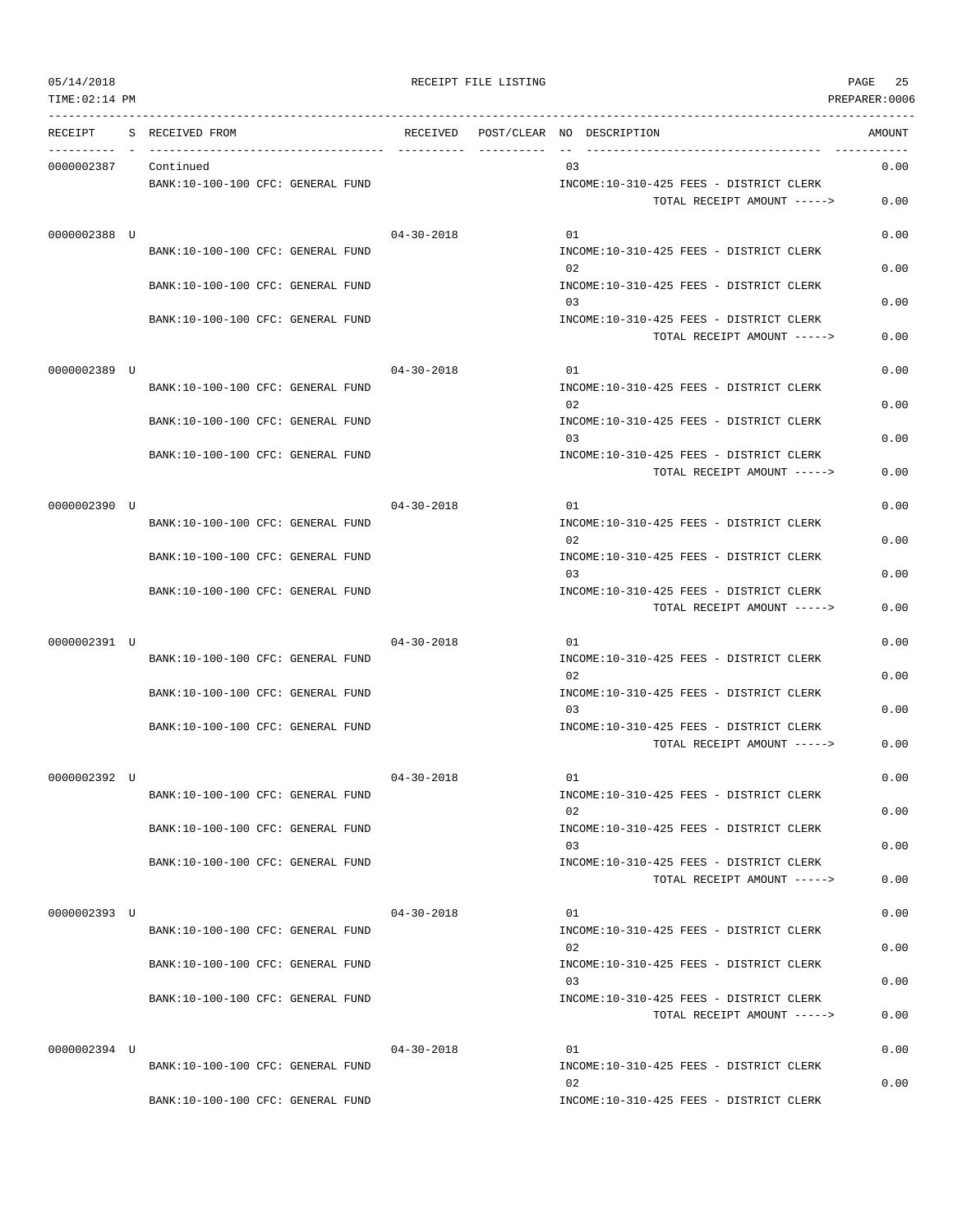| TIME: 02:14 PM |                                                  |                                         |                           |     |                                                                                                          | PREPARER:0006 |
|----------------|--------------------------------------------------|-----------------------------------------|---------------------------|-----|----------------------------------------------------------------------------------------------------------|---------------|
| RECEIPT        | S RECEIVED FROM<br>_____________                 | RECEIVED                                | POST/CLEAR NO DESCRIPTION |     |                                                                                                          | AMOUNT        |
| 0000002394     | Continued                                        |                                         |                           | 03  |                                                                                                          | 0.00          |
|                | BANK:10-100-100 CFC: GENERAL FUND                |                                         |                           |     | INCOME:10-310-425 FEES - DISTRICT CLERK                                                                  |               |
|                |                                                  |                                         |                           |     | TOTAL RECEIPT AMOUNT ----->                                                                              | 0.00          |
| 0000002395 U   |                                                  | $04 - 30 - 2018$                        |                           | 01  |                                                                                                          | 0.00          |
|                | BANK:10-100-100 CFC: GENERAL FUND                |                                         |                           |     | INCOME:10-310-425 FEES - DISTRICT CLERK                                                                  |               |
|                |                                                  |                                         |                           | 0.2 |                                                                                                          | 0.00          |
|                | BANK:10-100-100 CFC: GENERAL FUND                |                                         |                           |     | INCOME:10-310-425 FEES - DISTRICT CLERK                                                                  |               |
|                |                                                  |                                         |                           | 03  |                                                                                                          | 0.00          |
|                | BANK:10-100-100 CFC: GENERAL FUND                |                                         |                           |     | INCOME:10-310-425 FEES - DISTRICT CLERK                                                                  |               |
|                |                                                  |                                         |                           |     | TOTAL RECEIPT AMOUNT ----->                                                                              | 0.00          |
| 0000002396 U   |                                                  | $04 - 30 - 2018$                        |                           | 01  |                                                                                                          | 0.00          |
|                | BANK: 10-100-100 CFC: GENERAL FUND               |                                         |                           |     | INCOME:10-310-425 FEES - DISTRICT CLERK                                                                  |               |
|                |                                                  |                                         |                           | 02  |                                                                                                          | 0.00          |
|                | BANK:10-100-100 CFC: GENERAL FUND                |                                         |                           |     | INCOME:10-310-425 FEES - DISTRICT CLERK                                                                  |               |
|                |                                                  |                                         |                           | 0.3 |                                                                                                          | 0.00          |
|                | BANK:10-100-100 CFC: GENERAL FUND                |                                         |                           |     | INCOME:10-310-425 FEES - DISTRICT CLERK                                                                  |               |
|                |                                                  |                                         |                           |     | TOTAL RECEIPT AMOUNT ----->                                                                              | 0.00          |
|                | 0000002403 P ANGIE PIPPIN - JP                   | 04-30-2018  05-02-2018  01 FEES - JP #1 |                           |     |                                                                                                          | 45.00         |
|                | BANK:10-100-100 CFC: GENERAL FUND                |                                         |                           |     | 05-02-2018 INCOME:10-310-430 FEES - JP #1                                                                |               |
|                | REPORT-CODE-MONTH-TITLE:101-05-JP-LINE 1         |                                         |                           |     |                                                                                                          |               |
|                |                                                  |                                         |                           |     | TOTAL RECEIPT AMOUNT ----->                                                                              | 45.00         |
|                | $0000002404$ P ANGIE PIPPIN - JP                 | $04 - 30 - 2018$ $05 - 02 - 2018$       |                           |     | 01 STATE FEE CRIMINAL & CIVIL                                                                            | 10.00         |
|                |                                                  |                                         |                           |     | BANK:76-100-100 CFC: STATE CRIMINAL & CIVIL FEES 05-02-2018 INCOME:76-376-776 STATE FEE CRIMINAL & CIVIL |               |
|                |                                                  |                                         |                           |     | 02 JUSTICE COURT TECH FEES                                                                               | 5.00          |
|                | BANK:82-100-100 CFC: JUSTICE COURT TECH CHECKING |                                         |                           |     | INCOME:82-380-820 JUSTICE COURT TECH FEES                                                                |               |
|                |                                                  |                                         |                           |     | 03 STATE FEE CRIMINAL & CIVIL                                                                            | 25.00         |
|                | BANK:76-100-100 CFC: STATE CRIMINAL & CIVIL FEES |                                         |                           |     | INCOME: 76-376-776 STATE FEE CRIMINAL & CIVIL                                                            |               |
|                | REPORT-CODE-MONTH-TITLE:113-05-JURY REIM LINE 12 |                                         |                           |     |                                                                                                          |               |
|                |                                                  |                                         |                           |     | 04 STATE FEE CRIMINAL & CIVIL                                                                            | 6.00          |
|                | BANK:76-100-100 CFC: STATE CRIMINAL & CIVIL FEES |                                         |                           |     | INCOME: 76-376-776 STATE FEE CRIMINAL & CIVIL                                                            |               |
|                |                                                  |                                         |                           |     | TOTAL RECEIPT AMOUNT ----->                                                                              | 46.00         |
|                | 0000002410 P GINA PASLEY - DISTRICT CLERK        |                                         |                           |     | 04-30-2018  05-03-2018  01  FEES - DISTRICT CLERK                                                        | 4.00          |
|                | BANK:10-100-100 CFC: GENERAL FUND                |                                         |                           |     | 05-03-2018 INCOME:10-310-425 FEES - DISTRICT CLERK                                                       |               |
|                |                                                  |                                         |                           |     | TOTAL RECEIPT AMOUNT ----->                                                                              | 4.00          |

REPORT TOTAL 123,127.63